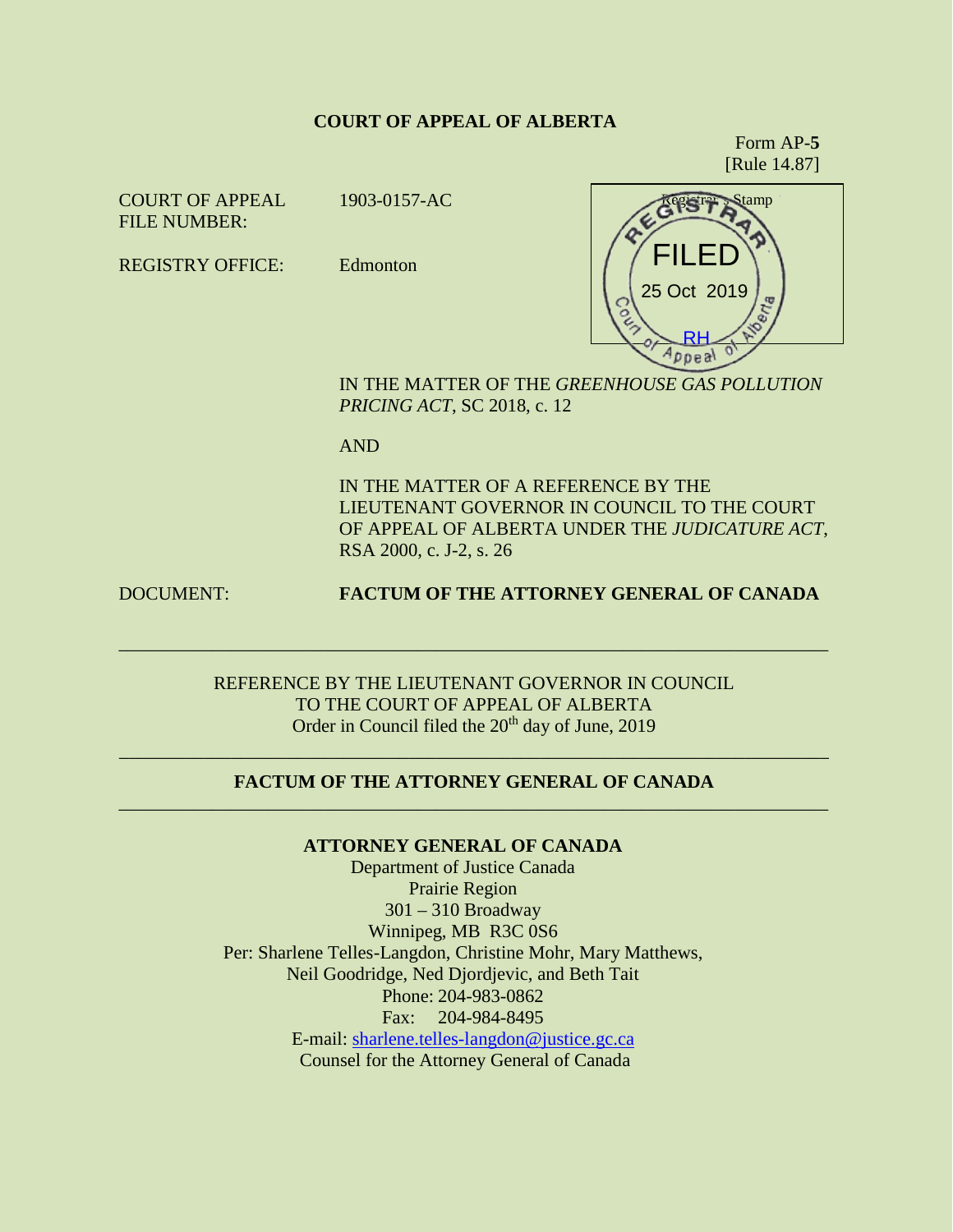### **CONTACT INFORMATION OF ALL OTHER PARTIES:**

**Counsel for the Attorney General of Alberta** Peter A. Gall, Q.C. and Benjamin Oliphant Gall Legge Grant Zwack LLP Suite 1000 1199 W. Hastings St. Vancouver, BC V6E 3T5 Tel: 604-891-1152 Fax: 604-669-5101 Email: [pgall@glgzlaw.com](mailto:pgall@glgzlaw.com) [boliphant@glgzlaw.com](mailto:boliphant@glgzlaw.com) Ryan Martin and Steven Dollansky McLennan Ross LLP 600, 12220 Stony Plain Road Edmonton, AB T5N 3Y4 Tel: 780-482-9217 Fax: 780-482-9100 Email: [rmartin@mross.com](mailto:rmartin@mross.com) [sdollansky@mross.com](mailto:sdollansky@mross.com) L. Christine Enns, Q.C. Department of Justice and Solicitor General  $10^{th}$  Floor, Oxford Tower 10025 – 102A Avenue Edmonton, AB T5J 2Z2 Tel : 780-422-9703 Fax : 780-638-0852 Email: [Christine.Enns@gov.ab.ca](mailto:Christine.Enns@gov.ab.ca) **Counsel for the Intervenor, Attorney General of British Columbia** J. Gareth Morley and Jacqueline D. Hughes Ministry of Justice of British Columbia  $6<sup>th</sup>$  Floor – 1001 Douglas Street PO Box 9280, STN PROV GOVT Victoria, BC V7W 9J7

Tel: 250-952-7644 Fax: 250-356-9154 Email: [gareth.morley@gov.bc.ca](mailto:gareth.morley@gov.bc.ca) [jacqueline.hughes@gov.bc.ca](mailto:jacqueline.hughes@gov.bc.ca)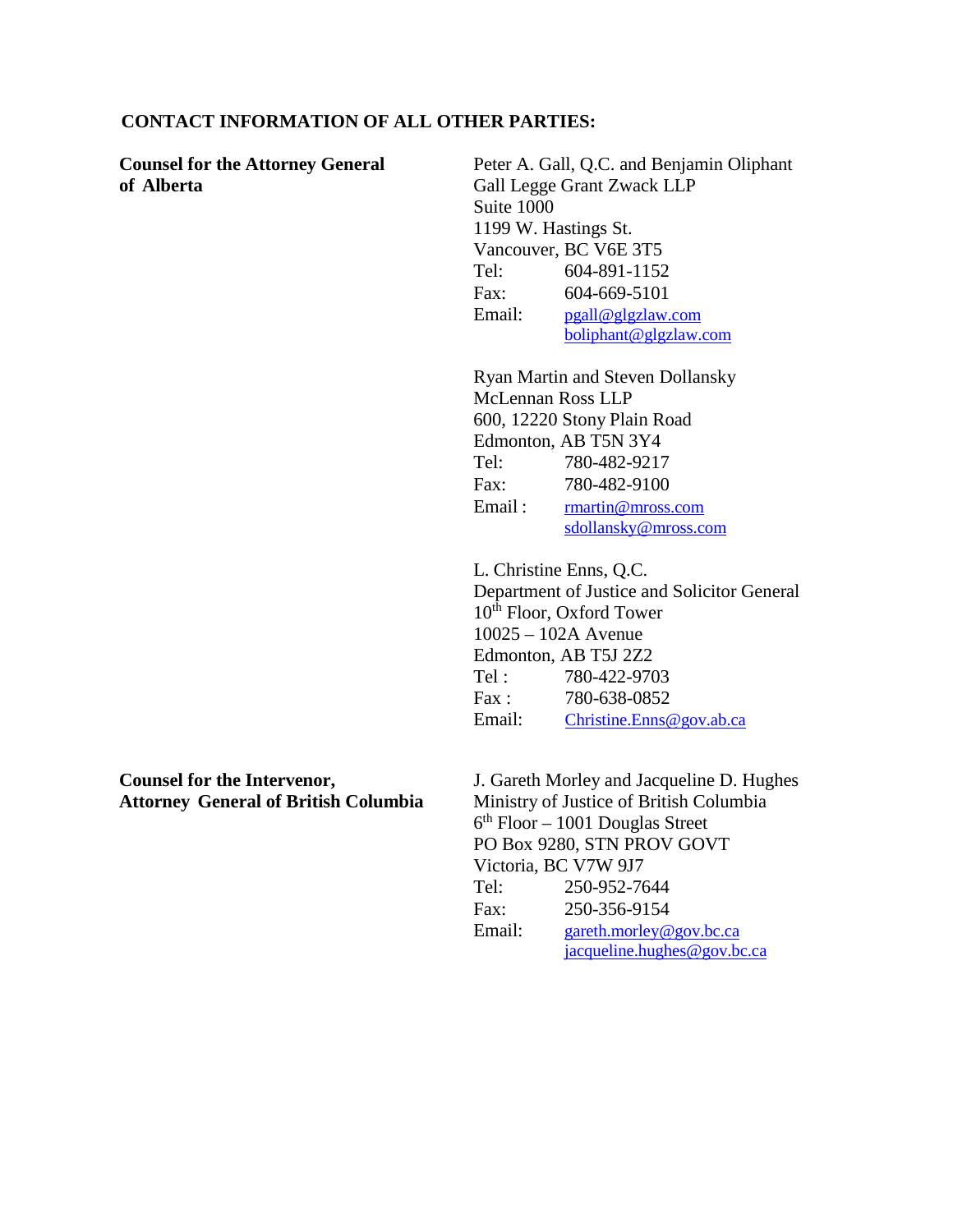**Counsel for the Intervenor, the Attorney General of New Brunswick**

**Counsel for the Intervenor, the Attorney General of Ontario**

**Counsel for the Intervenor, the Attorney General of Saskatchewan** William E. Gould Justice and Office of the Attorney General Chancery Place 675 King Street, Room 2078, Floor 2 PO Box 6000 Fredericton, NB E3B 5H1 Tel: 506-462-5100 Fax: 506-453-3275 Email : [william.gould@gnb.ca](mailto:william.gould@gnb.ca)

Joshua Hunter, Padraic Ryan and Aud Ranalli Attorney General of Ontario Constitutional Law Branch  $4<sup>th</sup>$  Floor – 720 Bay Street Toronto, ON M7A 2S9 Tel: 416-908-7465 Fax: 416-326-4015 Email : [joshua.hunter@ontario.ca](mailto:joshua.hunter@ontario.ca) [padraic.ryan@ontario.ca](mailto:padraic.ryan@ontario.ca) [aud.ranalli@ontario.ca](mailto:aud.ranalli@ontario.ca)

P. Mitch McAdam, Q.C. and Alan Jacobson Ministry of Justice, Constitutional Law 820 – 1874 Scarth Street Regina, SK S4P 4B3 Tel: 306-787-7846 Fax: 306-787-9111 Email: [mitch.mcadam@gov.sk.ca](mailto:mitch.mcadam@gov.sk.ca) [alan.jacobson@gov.sk.ca](mailto:alan.jacobson@gov.sk.ca)

Stuart Wuttke and Adam Williamson Assembly of First Nations 55 Metcalfe Street, Suite 1600 Ottawa, ON K1P 6L5 Tel: 613-241-6789 Fax: 613-241-5808 Email: [swuttke@afn.ca](mailto:swuttke@afn.ca) [awilliamson@afn.ca](mailto:awilliamson@afn.ca)

**Counsel for the Intervenor, Assembly of First Nations**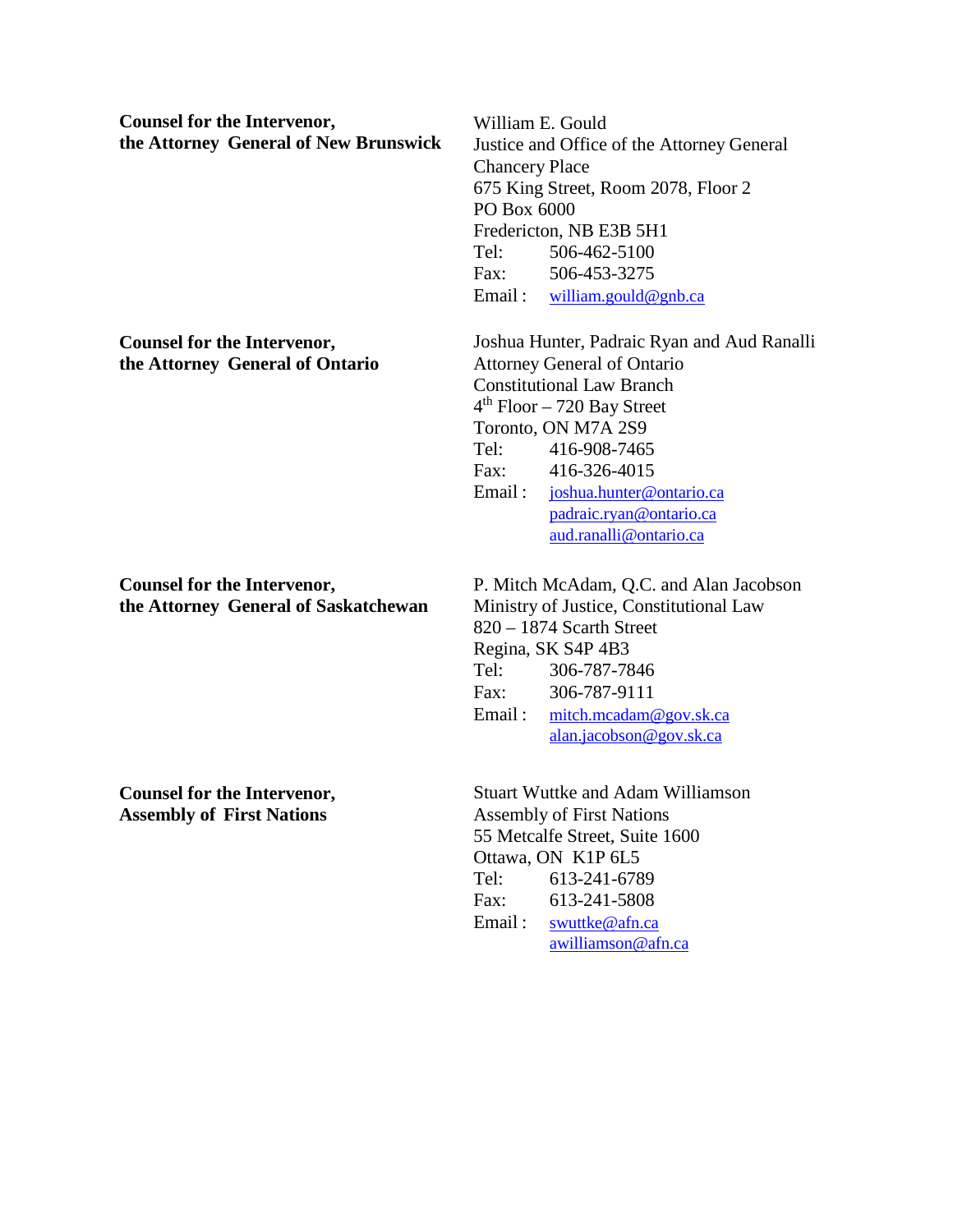**Counsel for the Intervenor, Athabasca Chipewyan First Nation**

**Counsel for the Intervenor, Canada's Ecosfiscal Commission**

**Counsel for the Intervenor, Canadian Public Health Association** Amir Attaran

Ecojustice Environmental Law Clinic University of Ottawa, Faculty of Law Common Law Section 57 Louis Pasteur Ottawa, ON K1N 6N5 Tel: 613-562-5794 Fax: 613-562-5124 Email: [aattaran@ecojustice.ca](mailto:aattaran@ecojustice.ca)

Matt Hulse Woodward & Company Lawyers LLP 1022 Government Street, Suite 200 Victoria, BC V8W 1X7 Tel: 250-383-2356 Fax: 250-380-5650 Email: [mhulse@woodwardandcompany.com](mailto:mhulse@woodwardandcompany.com)

Stewart Elgie Canada's Ecofiscal Commission University of Ottawa, Faculty of Law (Common Law) 57 Louis Pasteur Ottawa, ON K1N 6N5 Email: [stewart.elgie@uottawa.ca](mailto:stewart.elgie@uottawa.ca)

Jennifer L. King Gowling WLG (Canada) LLP Suite 1600, 1 First Canadian Place 100 King Street West Toronto ON M5X 1G5 Tel: 416-862-5778 Fax: 416-862-7661 Email : [jennifer.king@gowlingwlg.com](mailto:jennifer.king@gowlingwlg.com)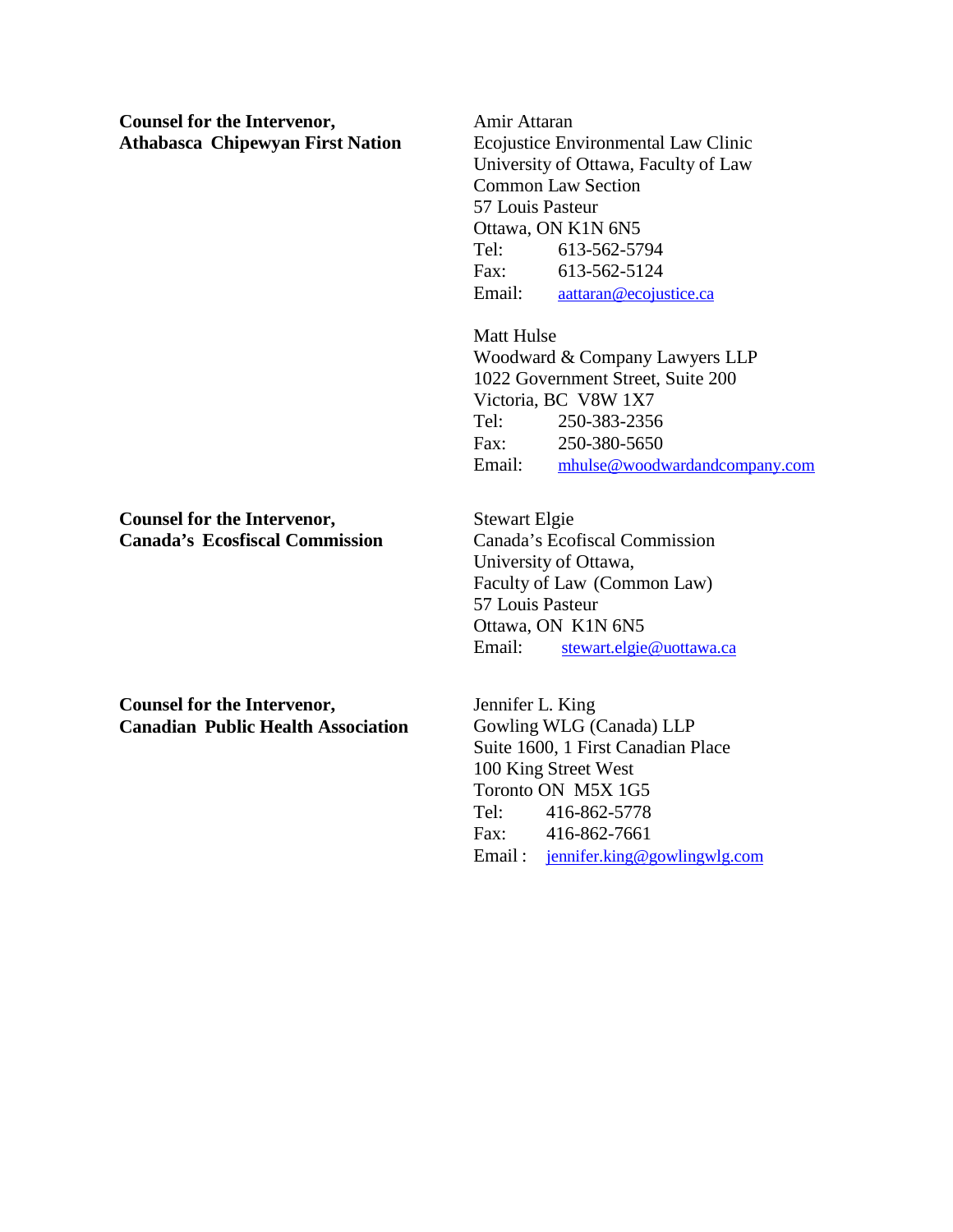**Counsel for the Intervenor, Canadian Taxpayers Federation**

**Counsel for the Intervenor, Climate Justice, et al.**

**Counsel for the Intervenor, David Suzuki Foundation**

Bruce Hallsor, Kevin Bellis and Dr. Charles Lugosi Crease Harman LLP Barristers and Solicitors 800 – 1070 Douglas Street Victoria, BC V8W 2C4 Tel: 250-388-5421 Fax: 250-388-4294 Email : [bhallsor@crease.com](mailto:bhallsor@crease.com) [kbellis@crease.com](mailto:kbellis@crease.com) [dr.charles.lugosi@crease.com](mailto:dr.charles.lugosi@crease.com)

Jonathan Stockdale, Taylor-Anne Yee and Larry Kowalchuk Stockdale Law Barristers & Solicitors 416 21 St. E, Suite 207 Saskatoon, SK S7K 0C2 Fax: 306-931-9889 Email: [jonathan@stockdalelaw.ca](mailto:jonathan@stockdalelaw.ca) [taylor@stockdalelaw.ca](mailto:taylor@stockdalelaw.ca) [larry@kowalchuklaw.ca](mailto:larry@kowalchuklaw.ca)

Joshua Ginsberg Ecojustice Environmental Law Clinic at University of Ottawa 216 – 1 Stewart Street Ottawa, ON K1N 6N5 Tel: 613-562-5800, ext 5225 Fax: 613-562-5319 Email: [jginsberg@ecojustice.ca](mailto:jginsberg@ecojustice.ca)

Randy Christensen Ecojustice 390 - 425 Carrall Street Vancouver, BC V6B 6E3 Tel: 604-685-5618, ext 234 Email : [rchristensen@ecojustice.ca](mailto:rchristensen@ecojustice.ca)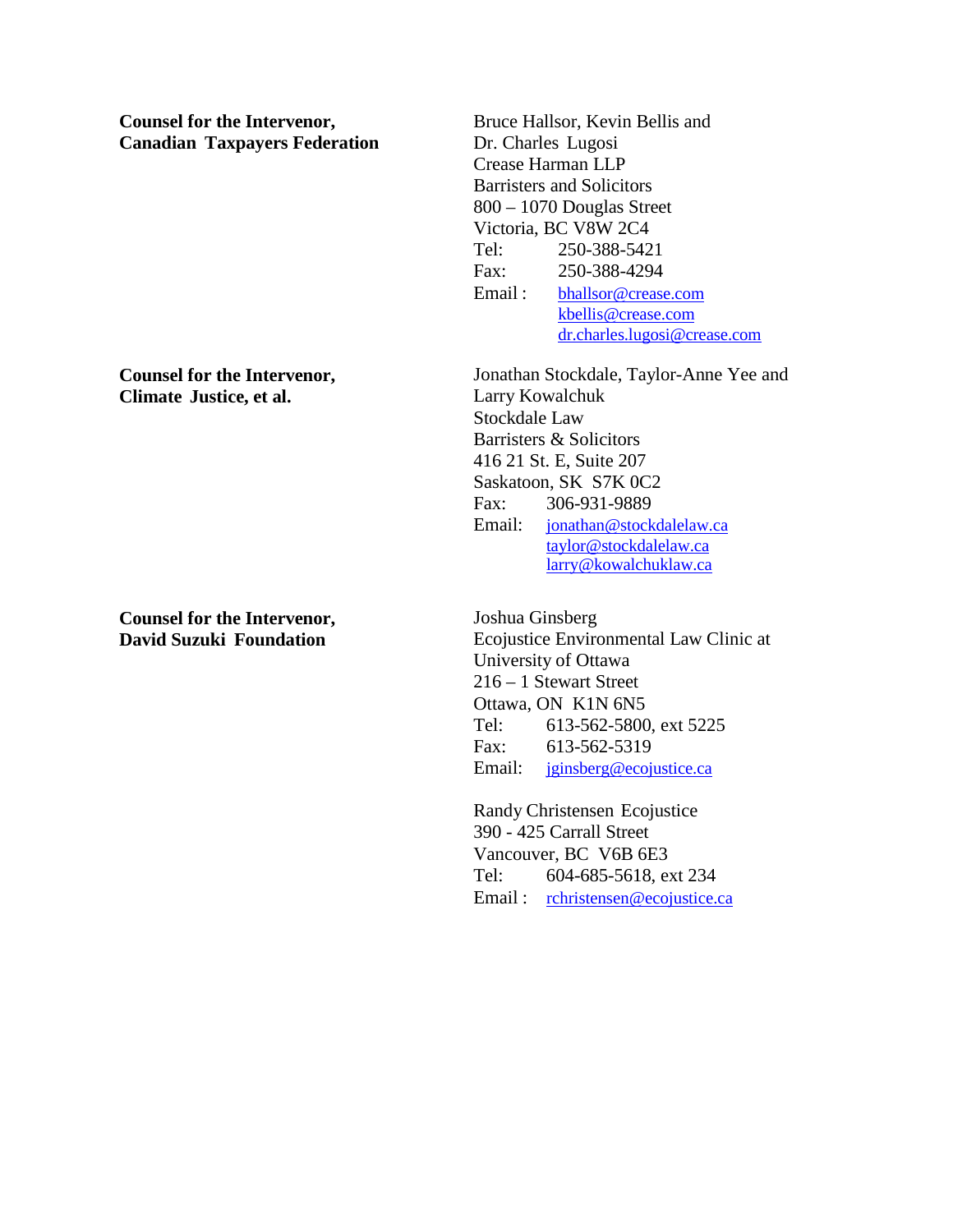**Counsel for the Intervenor, International Emissions Trading Association**

Lisa DeMarco and Jonathan McGillivray DeMarco Allan LLP Bay Adelaide Centre 333 Bay Street, Suite 625 Toronto, ON M5H 2R2 Tel: 647-991-1190 Fax: 888-734-9459 Email: [lisa@demarcoallan.com](mailto:lisa@demarcoallan.com) [jonathan@demarcoallan.com](mailto:jonathan@demarcoallan.com)

**Counsel for the Intervenor, Saskatchewan Power Corporation / SaskEnergy Incorporated**

David M.A. Stack, Q.C. McKercher LLP Barristers & Solicitors 374 Third Avenue South Saskatoon, SK S7K 1M5 Tel: 306-664-1277 Fax: 306-653-2669 Email : [d.stack@mckercher.ca](mailto:d.stack@mckercher.ca)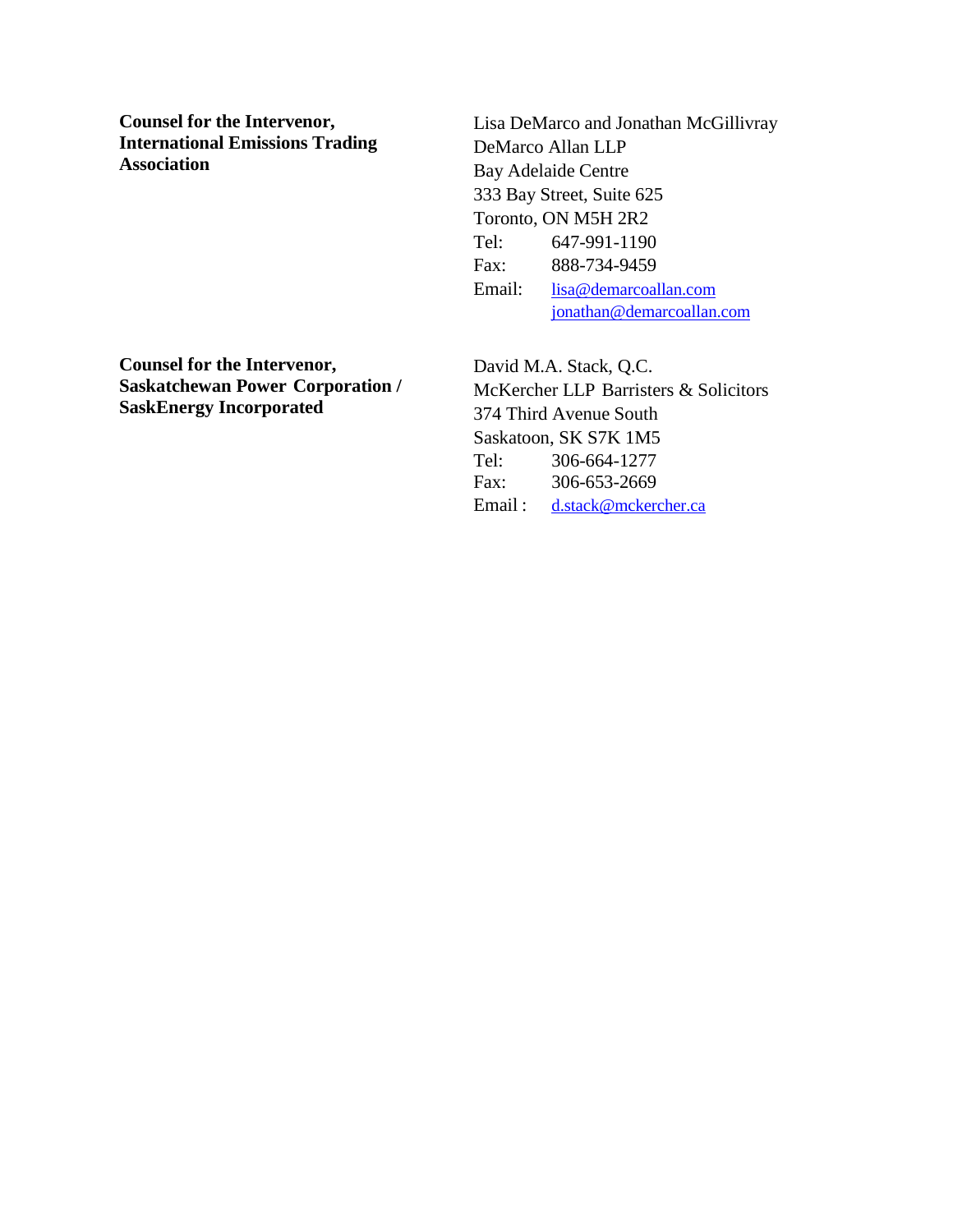# **TABLE OF CONTENTS**

| <b>PART I</b>   |                                                                                                                                                   |
|-----------------|---------------------------------------------------------------------------------------------------------------------------------------------------|
| А.              |                                                                                                                                                   |
| <b>B.</b>       |                                                                                                                                                   |
| i.              |                                                                                                                                                   |
|                 | a. International agreements identify climate change as an "urgent"                                                                                |
|                 | b. International support for and trend towards widespread carbon                                                                                  |
|                 | ii. Establishing minimum national standards that are integral to reducing<br>Canada's nationwide GHG emissions is a matter of national concern  6 |
|                 |                                                                                                                                                   |
|                 | b. The Vancouver Declaration on Clean Growth and Climate<br>Change and the Working Group on Carbon Pricing Mechanisms7                            |
|                 |                                                                                                                                                   |
|                 | d. The Pan-Canadian Framework on Clean Growth and Climate                                                                                         |
|                 |                                                                                                                                                   |
|                 | a. Additional pre-enactment consultation and policy development  10                                                                               |
|                 | b. Parliament's objective: ensuring that GHG emissions pricing<br>applies broadly throughout Canada, with increasing stringency over              |
|                 |                                                                                                                                                   |
|                 | d. Parliament understood that carbon pricing throughout Canada that<br>meets minimum national standards of stringency is integral to              |
|                 | iv. Complementary federal measures to reduce Canada's GHG                                                                                         |
|                 |                                                                                                                                                   |
|                 | a. Legislative changes in Alberta change the stringency assessment                                                                                |
|                 | b. Additional clarifications regarding Alberta's statement of facts 19                                                                            |
| <b>PART II</b>  | <b>CANADA'S POSITION ON THE QUESTION IN ISSUE  21</b>                                                                                             |
| <b>PART III</b> |                                                                                                                                                   |
| A.              | Canadian constitutional law jurisprudence has firmly established<br>Parliament's peace, order, and good government power to address               |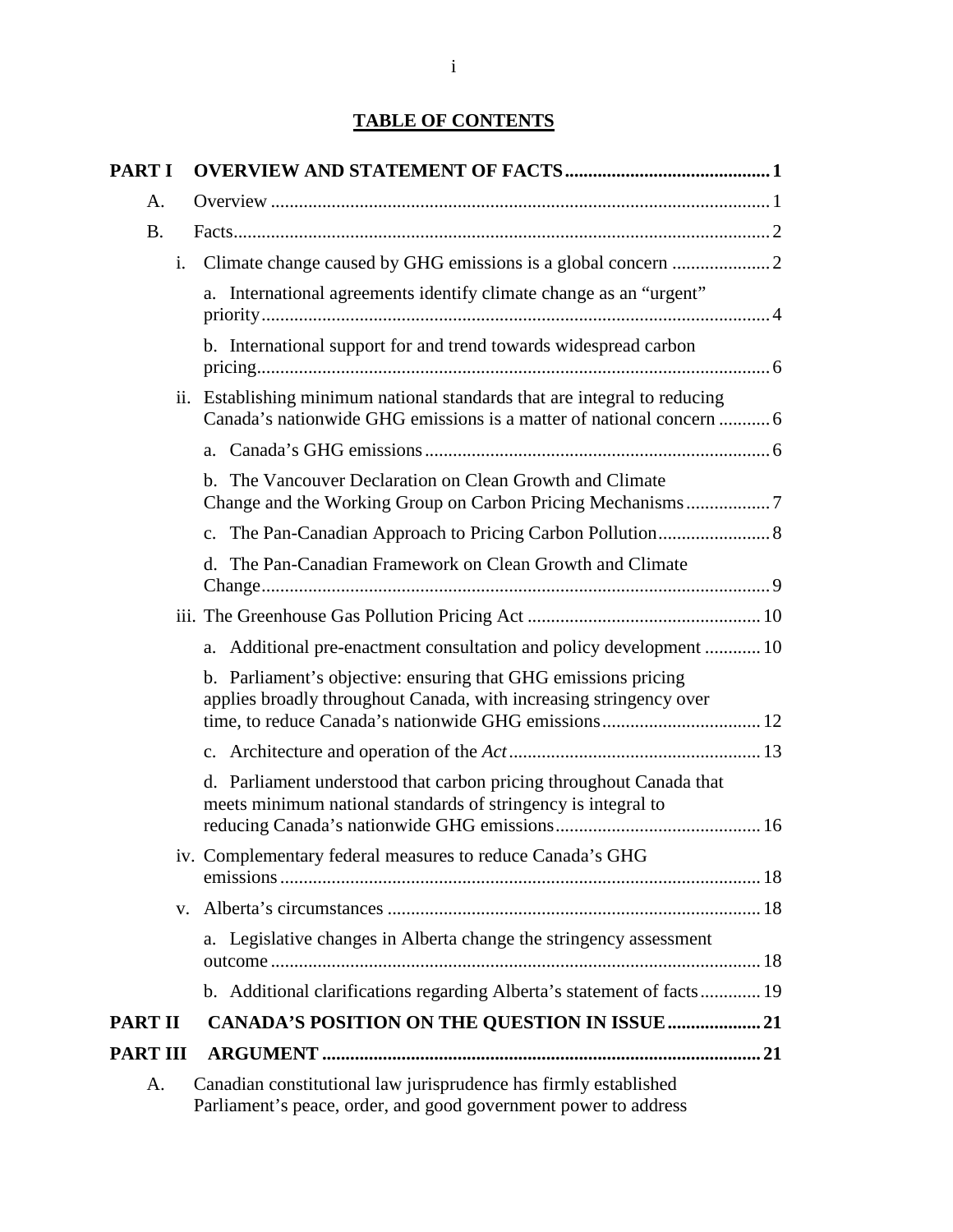| <b>B.</b>      |                | Characterization of the $Act$ – the $Act'$ s pith and substance is the<br>establishment of minimum national standards of stringency for GHG<br>emissions pricing to reduce Canada's nationwide GHG emissions23         |  |
|----------------|----------------|------------------------------------------------------------------------------------------------------------------------------------------------------------------------------------------------------------------------|--|
| C.             |                | Classification of the $Act$ – the Act comes within Parliament's peace,<br>order, and good government jurisdiction to address a matter of national<br>concern, namely establishing minimum national standards that are  |  |
|                | $\mathbf{i}$ . |                                                                                                                                                                                                                        |  |
|                |                | ii. Establishing minimum national standards that are integral to reducing<br>Canada's nationwide GHG emissions is a matter of national concern  29                                                                     |  |
|                |                | iii. Establishing minimum national standards that are integral to reducing<br>Canada's nationwide GHG emissions is a single, distinct, and                                                                             |  |
|                |                | a. The "provincial inability" test defines and limits the scope of                                                                                                                                                     |  |
|                |                | b. A provincial failure to meet minimum national standards that are<br>integral to reducing Canada's nationwide GHG emissions will                                                                                     |  |
|                |                | iv. Parliament's jurisdiction to establish minimum national standards<br>that are integral to reducing Canada's nationwide GHG emissions has<br>a scale of impact on provincial jurisdiction that is reconcilable with |  |
|                |                | a. The narrow matter of national concern and the pith and substance                                                                                                                                                    |  |
|                |                | b. The double aspect doctrine and the narrow interpretation of the<br>paramountcy doctrine ensure robust provincial jurisdiction 41                                                                                    |  |
|                |                | c. Parliament's authority to establish minimum national standards<br>that are integral to reducing Canada's nationwide GHG emissions is                                                                                |  |
|                |                | d. Parliament's authority to establish minimum national standards<br>that are integral to reducing Canada's nationwide GHG emissions                                                                                   |  |
| <b>PART IV</b> |                |                                                                                                                                                                                                                        |  |
| <b>PART V</b>  |                |                                                                                                                                                                                                                        |  |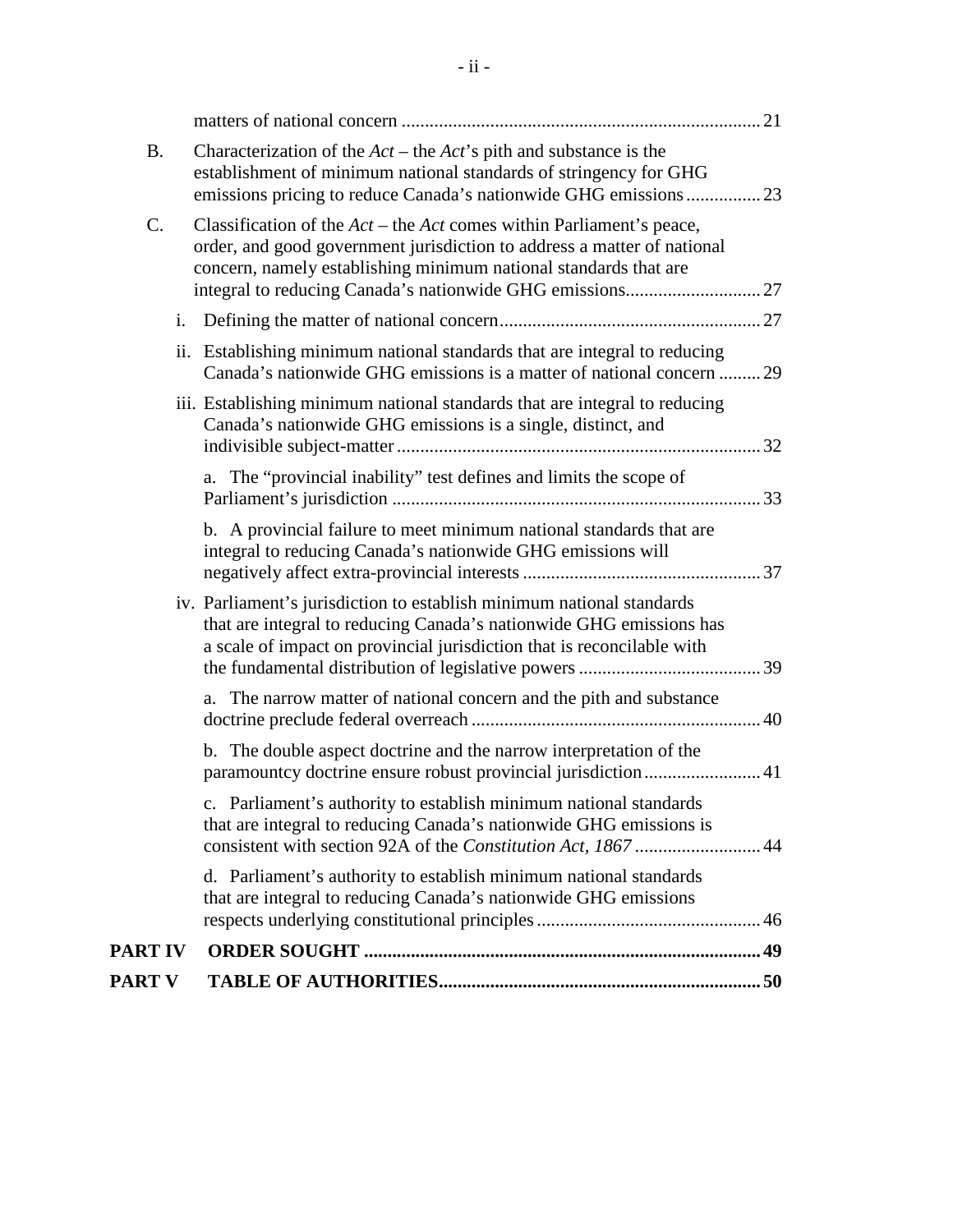## <span id="page-8-1"></span><span id="page-8-0"></span>**PART I OVERVIEW AND STATEMENT OF FACTS A. Overview**

1. Global climate change is an urgent threat to humanity. Greenhouse gases (GHGs) in the atmosphere enable global warming, causing climate change and creating national and international risks to human health and well-being. GHG emissions cannot be contained within geographic boundaries. Their deep reduction requires an integrated pan-Canadian and international approach to avoid significantly worsening consequences of climate change.

2. The pith and substance of the *Greenhouse Gas Pollution Pricing Act* (*Act*) is establishing minimum national standards of stringency for GHG emissions pricing to reduce Canada's nationwide GHG emissions.

3. The *Act* falls within Parliament's jurisdiction to legislate for the peace, order, and good government of Canada on matters of national concern. "Establishing minimum national standards that are integral to reducing Canada's nationwide GHG emissions" is a matter of national concern that only Parliament can address. The *Act* in pith and substance relates to this subject matter. Carbon pricing is widely recognized as an essential measure to achieve the necessary global GHG emissions reductions. It is integral to meeting Canada's nationwide GHG emissions reduction target of 30% below 2005 levels by 2030.

4. To deny Parliament jurisdiction to establish minimum national standards that are integral to reducing Canada's nationwide GHG emissions would leave a gaping hole in the Constitution in terms of legislative powers to implement national GHG emissions mitigation measures to address the existential threat of climate change.

5. Establishing minimum national standards that are integral to reducing Canada's nationwide GHG emissions is a matter of national concern that is constitutionally distinct from matters within provincial jurisdiction and is not a "supervisory federal power". The provincial inability test confirms Parliament's jurisdiction and defines its limits. Provinces are constitutionally incapable of legislating to address this matter. To be valid, any federal legislation addressing this matter must be integral to an evidence-based plan for reducing Canada's nationwide GHG emissions and must implement a national measure for which the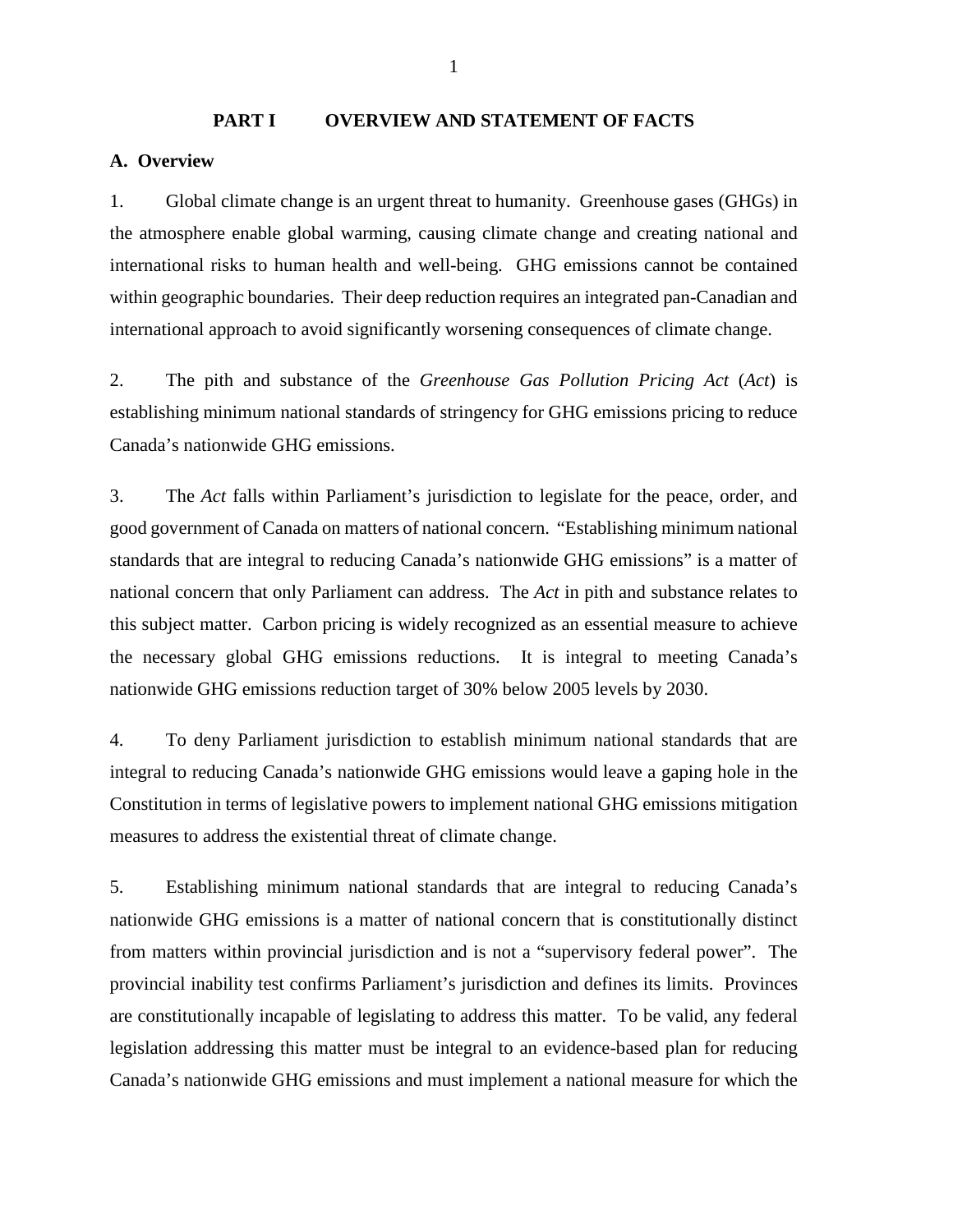failure to include one or more provinces or territories would jeopardize its successful operation in other parts of the country. The *Act* meets these criteria.

6. Parliament's ability to address this matter of national concern has a reconcilable scale of impact on the distribution of powers under the Constitution and respects the principles of federalism and subsidiarity. The modern approach to federalism recognizes that overlapping powers are unavoidable. Parliament's authority to enact minimum national standards that are integral to reducing Canada's nationwide GHG emissions does not impair provincial legislative powers, including provinces' jurisdiction over the development, conservation, and management of natural resources and electricity generation under s. 92A(1) of the *Constitution Act, 1867*. Precise definition of the matter of national concern and a careful pith and substance analysis precludes federal overreach into local provincial matters. The double aspect doctrine and the narrow interpretation of the paramountcy doctrine ensure ample room for robust provincial legislation.

7. The *Act* itself was designed to complement and respect provincial jurisdiction to enact carbon pricing systems. It provides provinces with flexibility to implement carbon pricing systems that suit their own circumstances, but fills in gaps where provincial pricing systems do not meet minimum national standards of stringency.

#### <span id="page-9-0"></span>**B. Facts**

8. The Attorney General of Alberta's (Alberta) statement of facts is incomplete and, in some cases, inaccurate. The Attorney General of Canada (Canada) provides the following additional facts and clarifications that are relevant to the issues before this Court.

#### <span id="page-9-1"></span>**i. Climate change caused by GHG emissions is a global concern**

9. Global climate change is happening now and is having very real consequences on people's lives in Alberta, throughout Canada, and globally. The decisions we make today are critical to ensuring a safe and sustainable world for everyone, now and in the future. [1](#page-9-2)

<span id="page-9-2"></span><sup>&</sup>lt;sup>1</sup> Record of the Attorney General of Canada [CR] Vols 1-2, Tab 1, Affidavit of John Moffet, affirmed September 30, 2019, at para 6, 12-34, Exhibits [**Exs**] B-K [**Moffet**].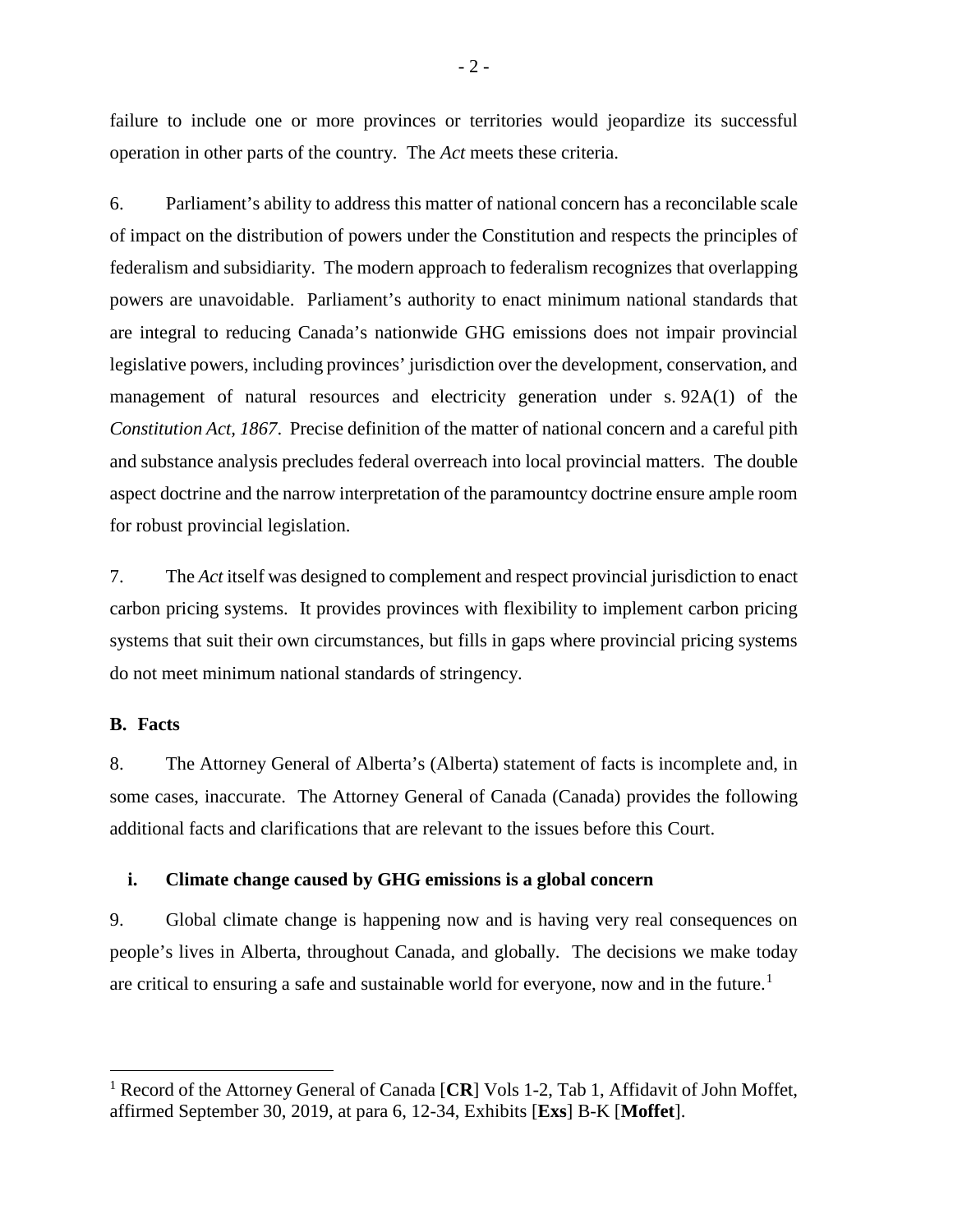10. Burning fossil fuels releases GHGs into the atmosphere, which cause global climate change. The scientific properties of GHGs and their role in global climate change are not in dispute. GHGs trap solar energy in the earth's atmosphere. Higher levels of GHGs trap more solar energy, increasing air and water temperatures, which is significantly affecting our global climate. Carbon dioxide  $(CO_2)$  is the most abundant GHG emitted by human activity. Climate records show that atmospheric concentrations of  $CO<sub>2</sub>$  are higher today than at any time in the past million years and are still climbing.<sup>[2](#page-10-0)</sup>

11. Increasing concentrations of GHGs in the atmosphere correlates with the rising global temperatures that cause climate change. Eighteen of the nineteen warmest years on record have occurred since 2001. The years 2014-18 are the hottest five years on record.<sup>[3](#page-10-1)</sup>





12. The Intergovernmental Panel on Climate Change reports that global net humancaused GHG emissions must fall rapidly by 2030 and reach "net zero" around 2050 to avoid

<span id="page-10-0"></span> <sup>2</sup> Appeal Record and Evidence of the Attorney General of Alberta [**ABR**], Vol 1, Affidavit of Robert Savage, sworn August 1, 2019, at paras 12-13 [**Savage**]; CR, Vol 1, Tab 1, Moffet at paras 7-10, Exs A at R78.

<span id="page-10-1"></span><sup>3</sup> CR, Vol 1, Tab 1, Moffet at paras 8-12, 15, Exs A, B, D; *House of Commons Debates*, 42- 1 [*Debates*], No 146, [\(23 February 2017\)](http://www.ourcommons.ca/Content/House/421/Debates/146/HAN146-E.PDF) at 9294-95, Canada's Book of Authorities [**CBA]**, Vol 2, Tab 27.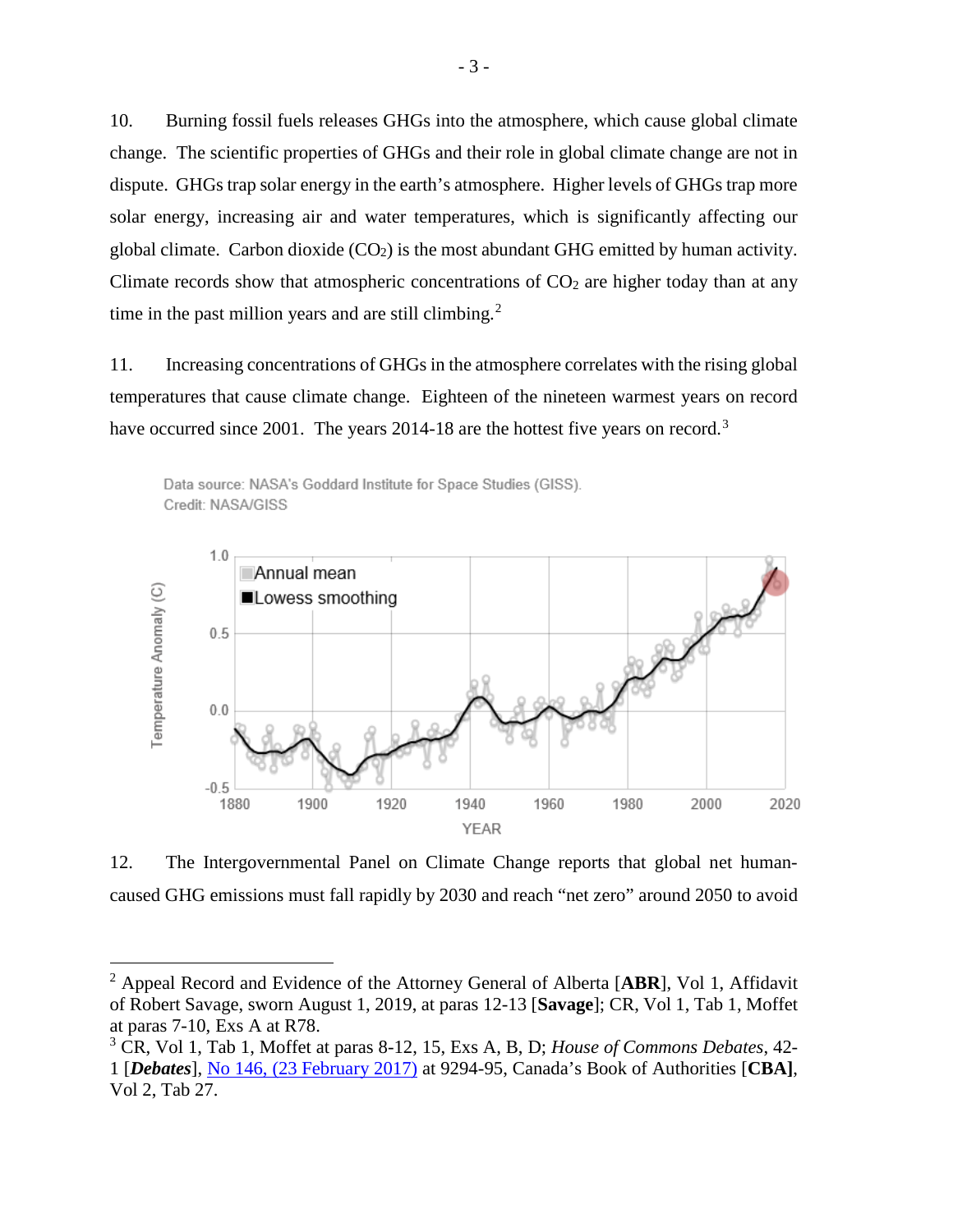significantly more deleterious impacts of climate change. Thus, GHG emissions create a risk of harm to human health and the environment upon which life depends.[4](#page-11-1)

13. The climate change impacts in Canada are significant. While climate change encapsulates far more than warming temperatures, temperatures in Canada have increased at roughly double the average global rate. In the Arctic, average temperatures have increased at a rate of nearly three times the global average. Predictions are that Canada's temperature will continue to rise at a faster rate than the world as a whole.<sup>[5](#page-11-2)</sup>

14. Some of the existing and anticipated impacts of climate change in Canada include: changes in extreme weather events such as droughts, floods, longer fire seasons, and increased frequency and severity of heat waves (causing illness and death); degradation of soil and water resources; and expansion of the ranges of life-threatening vector-borne diseases, such as Lyme disease and West Nile virus. Melting permafrost in the North will undermine infrastructure (foundations) and winter roads. The increasing frequency and severity of extreme wildfire and weather events has significant economic costs. In the past decade, insurance claims in Canada from extreme weather events have risen dramatically, now costing up to \$1.2 billion a year.<sup>[6](#page-11-3)</sup>

## **a. International agreements identify climate change as an "urgent" priority**

<span id="page-11-0"></span>15. The United Nations has identified climate change caused by GHG emissions as an urgent global threat. GHG emissions circulate in the atmosphere, so emissions anywhere raise concentrations everywhere. In 1992, emerging international concern about the risks associated with climate change caused by GHG emissions led to the adoption of the *United* 

<span id="page-11-1"></span> <sup>4</sup> CR, Vol 1, Tab 1, Moffet at paras 16-22, 30-31, 61, Exs E-G; House of Commons, *Journals*, 42-1, [No 435 \(17 June 2019\)](hhttps://www.ourcommons.ca/Content/House/421/Journals/435/Journal435.PDF) at 5660-64, CBA, Vol 2, Tab 34.

<span id="page-11-2"></span><sup>5</sup> CR, Vols 1-2, Tab 1, Moffet at paras 25-28, 30, 34, Exs I at R390-93, J, K at R431-32; *Debates*, No 289 [\(1 May 2018\)](http://www.ourcommons.ca/Content/House/421/Debates/289/HAN289-E.PDF) at 18981, 18984 (Hon. Catherine McKenna, Minister of Environment and Climate Change [ECC Minister]), CBA, Vol 2, Tab 30, [No 146 \(23](http://www.ourcommons.ca/Content/House/421/Debates/146/HAN146-E.PDF)  [February 2017\)](http://www.ourcommons.ca/Content/House/421/Debates/146/HAN146-E.PDF) at 9295, CBA, Vol 2, Tab 27.

<span id="page-11-3"></span><sup>6</sup> CR, Vols 1-2, Tab 1, Moffet at paras 17, 24-26, 29, 31-34, Ex E at R262, para B3.3, Ex F at R296-97, Ex I at R395-401; *Debates*, [No 289 \(1 May 2018\)](http://www.ourcommons.ca/Content/House/421/Debates/289/HAN289-E.PDF) at 18981 (ECC Minister), CBA, Vol 2, Tab 30, [No 294 \(8 May 2018\)](http://www.ourcommons.ca/Content/House/421/Debates/294/HAN294-E.PDF) at 19235, CBA, Vol 2, Tab 31, [No 146 \(23](http://www.ourcommons.ca/Content/House/421/Debates/146/HAN146-E.PDF)  [February 2017\)](http://www.ourcommons.ca/Content/House/421/Debates/146/HAN146-E.PDF) at 9295, CBA, Vol 2, Tab 27.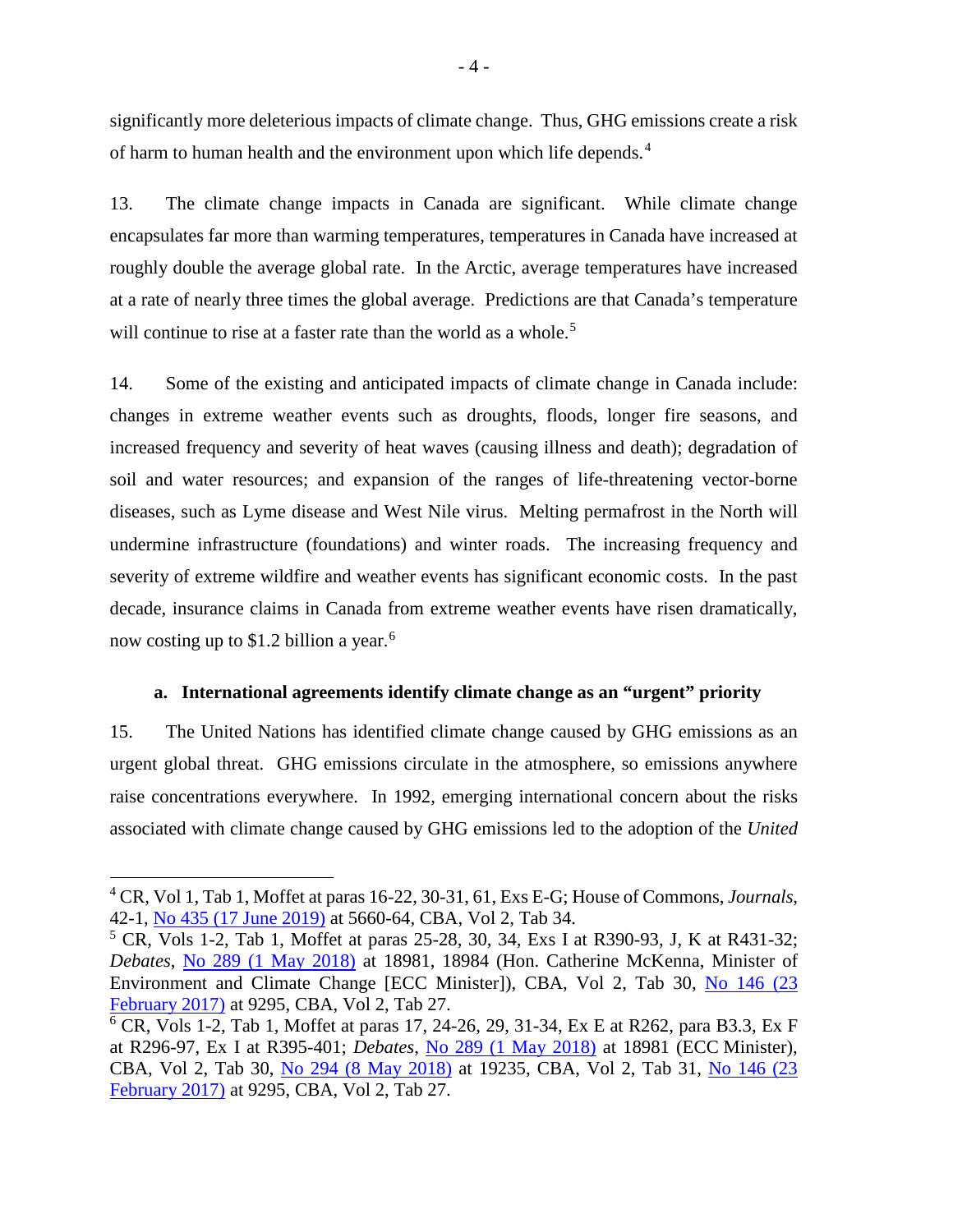*Nations Framework Convention on Climate Change* (*UNFCCC*). Subsequent international agreements and actions under the *UNFCCC* reflect the escalating crisis.<sup>[7](#page-12-0)</sup>

16. The *UNFCCC*'s ultimate objective is the "stabilization of greenhouse gas concentrations in the atmosphere at a level that would prevent dangerous anthropogenic interference with the climate system." Under the *UNFCCC*, Canada committed to taking GHG emissions mitigation measures. The *UNFCCC* created a framework for its implementation by establishing the "Conference of the Parties" (COP). All States Parties to the *UNFCCC* are represented at the COP, which reviews implementation of the *UNFCCC*  and makes decisions necessary to achieve its objectives.<sup>[8](#page-12-1)</sup>

17. The *UNFCCC* defines "greenhouse gases" as "those gaseous constituents of the atmosphere, both natural and anthropogenic, that absorb and re-emit infrared radiation." The concept of "global warming potential" allows comparison of each GHG's ability to trap solar energy relative to  $CO<sub>2</sub>$ , which has a nominal global warming potential of 1.<sup>[9](#page-12-2)</sup>

18. In December 2015, the COP adopted the *Paris Agreement* in which Canada and 194 other countries committed to strengthening the global response to the threat of climate change. These State Parties formally recognized "that climate change represents an urgent and potentially irreversible threat to human societies and the planet and thus requires the widest possible cooperation by all countries, and their participation in an effective and appropriate international response, with a view to accelerating the reduction of global emissions". They agreed to accelerate and intensify the actions and investments needed for a sustainable low-carbon future. The *Paris Agreement* aims to hold "the increase in the global average temperature to well below 2˚C above pre-industrial levels and pursu[e] efforts to limit the temperature increase to  $1.5^{\circ}$ C above pre-industrial levels."<sup>[10](#page-12-3)</sup>

<span id="page-12-0"></span> $7$  CR, Vols 1-2, Tab 1, Moffet at paras 7, 35-53, Exs L, M.

<span id="page-12-1"></span> $8$  CR, Vols 1-2, Tab 1, Moffet at paras 37, 40-53, and Ex L at R448-51, art 2, art 4, paras 2(a), 2(b) and at R454-56, art 7.

<span id="page-12-3"></span><span id="page-12-2"></span> $9^\circ$  CR, Vols 1-2, Tab 1, Moffet at paras 38-39, 69, Ex L at R447; CR, Vol 3, Tab 2, Expert Report of Dr. Dominique Blain, affirmed September 27, 2019, at paras 3, 6-11 [**Dr. Blain**]. <sup>10</sup> CR, Vols 1-2, Tab 1, Moffet at paras 43, 45-46, 48, Ex M at R471, 491-92, art 1, para 1(a), art 2, art 4.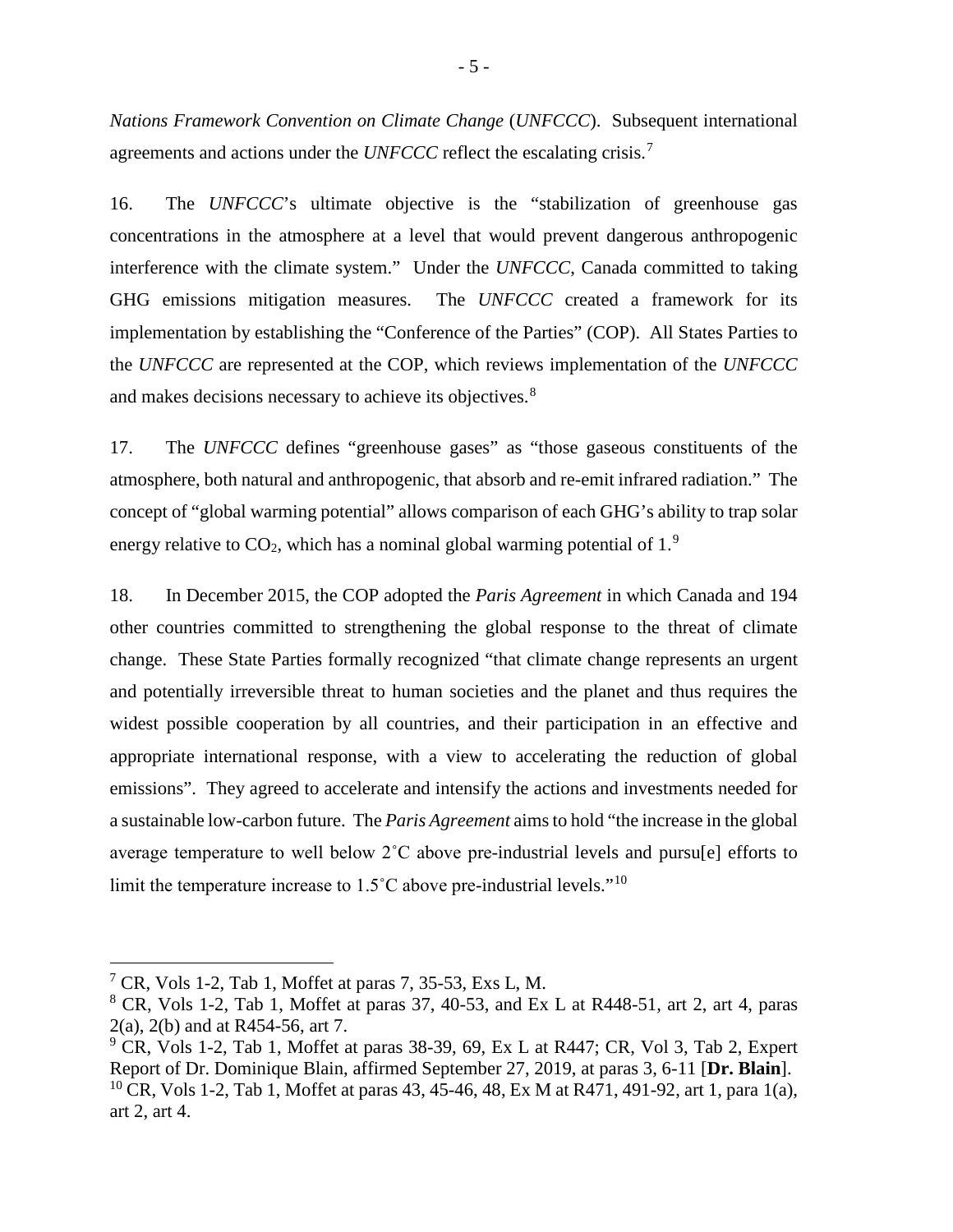19. Canada ratified the *Paris Agreement* on October 5, 2016. The *Paris Agreement* requires State Parties to report and account for their progress towards achieving its nationally determined contribution. Canada first communicated its intended nationally determined contribution prior to ratification, on May 15, 2015. When Canada became a Party to the *Paris Agreement*, it reconfirmed this target, which is to reduce Canada's GHG emissions by 30% below 2005 levels by 2030. Canada's calculated 2030 target is 511 Mt of CO2 equivalent ( $CO<sub>2</sub>e$ ), which is 205 Mt  $CO<sub>2</sub>e$  less than 2017 emissions. Canada (along with other State Parties) is required to communicate its next, more ambitious, target by 2025.<sup>[11](#page-13-3)</sup>

#### **b. International support for and trend towards widespread carbon pricing**

<span id="page-13-0"></span>20. Contrary to paragraph 55 of Alberta's Factum, there is international consensus that carbon pricing<sup>[12](#page-13-4)</sup> is an essential, though not sufficient, measure to achieve the necessary global GHG emissions reductions. The International Monetary Fund describes carbon pricing as the most effective emissions mitigation instrument because it establishes the price signals needed to redirect technological changes towards low-emission investments. Recently, the High-Level Commission on Carbon Prices, comprised of economists, and climate change and energy specialists, reported that "a well-designed carbon price is an indispensable part of a strategy for reducing emissions in an efficient way."<sup>[13](#page-13-5)</sup>

## <span id="page-13-1"></span>**ii. Establishing minimum national standards that are integral to reducing Canada's nationwide GHG emissions is a matter of national concern**

#### **a. Canada's GHG emissions**

<span id="page-13-2"></span>21. Canada prepares GHG inventory reports in accordance with the *UNFCCC* Reporting Guidelines. Canada's most recent National Inventory Report reported emissions estimates

<span id="page-13-3"></span> $11$  CR, Vol 3, Tab 2, Dr. Blain at para 21; CR, Vol 1, Tab 1, Moffet at paras 50-53, 72.

<span id="page-13-4"></span> $12$  Pricing for GHG emissions is typically referred to as "carbon pricing" even though pricing applies to a range of GHG emissions. This nomenclature reflects the dominant role of  $CO<sub>2</sub>$ in total GHG effects and the practice of equating GHGs emissions on a  $CO<sub>2</sub>$  equivalent basis: CR, Vols 1-2, Tab 1, Moffet at paras 1 (footnote 1), 69; ABR, Vol 7, Savage, Ex CCCC at A2619.

<span id="page-13-5"></span><sup>&</sup>lt;sup>13</sup> CR, Vols 1-2, Tab 1, Moffet at paras 54-58, Ex O at R520, 524-26, 532, Ex R at R601.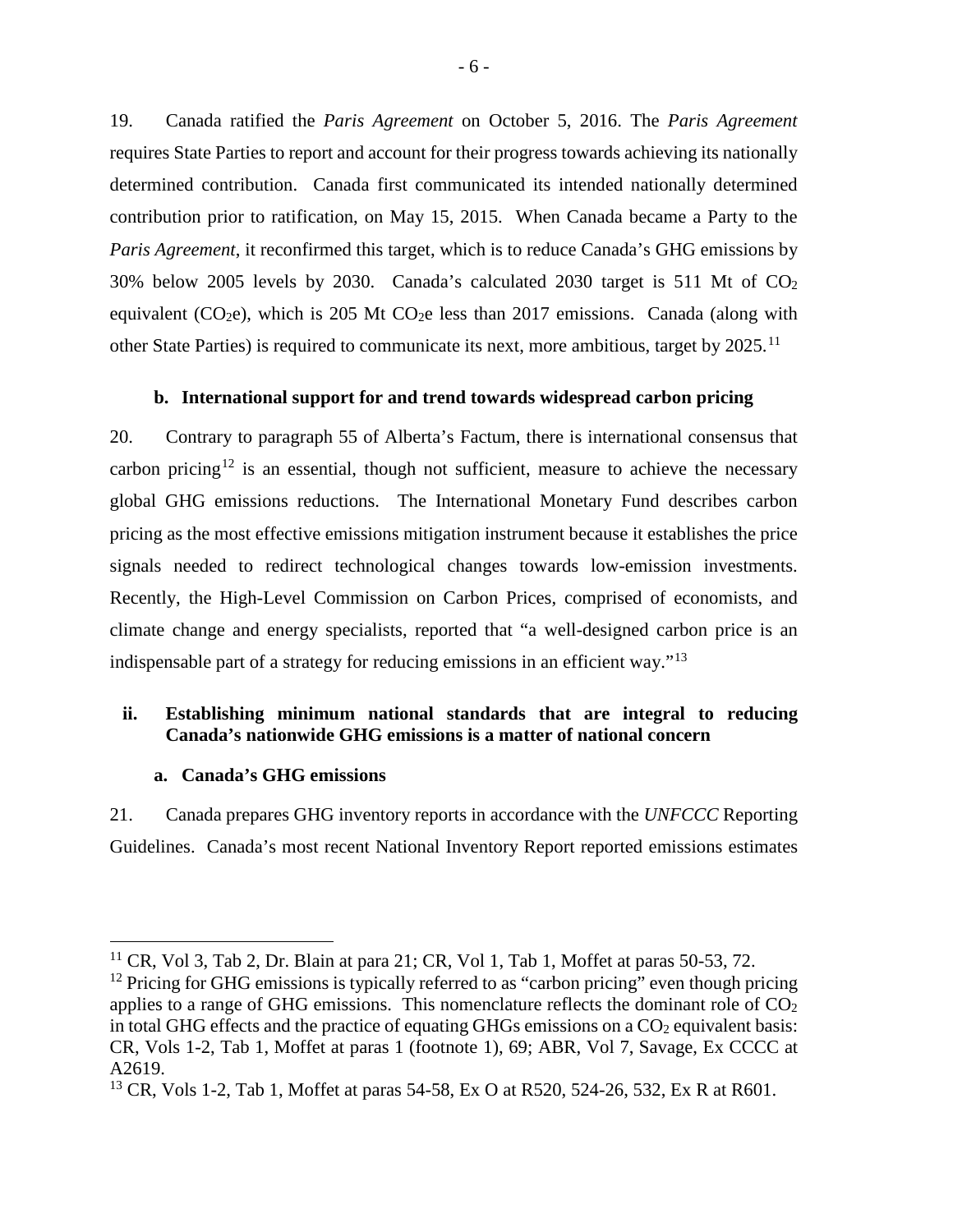between 1990 and 2017. These estimates show that Canada's 2017 GHG emissions (716 Mt CO<sub>2</sub>e) decreased by 2% from Canada's 2005 GHG emissions (730 Mt CO<sub>2</sub>e).<sup>[14](#page-14-1)</sup>

22. GHG emissions and emissions trends vary by province. Since 2005, GHG emissions have increased in Alberta, Saskatchewan, Manitoba, Newfoundland and Labrador, and Nunavut, while emissions have decreased in British Columbia, Ontario, Quebec, New Brunswick, Nova Scotia, Prince Edward Island, Northwest Territories, and Yukon. Since 2005, Alberta's annual GHG emissions have increased by 42 Mt  $CO<sub>2</sub>e$  (18%), from 231 Mt to 273 Mt CO<sub>2</sub>e. In British Columbia,  $5{\text -}15\%$  of the emissions reductions have been attributed to carbon pricing.<sup>[15](#page-14-2)</sup>

## <span id="page-14-0"></span>**b. The Vancouver Declaration on Clean Growth and Climate Change and the Working Group on Carbon Pricing Mechanisms**

23. The Government of Canada is working cooperatively with the provinces and territories to reduce GHG emissions. Before Canada signed the *Paris Agreement*, the Prime Minister met with all provincial and territorial Premiers in Vancouver to discuss actions to address climate change. At that meeting, the First Ministers committed to implement GHG mitigation policies in support of meeting or exceeding Canada's *Paris Agreement* target and agreed to work together to develop an integrated pan-Canadian framework on clean growth and climate change.<sup>[16](#page-14-3)</sup>

24. The *Vancouver Declaration* led to four joint Federal-Provincial-Territorial working groups including a Working Group on Carbon Pricing Mechanisms. The Carbon Pricing Working Group's mandate was to "provide a report with options on the role of carbon pricing mechanisms in meeting Canada's emission reduction targets, including different design options taking into consideration existing and planned provincial and territorial systems." The *Final Report* was prepared on a Federal-Provincial-Territorial consensus basis.<sup>[17](#page-14-4)</sup>

<span id="page-14-1"></span> $14$  CR, Vol 3, Tab 2, Dr. Blain at paras 10-19; CR, Vol 1, Tab 1, Moffet at para 72.

<span id="page-14-2"></span> $15$  CR, Vol 3, Tab 2, Dr. Blain at para 22, Ex B at R1044-45; CR, Vol 3, Moffet, Ex AA at R798; CR, Vol 4, Tab 5, Expert Report of Dr. Nicholas Rivers, affirmed September 27, 2019, Ex B at R1167-72 [**Dr. Rivers**].

<span id="page-14-3"></span> $^{16}$  CR, Vol 1, Tab 1, Moffet at paras 61-63; ABR, Vol 7, Savage, Ex BBBB at A2598.

<span id="page-14-4"></span><sup>&</sup>lt;sup>17</sup> CR, Vol 1, Tab 1, Moffet at paras 64-65; ABR, Vol 7, Savage, Ex CCCC.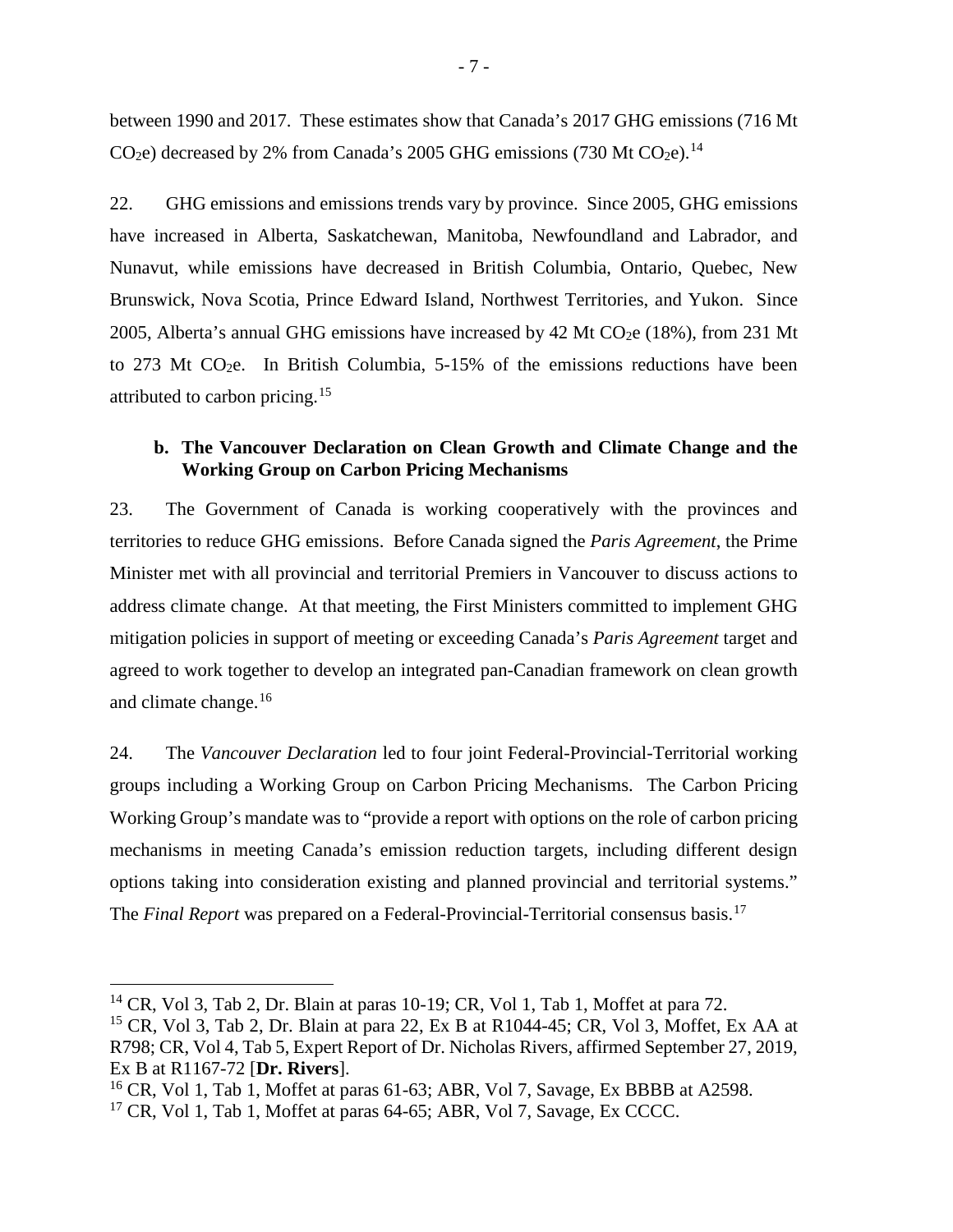25. The Carbon Pricing Working Group's *Final Report* outlined that many experts regard carbon pricing as a necessary tool for reducing GHG emissions. It is considered one of the most efficient policy approaches for reducing GHG emissions because it provides flexibility to industry and consumers to identify how they will reduce their own emissions, and spurs innovation to find new ways to do so. Extensive modelling supported the Carbon Price Working Group's examination of the economic and GHG emissions reduction impacts carbon pricing could have in Canada. Each carbon pricing scenario modelled resulted in significant GHG emissions reductions at the national level.<sup>[18](#page-15-1)</sup>

## **c. The Pan-Canadian Approach to Pricing Carbon Pollution**

<span id="page-15-0"></span>26. Based on the Working Group's *Final Report*, the Prime Minister announced in Parliament the pan-Canadian approach to pricing carbon pollution to "help Canada reach its targets" for reduced GHG emissions. The Government of Canada concurrently published the *Pan-Canadian Approach to Pricing Carbon Pollution* document. Both presented the pan-Canadian Benchmark for carbon pricing (Benchmark) and its underlying principles.[19](#page-15-2)

27. The Benchmark emphasizes carbon pricing as a foundational element of Canada's overall approach to fighting climate change. It expresses the objective of ensuring "that carbon pricing applies to a broad set of emission sources throughout Canada with increasing stringency over time to reduce GHG emissions". $20$ 

28. Rather than imposing a single carbon pricing system throughout Canada, including in the four provinces with then-existing systems (British Columbia, Alberta, Ontario, and Quebec), the federal government articulated a commitment to ensure a consistent approach to carbon pricing across Canada that both respected existing provincial systems and gave other provinces and territories flexibility in developing their own carbon pricing systems. The Benchmark provides guidance on a core set of stringency criteria. It sets out the scope

<span id="page-15-1"></span> $18$  CR, Vol 1, Tab 1, Moffet at paras 66-79; ABR, Vol 7, Savage, Ex CCCC at A2617, 2632-37; CR, Vol 4, Tab 3, Affidavit of Warren Goodlet, affirmed September 27, 2019, at paras 8-20 [**Goodlet**].

<span id="page-15-3"></span><span id="page-15-2"></span><sup>19</sup> *Debates*, [No 86 \(3 October 2016\)](http://www.ourcommons.ca/Content/House/421/Debates/086/HAN086-E.PDF) at 5359-61 (Rt Hon. Justin Trudeau, Prime Minister of Canada) , CBA, Vol 2, Tab 26; CR, Vols 1, 3, Tab 1, Moffet at paras 80-81, Ex U.  $20$  CR, Vols 1, 3, Tab 1, Moffet at para 82, Ex U.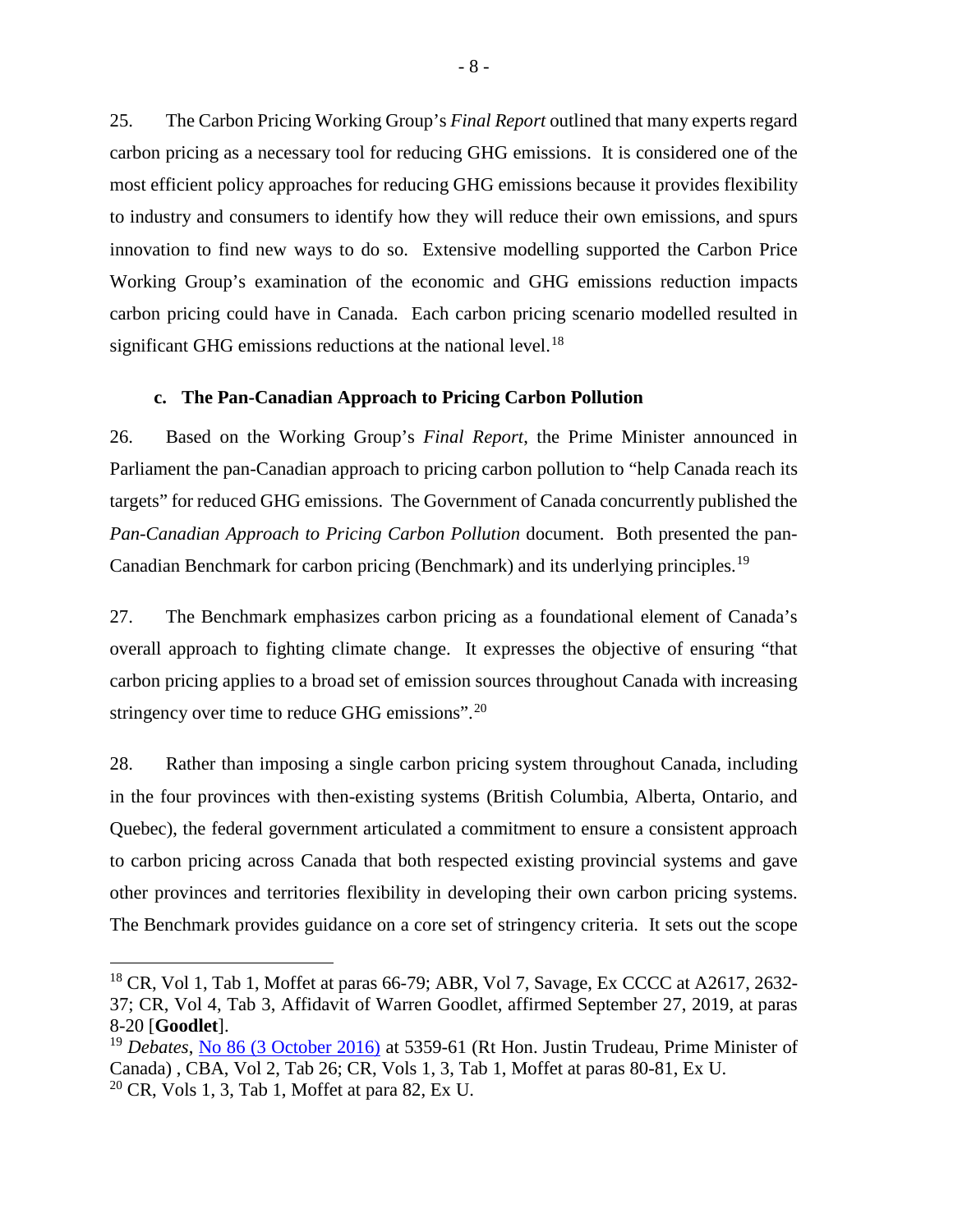of GHG emissions to be covered by carbon pricing, provides criteria for each type of system, and includes minimum escalating stringency requirements. Finally, it provides that the Government of Canada will implement an explicit price-based carbon pricing system that would apply in jurisdictions that do not develop a system that aligns with the Benchmark.<sup>[21](#page-16-1)</sup>

29. At paragraphs 89 and 265 of its Factum, Alberta notes that the Benchmark does not require that cap-and-trade systems achieve the same price on emissions. Explicit price-based systems and cap-and-trade systems do not require equivalent prices to be equivalently stringent. To meet the Benchmark stringency criteria, cap-and-trade systems require a provincial emissions target equal to or greater than Canada's 30% reduction target from 2005 emissions, and increasingly stringent annual caps that at least correspond to the projected emissions reductions from price-based systems. While Alberta's previous explicit pricebased system met the Benchmark stringency criteria for this type of system, it would be almost impossible for Alberta to meet the Benchmark stringency criteria for a cap-and-trade system. A 30% cut by 2030 far exceeds Alberta's level of ambition under any of its climate plans and projections show Alberta has no realistic prospect of achieving this target.<sup>[22](#page-16-2)</sup> Indeed, Alberta does "not have a target for absolute emissions reductions."[23](#page-16-3)

#### **d. The Pan-Canadian Framework on Clean Growth and Climate Change**

<span id="page-16-0"></span>30. The *Vancouver Declaration* and the four working group reports<sup>[24](#page-16-4)</sup> led to the adoption of the *Pan-Canadian Framework on Clean Growth and Climate Change* (*Pan-Canadian Framework*) on December 9, 2016. The *Pan-Canadian Framework* is an agreement among First Ministers that includes commitments by federal, provincial, and territorial governments. It is the nation's overarching framework to reduce GHG emissions. It aims to achieve the behavioural and structural changes needed to transition to a low-carbon economy, stimulate clean economic growth, and build resilience to the impacts of climate change. Alberta

<span id="page-16-1"></span><sup>&</sup>lt;sup>21</sup> CR, Vols 1, 3, Tab 1, Moffet at paras 83-89, Exs U, X, and Y.

<span id="page-16-2"></span> $22$  CR, Vols 1, 3, Tab 1, Moffet at paras 85-89, Ex X at R780; CR, Vol 3, Tab 2, Dr. Blain at paras 25-26, Exs C, D; Cross-Examination on Affidavit of Robert Savage, October 21, 2019 [**Savage Cross-Examination**] at p 68, ln 22 to p 71, ln 22.

<span id="page-16-3"></span><sup>&</sup>lt;sup>23</sup> Savage Cross-Examination at p 27, ln 24 to p 29, ln 4.

<span id="page-16-4"></span><sup>24</sup> These working group reports include the *Specific Mitigation Opportunities Working Group Final Report* referred to at para 44 of Alberta's factum.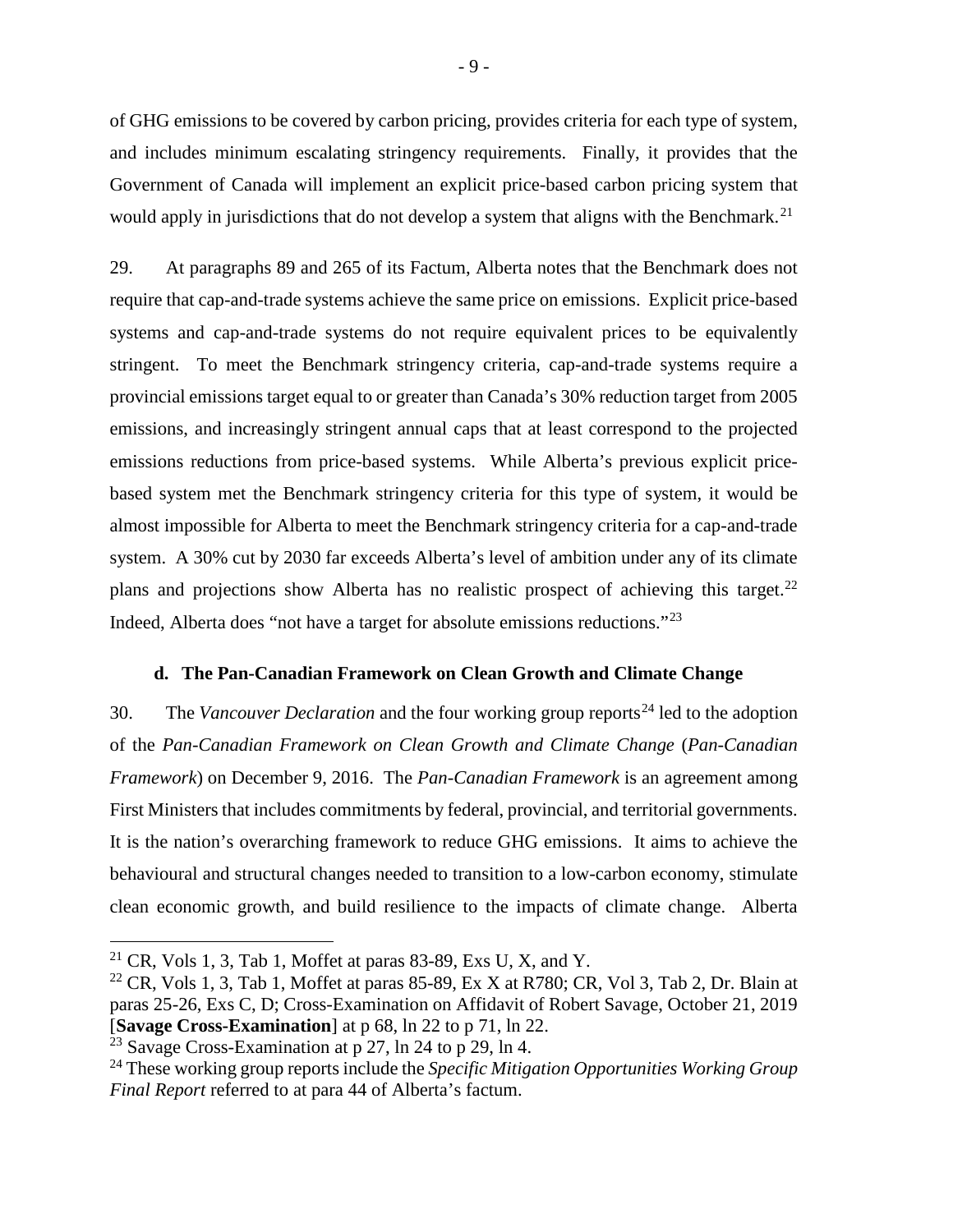"participate<sup>[d]</sup> in the drafting"<sup>[25](#page-17-2)</sup> of the *Pan-Canadian Framework*. Eight provinces, including Alberta, and all three territories joined the *Pan-Canadian Framework* on December 9, 2016. Manitoba joined in February 2018. Saskatchewan has not joined. $^{26}$  $^{26}$  $^{26}$ 

31. Pricing carbon pollution is one of the four main pillars of the *Pan-Canadian Framework*. It noted the "growing consensus among both governments and businesses on the fundamental role of carbon pricing in the transition to a decarbonized economy." The *Pan-Canadian Framework* rearticulated the pan-Canadian approach to carbon pricing and annexed the Benchmark and provincial statements, including Alberta's statement on carbon pricing. Because carbon pricing on its own is not sufficient for Canada to reach its *Paris Agreement* emissions reduction target, the *Pan-Canadian Framework* also outlines extensive complementary measures, both federal and provincial.<sup>[27](#page-17-4)</sup>

32. Despite government changes in Ontario and Alberta, both provinces continue to participate actively in the *Pan-Canadian Framework*. Alberta is receiving Low Carbon Economy Fund funding as part of its ongoing participation.<sup>[28](#page-17-5)</sup>

## <span id="page-17-1"></span><span id="page-17-0"></span>**iii. The Greenhouse Gas Pollution Pricing Act**

#### **a. Additional pre-enactment consultation and policy development**

33. Following up on its undertaking to introduce a federal carbon pricing system as a "backstop", the Government of Canada released a *Technical Paper* that outlined the elements and operation of the proposed system in May 2017 and invited feedback. It explained the

<span id="page-17-2"></span><sup>&</sup>lt;sup>25</sup> Savage Cross-Examination at p 37, ln 2 to p 43, ln 23, quote at p 43, ln 15-16. Contra Alberta's Factum at para 46.

<span id="page-17-3"></span><sup>&</sup>lt;sup>26</sup> CR, Vols 1-3, Tab 1, Moffet at paras 54, 56-58, 90-102, 137-39, Ex O at R526, 569-72, Ex R at R601-02, Ex FF; ABR, Vol 8, Savage, Ex JJJJ at A2913-14, 2917-21; Savage Cross-Examination at p 32, ln 15 to p 33, ln 8.

<span id="page-17-4"></span><sup>&</sup>lt;sup>27</sup> ABR, Vols 1, 8, Savage at para 261, Ex JJJJ at A2923, ch 2, 3, 5, 6, and Annex I at A2972-73; CR, Vol 1, Tab 1, Moffet at paras 54, 56, 92-102, 174; House of Commons, Standing Committee on Finance, *Evidence*, 42-1, [No 148 \(1 May 2018\)](http://www.ourcommons.ca/Content/Committee/421/FINA/Evidence/EV9824416/FINAEV148-E.PDF) at 5, 8 (Moffet) [**FINA**], CBA, Vol 2, Tab 36; Senate, Standing Senate Committee on Energy, the Environment and Natural Resources, *Evidence*, 42-1, [No 44 \(1 May 2018\)](https://sencanada.ca/Content/SEN/Committee/421/enev/pdf/44issue.pdf) at 44:9-11 (Moffet) [**ENEV**], CBA, Vol 2, Tab 45.

<span id="page-17-5"></span><sup>&</sup>lt;sup>28</sup> CR, Vol 1, 3, Tab 1, Moffet at paras 98-100, 172, Ex UU at R996-98; CR, Vol 4, Tab 3, Goodlet at paras 29-32.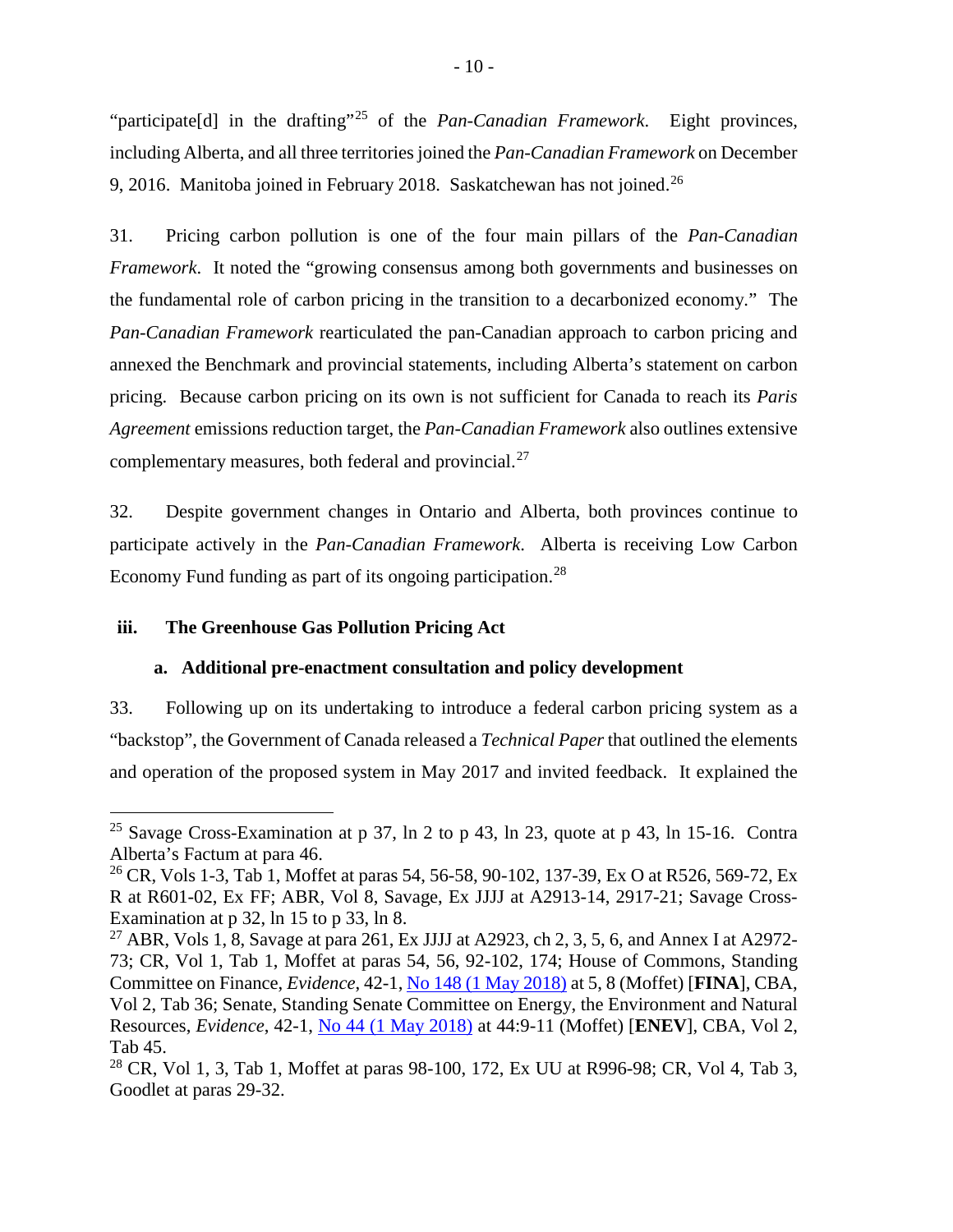two complementary components of the federal system: a fuel charge and an Output-Based Pricing System (OBPS).<sup>[29](#page-18-0)</sup>

34. During 2017, the Government of Canada also published *Guidance on the Pan-Canadian Carbon Pollution Pricing Benchmark* and *Supplemental Benchmark Guidance*. These documents provided further guidance on the scope of GHG emissions to which carbon pricing should apply, on the minimum legislated increases in stringency for both explicit price-based systems and cap-and-trade systems, and on the approach to further review. For jurisdictions with a hybrid system, like Alberta's, the further guidance provided provinces with the flexibility to tailor the output-based system to the particular circumstances of their industrial sectors, as follows:

Jurisdictions may tailor the emission intensity standards in the output-based pricing component of their hybrid system to the circumstances of their sectors. These standards should be at levels that drive improved performance in carbon intensity over the 2018 to 2022 period, and should account for best-in-class performance. The reviews of carbon pricing committed to in the *Pan-Canadian Framework* will consider the adequacy of these emission intensity standards, accounting for their impacts on emissions, innovation, competitiveness and carbon leakage.<sup>[30](#page-18-1)</sup>

35. In late 2017, the Ministers of Environment and Climate Change (ECC) and Finance wrote to their provincial counterparts. The letter outlined the process the federal government would follow with provinces and territories to confirm whether their carbon pricing system meets the federal Benchmark stringency criteria.<sup>[31](#page-18-2)</sup>

36. In January 2018, the Ministers of ECC and Finance released a draft legislative proposal of the *Act* and the Government of Canada published a document called *Carbon Pricing: Regulatory Framework for the Output-based Pricing System*. It explained that the aim of the OBPS is to minimize competitiveness impacts and carbon leakage for emissionsintensive, trade-exposed industrial facilities, while retaining the carbon price signal and incentive to reduce GHG emissions. This document provided additional design information,

<span id="page-18-0"></span> $29$  CR, Vols 1, 3, Tab 1, Moffet at paras 103, Ex W.

<span id="page-18-1"></span> $30$  CR, Vols 1, 3, Tab 1, Moffet at paras 81-89, 104-106, Exs U, X at R780, and Y.

<span id="page-18-2"></span> $31$  CR, Vol 1, Tab 1, Moffet at para 107.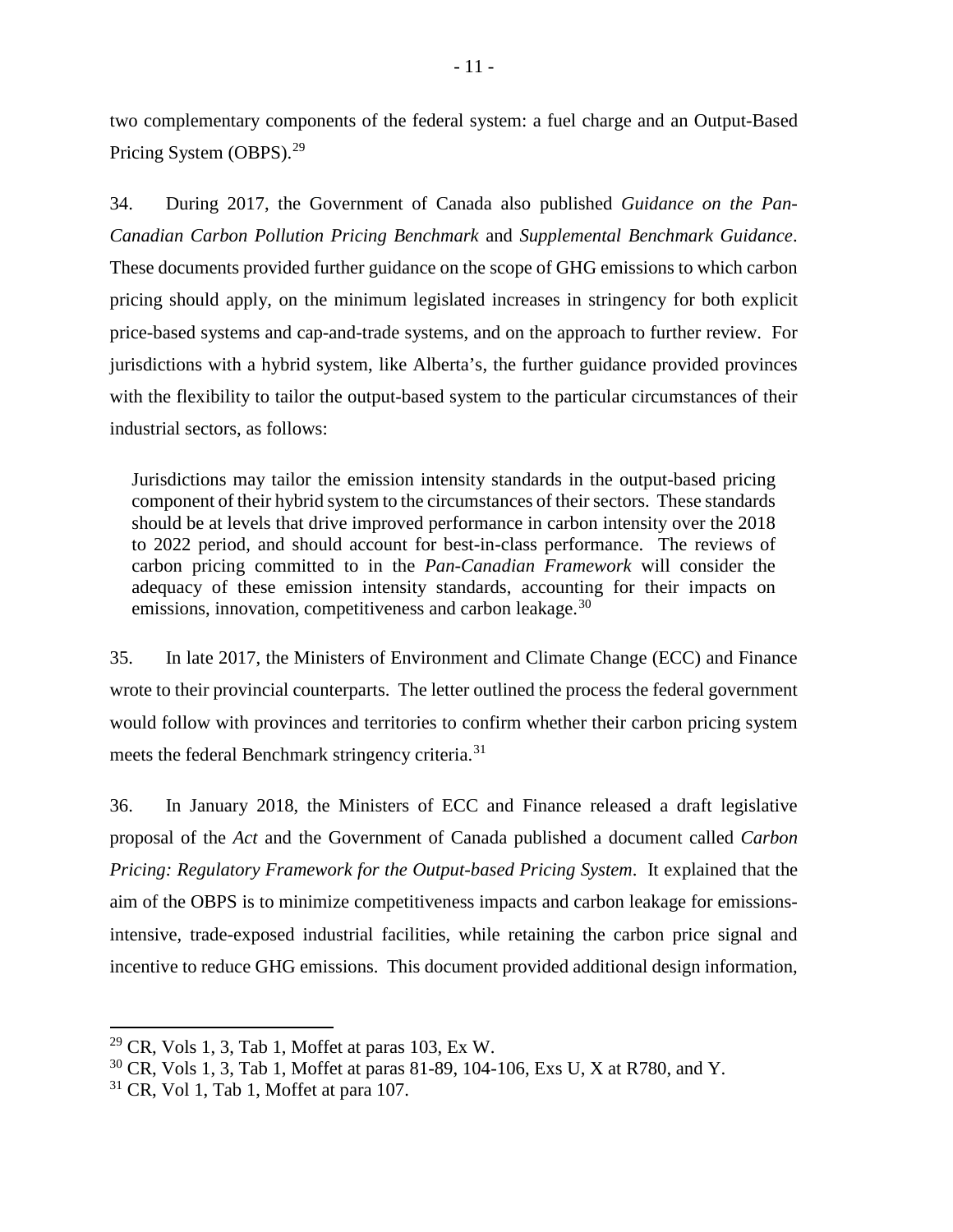explained how output-based standards for industrial sectors would be established, and indicated that Environment and Climate Change Canada (ECCC) would undertake structured engagement (i.e. consultations) on the development of the OBPS.<sup>[32](#page-19-1)</sup>

## <span id="page-19-0"></span>**b. Parliament's objective: ensuring that GHG emissions pricing applies broadly throughout Canada, with increasing stringency over time, to reduce Canada's nationwide GHG emissions**

37. The *Act* received Royal Assent on June 21, 2018. As reflected in the preamble, the key purpose of the *Act* is to create incentives for the behavioural changes and innovation necessary to reduce GHG emissions by ensuring that GHG emissions pricing applies broadly throughout Canada, with increasing stringency over time.<sup>[33](#page-19-2)</sup>

38. Parliament's objective of reducing Canada's nationwide GHG emissions by encouraging behavioural change is reflected throughout debate on Bill C-74 and before the Parliamentary Committees considering it. In her testimony before the Standing Senate Committee on Energy, the Environment and Natural Resources, the Minister of ECC explained that "[a] price on carbon creates a powerful incentive to cut pollution" and that pricing carbon "makes pollution more expensive and clean innovation cheaper, so it spurs innovation". During second reading she explained that "pricing pollution is making a major contribution to helping Canada meet its climate targets under the *Paris Agreement*".[34](#page-19-3)

<span id="page-19-1"></span> <sup>32</sup> CR, Vols 1, 3, Tab 1, Moffet at paras 108-10, and Ex <sup>Z</sup> at R788-89, 793-94.

<span id="page-19-3"></span><span id="page-19-2"></span><sup>33</sup> *An Act to mitigate climate change through the pan-Canadian application of pricing mechanisms to a broad set of greenhouse gas emission sources and to make consequential amendments to other Acts*, short title *Greenhouse Gas Pollution Pricing Act*, being Part 5 of the *Budget Implementation Act, 2018, No 1*, [SC 2018, c](https://laws.justice.gc.ca/eng/acts/G-11.55/index.html) 12, s 186 [*Act*], Preamble, Alberta's Book of Legislation [**ABBL**], Vol 1, Tab 1. See also CR, Vol 1, Tab 1, Moffet at para 116. <sup>34</sup> ENEV, [No 46 \(22 May 2018\)](https://sencanada.ca/Content/SEN/Committee/421/enev/pdf/46issue.pdf) at 46:7-8, CBA, Vol 2, Tab 46; *Debates*, [No 289 \(1](http://www.ourcommons.ca/Content/House/421/Debates/289/HAN289-E.PDF) May [2018\)](http://www.ourcommons.ca/Content/House/421/Debates/289/HAN289-E.PDF) at 18982 (ECC Minister), CBA, Vol 2, Tab 30. See also *Debates*, [No 283 \(23 April](http://www.ourcommons.ca/Content/House/421/Debates/283/HAN283-E.PDF)  [2018\)](http://www.ourcommons.ca/Content/House/421/Debates/283/HAN283-E.PDF) at 18612 (Minister of Finance) and 18629, CBA, Vol 2, Tab 29, [No 305 \(31 May 2018\)](http://www.ourcommons.ca/Content/House/421/Debates/305/HAN305-E.PDF) at 19985 (ECC Minister), CBA, Vol 2, Tab 33, [No 279 \(16 April 2018\)](http://www.ourcommons.ca/Content/House/421/Debates/279/HAN279-E.PDF) at 18315, CBA, Vol 2, Tab 28, [No 294 \(8 May 2018\)](http://www.ourcommons.ca/Content/House/421/Debates/294/HAN294-E.PDF) at 19238, CBA, Vol 2, Tab 31; FINA, [No 146 \(25 April](http://www.ourcommons.ca/Content/Committee/421/FINA/Evidence/EV9803498/FINAEV146-E.PDF)  [2018\)](http://www.ourcommons.ca/Content/Committee/421/FINA/Evidence/EV9803498/FINAEV146-E.PDF) at 5-6 (Judy Meltzer, Director General, Carbon Pricing Bureau, ECCC), CBA, Vol 2, Tab 35; Senate, Standing Senate Committee on Agriculture and Forestry*,* 42-1[, No 50 \(1 May](https://sencanada.ca/Content/SEN/Committee/421/agfo/pdf/50issue.pdf)  [2018\)](https://sencanada.ca/Content/SEN/Committee/421/agfo/pdf/50issue.pdf) at 50:9-10 (Moffet) [**AGFO**], CBA, Vol 2, Tab 42; ENEV, No 44 (1 [May 2018\)](https://sencanada.ca/Content/SEN/Committee/421/enev/pdf/44issue.pdf) at 44:9-10 (Moffet), CBA, Vol 2, Tab 45.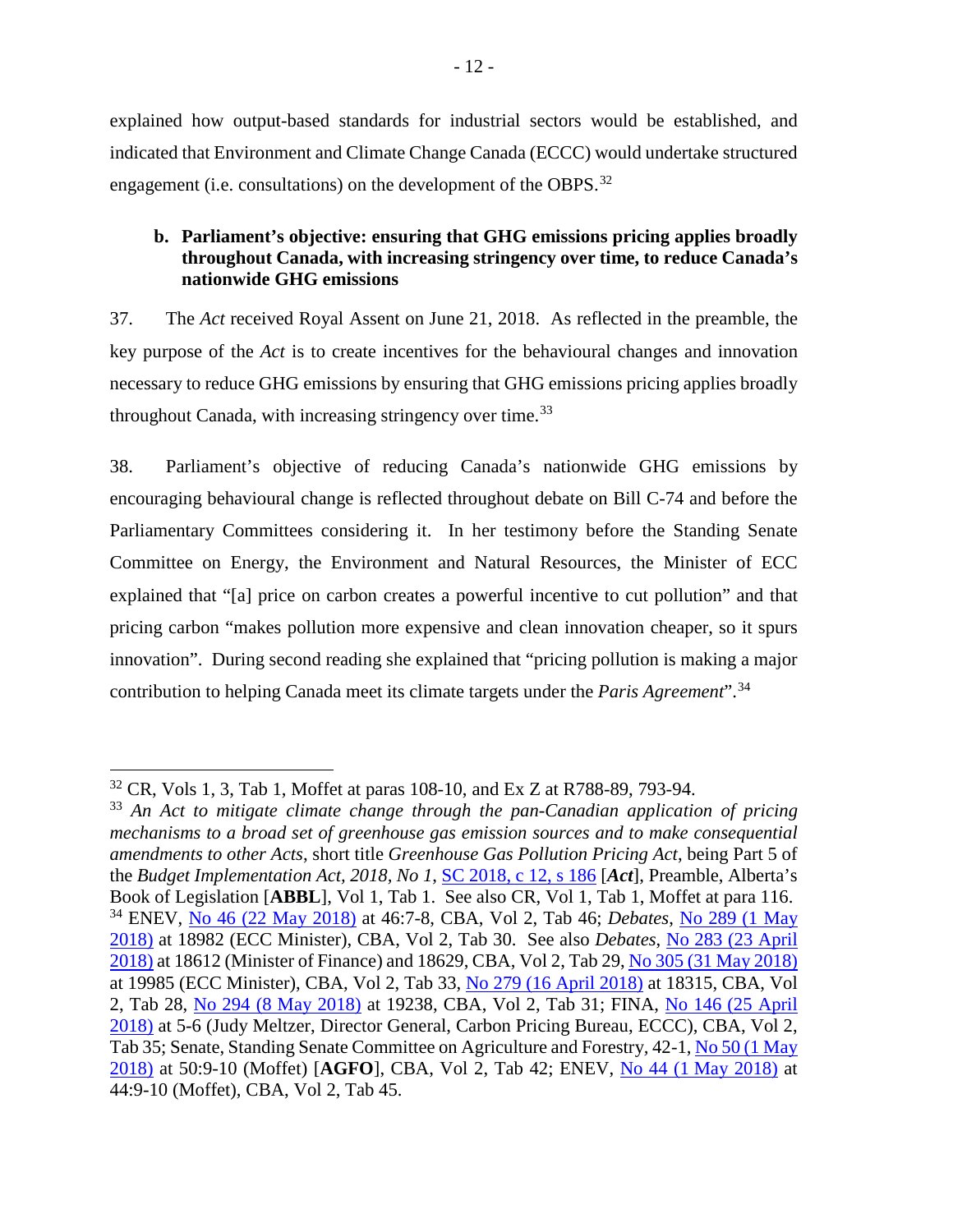39. Industry has shown increasing support for carbon pricing,<sup>[35](#page-20-1)</sup> including a number of oil and gas companies, such as Suncor and Shell, whose executives testified in favour of a national price on carbon prior to the passage of the *Act*. [36](#page-20-2)

#### **c. Architecture and operation of the** *Act*

<span id="page-20-0"></span>40. The *Act* provides the legal framework for the federal carbon pricing system and the enabling authorities to ensure that carbon pricing consistent with the Benchmark stringency criteria applies broadly throughout Canada. The Preamble sets out the *Act*'s purpose. Part 1 of the *Act* implements the fuel charge. Part 2 provides the framework for the OBPS and implements the excess emissions charge for large industrial emitters. Together, Parts 1 and 2 of the *Act* provide a complete and complementary federal system for pricing GHG emissions as a backstop to ensure that carbon pricing applies throughout Canada, with increasing stringency over time.<sup>[37](#page-20-3)</sup>

41. Parts 1 and 2 of the *Act* operate in provinces or areas that are listed by the Governor in Council in Parts 1 and 2 of Schedule 1, respectively. The *Act* links the Governor in Council's listing decision to "the purpose of ensuring that the pricing of greenhouse gas emissions is applied broadly in Canada at levels that the Governor in Council considers appropriate" and requires the Governor in Council to "take into account, as the primary factor, the stringency of provincial pricing mechanisms for greenhouse gas emissions".<sup>[38](#page-20-4)</sup>

<span id="page-20-1"></span> <sup>35</sup> *Debates*, No 86 (3 October 2016) at 5360 (Rt Hon. Justin Trudeau, Prime Minister of Canada), CBA, Vol 2, Tab 26; *Debates*, [No 289 \(1 May 2018\)](http://www.ourcommons.ca/Content/House/421/Debates/289/HAN289-E.PDF) at 18982 (ECC Minister), CBA, Vol 2, Tab 30; CR, Vols 1, 3, Tab 1, Moffet at para 94, Ex V.

<span id="page-20-2"></span><sup>36</sup> Standing Committee on Natural Resources, *Evidence*, 42-1, [No 12 \(16 May 2016\)](https://www.ourcommons.ca/Content/Committee/421/RNNR/Evidence/EV8281416/RNNREV12-E.PDF) at 7 (Steve Reynish, Executive Vice-President, Strategy and Corporate Development, Suncor Energy Inc.), CBA, Vol 2, Tab 41, [No 9 \(2 May 2016\)](https://www.ourcommons.ca/Content/Committee/421/RNNR/Evidence/EV8225314/RNNREV09-E.PDF) at 5 (Katrina Marsh, Director, Natural Resource and Environmental Policy, Canadian Chamber of Commerce), CBA, Vol 2, Tab 40; ENEV, [No 25 \(11 April 2017\)](https://sencanada.ca/Content/SEN/Committee/421/enev/pdf/25issue.pdf) at 25:20-21 (Tim Wiwchar, Portfolio Business Opportunity Manager, Shell Canada), CBA, Vol 2, Tab 44.

<span id="page-20-3"></span><sup>37</sup> *[Act](https://laws.justice.gc.ca/eng/acts/G-11.55/index.html)*, Preamble, Part 1, ss. 3-168, and Part 2, ss. 169-261, ABBL, Vol 1, Tab 1; CR, Vol 1, Tab 1, Moffet at paras 116-17.

<span id="page-20-4"></span><sup>38</sup> *[Act](https://laws.justice.gc.ca/eng/acts/G-11.55/index.html)*, ss 166(2), 166(3), 189(1) and 189(2), ABBL, Vol 1, Tab 1; FINA, [No 157 \(23 May](http://www.ourcommons.ca/Content/Committee/421/FINA/Evidence/EV9883290/FINAEV157-E.PDF)  [2018\)](http://www.ourcommons.ca/Content/Committee/421/FINA/Evidence/EV9883290/FINAEV157-E.PDF) at 12-14, CBA, Vol 2, Tab 39; CR, Vol 1, Tab 1, Moffet at para 117.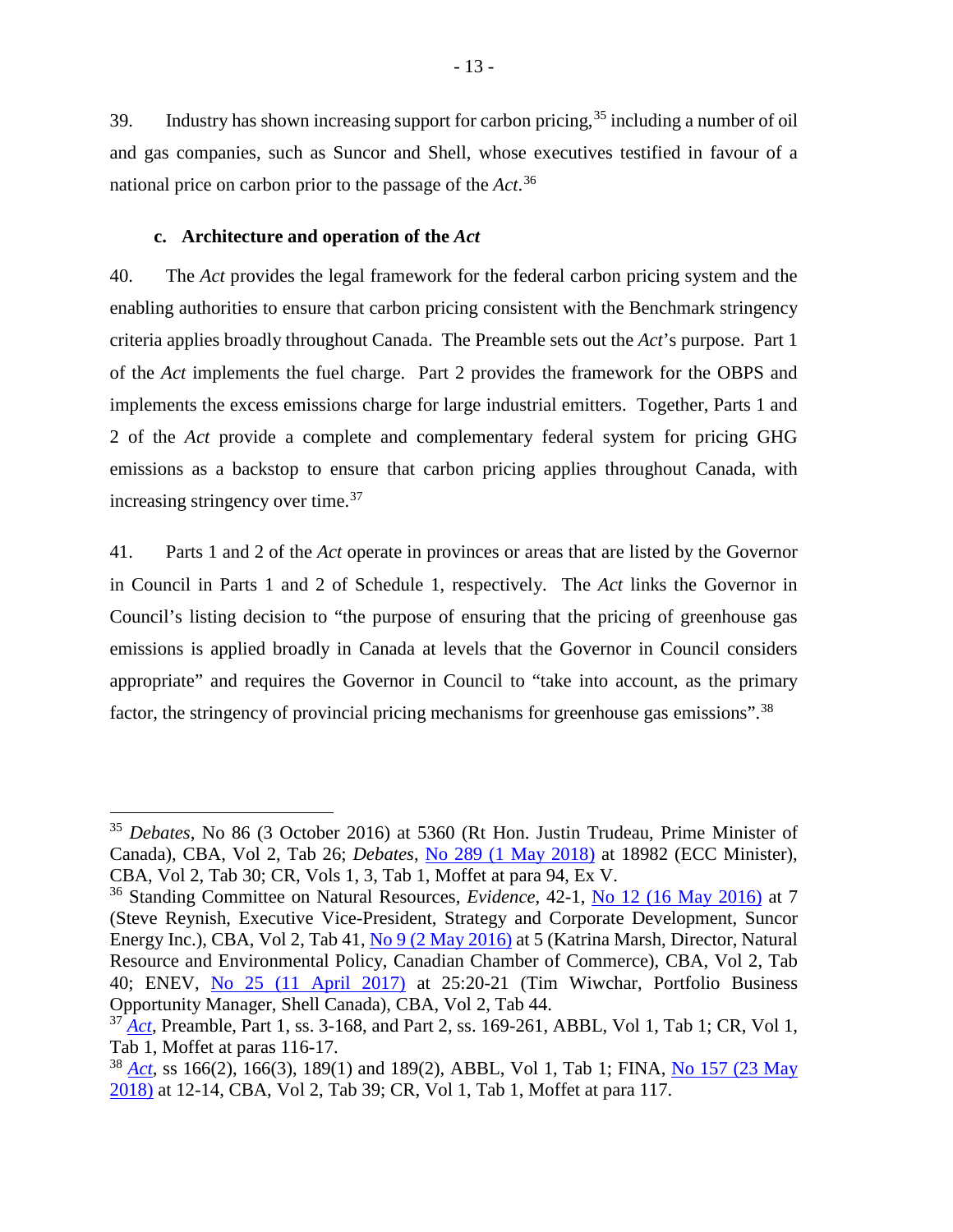42. The fuel charge under Part 1 applies to GHG emitting fuels that are produced, delivered, or used in a listed province, brought to a listed province from another place in Canada, or imported into Canada at a place in a listed province. The fuels and their charge rates are set out in Schedule 2 of the *Act*. The charge rate for each fuel represents \$20 per tonne of  $CO<sub>2</sub>e$  emitted from each fuel in 2019, rising to \$50 per tonne in 2022, consistent with the Benchmark price trajectory for explicit price-based systems. Most commonly, registered distributors are fuel producers or wholesale level fuel distributors. Generally, they pay the fuel charge for fuel they deliver to others. It is anticipated that they will accordingly adjust the price at which they sell the fuel to their customers, but the *Act* does not require them to do so. $^{39}$  $^{39}$  $^{39}$ 

43. Part 1 provides for specific circumstances in which no charge is applicable on fuels delivered to individuals or industries with an exemption certificate. Most significantly, an industrial facility subject to the OBPS under Part 2 of the *Act* is exempted from the fuel charge because its excess GHG emissions are priced under Part 2 of the *Act*. Similarly, the *Act* includes the flexibility to enable the coordination of the federal fuel charge in Part 1 of the *Act* with provincial industrial emissions pricing systems, such as Alberta's existing *Carbon Competitiveness Incentive Regulations* (*CCIR*).[40](#page-21-1)

44. Part 2 of the *Act* sets out the main powers and authorities for the OBPS for GHG emissions by large industrial facilities. Part 2 of the *Act* has the additional objective of creating a pricing incentive in a way that reduces competitiveness impacts and the risk of carbon leakage for industries that engage in cross-border trade – emissions-intensive and trade-exposed (EITE) industries. Part 2 applies to "covered facilities" and sets out registration and GHG emissions reporting requirements. Covered facilities are required to determine the quantity of GHG they emit and compare this quantity against the prescribed

<span id="page-21-0"></span> <sup>39</sup> *[Act](https://laws.justice.gc.ca/eng/acts/G-11.55/index.html)*, s 55, Schedule 2, Table 2, Item 6, ABBL, Vol 1, Tab 1; CR, Vols 1, 3, Tab 1, Moffet at paras 119-20, Ex U; CR, Vol 4, Tab 5, Dr. Rivers at para 6, Ex B at R1146, 1148-51.

<span id="page-21-1"></span><sup>40</sup> *[Act](https://laws.justice.gc.ca/eng/acts/G-11.55/index.html)*, ss 28-36, esp ss 36(1)(b)(i), (v), (vii), ABBL, Vol 1, Tab 1; CR, Vol 1, Tab 1, Moffet at paras 121-23.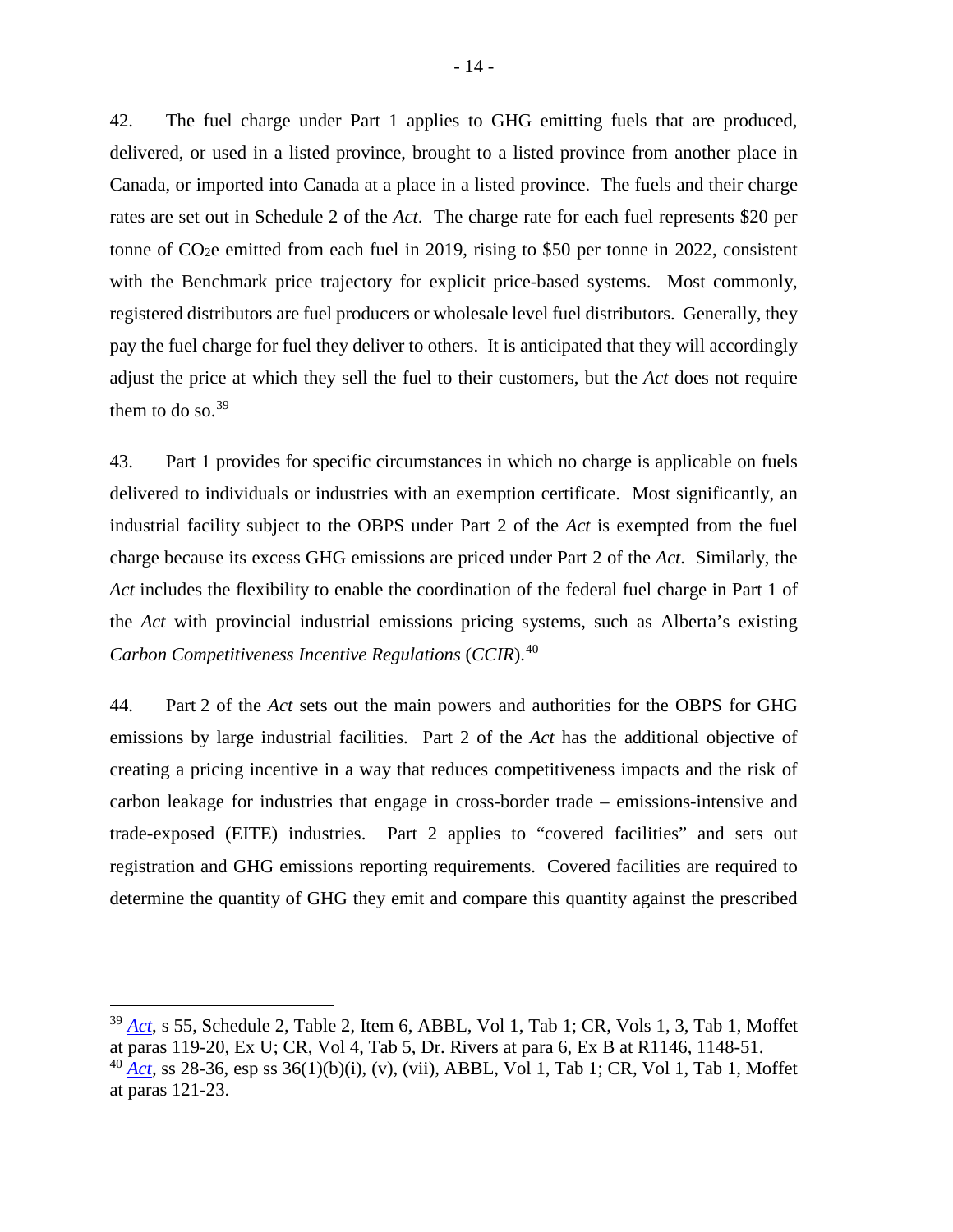GHG emissions limit. Schedule 3 lists the GHGs to which Part 2 of the *Act* applies, being the *UNFCCC* defined GHGs. [41](#page-22-0)

45. The OBPS and the excess emissions charge complement the fuel charge system. Rather than paying the fuel charge, covered facilities provide compensation for the portion of their GHG emissions that exceed their applicable emissions limit, based on an activityspecific output-based standard. The output-based standards are set as a percentage of the quantity of GHGs emitted on average by facilities conducting the particular activity (i.e. production of a product) in the *Output-Based Pricing System Regulations* (*OBPS Regulations*). In developing the output-based standards, ECCC used a three-phased approach to assess potential competitiveness risks from the OBPS.<sup>[42](#page-22-1)</sup>

46. If a covered facility has excess emissions in a year, it may compensate for them in three ways. It may: (1) submit surplus credits it earned in the past, or that it has acquired from other facilities; (2) submit other prescribed credits that it acquired; or (3) pay an excess emissions charge. The excess emissions charge rates are set out in Schedule 4 of the *Act* and are equivalent to the escalating fuel charge rates. Conversely, a facility that emits less than its annual limit will receive surplus credits, which it may use for future compliance obligations or sell to other regulated facilities. In this way the system creates an incentive for continuous emissions reductions. The more a covered facility emits GHGs above its applicable emissions limit, the more it will have to pay. The more a covered facility reduces its GHG emissions below its limit, the more it will be able to earn by selling its credits.<sup>[43](#page-22-2)</sup>

47. In October 2018, the Government of Canada announced the outcome of its initial stringency assessments. The Benchmark and the two supplemental Benchmark guidance documents set out the criteria used for this assessment. Pursuant to the Governor in Council's

<span id="page-22-0"></span> <sup>41</sup> *[Act](https://laws.justice.gc.ca/eng/acts/G-11.55/index.html)*, s 169, Schedule 3, ABBL, Vol 1, Tab 1; ENEV, [No 44 \(1 May 2018\)](https://sencanada.ca/Content/SEN/Committee/421/enev/pdf/44issue.pdf) at 44:14, 44:20- 21, CBA, Vol 2, Tab 45; CR, Vol 1, Tab 1, Moffet at paras 39, 125-27; CR, Vol 3, Tab 2, Dr. Blain at para 8.

<span id="page-22-1"></span><sup>42</sup> *[Act](https://laws.justice.gc.ca/eng/acts/G-11.55/index.html)*, s 174, ABBL, Vol 1, Tab 1; CR, Vol 1, Tab 1, Moffet at paras 121-22, 126-28, 133- 34, 145-50.

<span id="page-22-2"></span><sup>43</sup> *[Act](https://laws.justice.gc.ca/eng/acts/G-11.55/index.html)*, ss 174, 175, 185, Schedule 4, ABBL, Vol 1, Tab 1; CR, Vols 1, 3, Tab 1, Moffet at paras 129-30, Ex T at R734.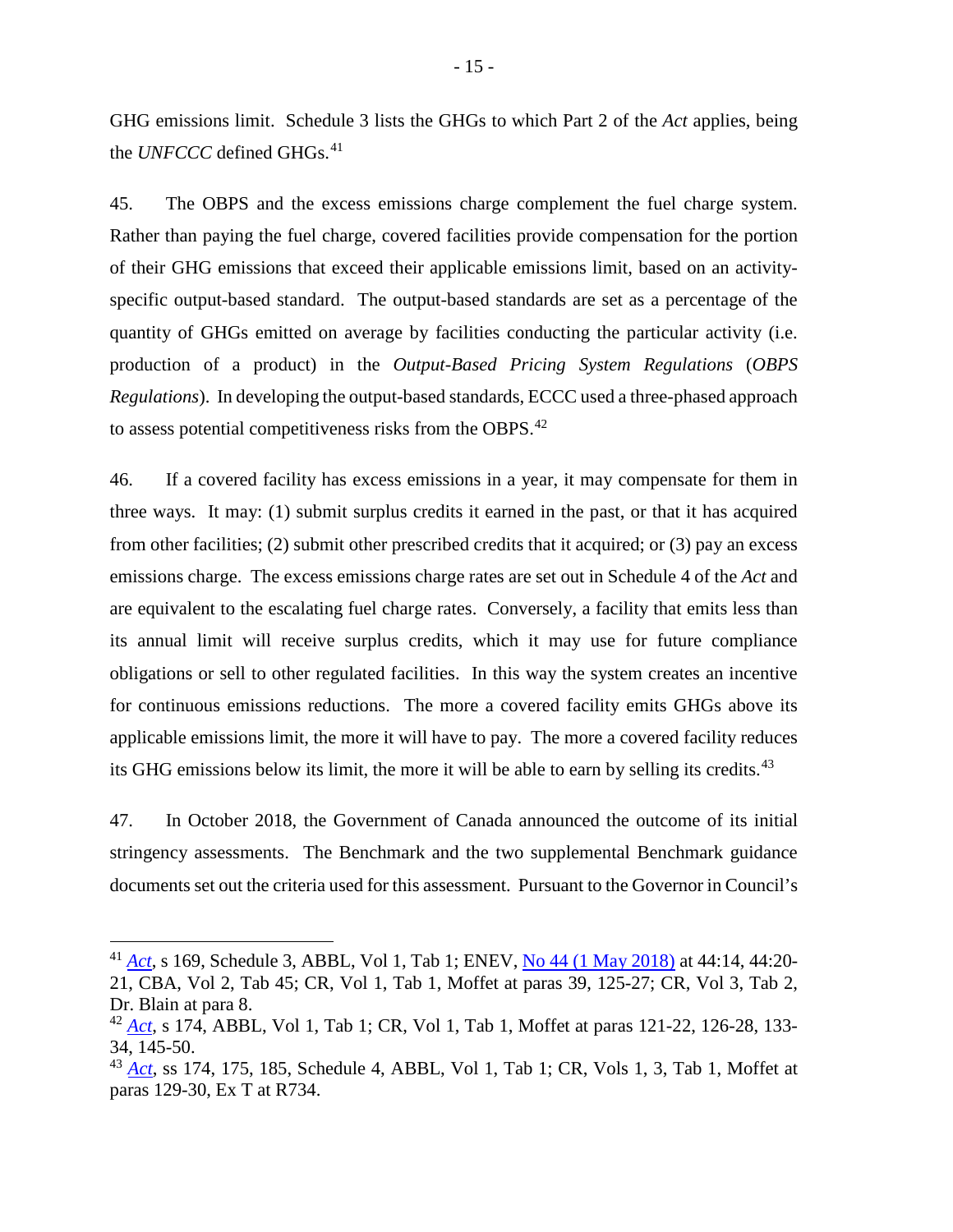decisions, the OBPS under Part 2 started applying in Ontario, New Brunswick, Manitoba, Prince Edward Island, and partially in Saskatchewan on January 1, 2019 and the fuel charge under Part 1 started applying in Ontario, New Brunswick, Manitoba, and Saskatchewan on April 1, 2019. For the territories, Parts 1 and 2 of the *Act* started applying in Yukon and Nunavut on July 1, 2019. As discussed below, a further stringency assessment was conducted in relation to legislative changes effected in Alberta in June 2019.[44](#page-23-1)

48. Where the federal carbon pricing system applies, all direct proceeds from the charges must be returned to the jurisdiction or area of origin. In provinces where the fuel charge applies, the federal government returns the bulk (about 90%) of the proceeds from the fuel charge directly to residents in the province of origin in the form of Climate Action Incentive payments. The direct proceeds from the fuel charge not returned through Climate Action Incentive payments are returned through support to schools, hospitals, small and mediumsized businesses, colleges and universities, municipalities, not-for-profit organizations, and Indigenous communities in the province of origin.[45](#page-23-2)

## <span id="page-23-0"></span>**d. Parliament understood that carbon pricing throughout Canada that meets minimum national standards of stringency is integral to reducing Canada's nationwide GHG emissions**

49. Parliament understood the efficacy of carbon pricing as a means to encourage behavioural changes to reduce GHG emissions. Parliament was informed that "[e]xperts around the world, including the vast majority of Canadian economists, agree that carbon

<span id="page-23-1"></span> <sup>44</sup> *Order Amending Part 2 of Schedule 1 to the Greenhouse Gas Pollution Pricing Act*, [SOR/2018-212,](http://gazette.gc.ca/rp-pr/p2/2018/2018-10-31/html/sor-dors212-eng.html) CBA, Vol 1, Tab 22; *Regulations Amending Part 1 of Schedule 1 and Schedule 2 to the Greenhouse Gas Pollution Pricing Act*, [SOR/2019-79,](http://gazette.gc.ca/rp-pr/p2/2019/2019-04-03/html/sor-dors79-eng.html) CBA, Vol 1, Tab 23. The OBPS only applies partially in Saskatchewan, because Saskatchewan implemented its own industrial pricing system on January 1, 2019. The federal backstop applies to the emission sources not covered by Saskatchewan's system (electricity generation and natural gas transmission pipelines). New Brunswick and Prince Edward Island asked to have Part 2 apply. The Yukon and Nunavut asked to have both Part 1 and Part 2 apply. CR, Vols 1, 3, Tab 1, Moffet at paras 136-38, 141-45, 152, Exs EE-LL, UU.

<span id="page-23-2"></span><sup>45</sup> *[Act](https://laws.justice.gc.ca/eng/acts/G-11.55/index.html)*, ss 165(2) and 188(1), ABBL, Vol 1, Tab 1; *Budget Implementation Act, 2018, No 2,*  [SC 2018, c 27, s](https://laws.justice.gc.ca/eng/AnnualStatutes/2018_27/page-3.html#docCont) 13, CBA, Vol 1, Tab 21, CR, Vols 1, 3, Tabs 1, 3, Moffet at paras 141-42, Exs CC-II, NN-QQ; CR, Vol 4, Tab 4, Affidavit of Jean-François Ruel, affirmed September 30, 2019, at paras 2, 6, 8.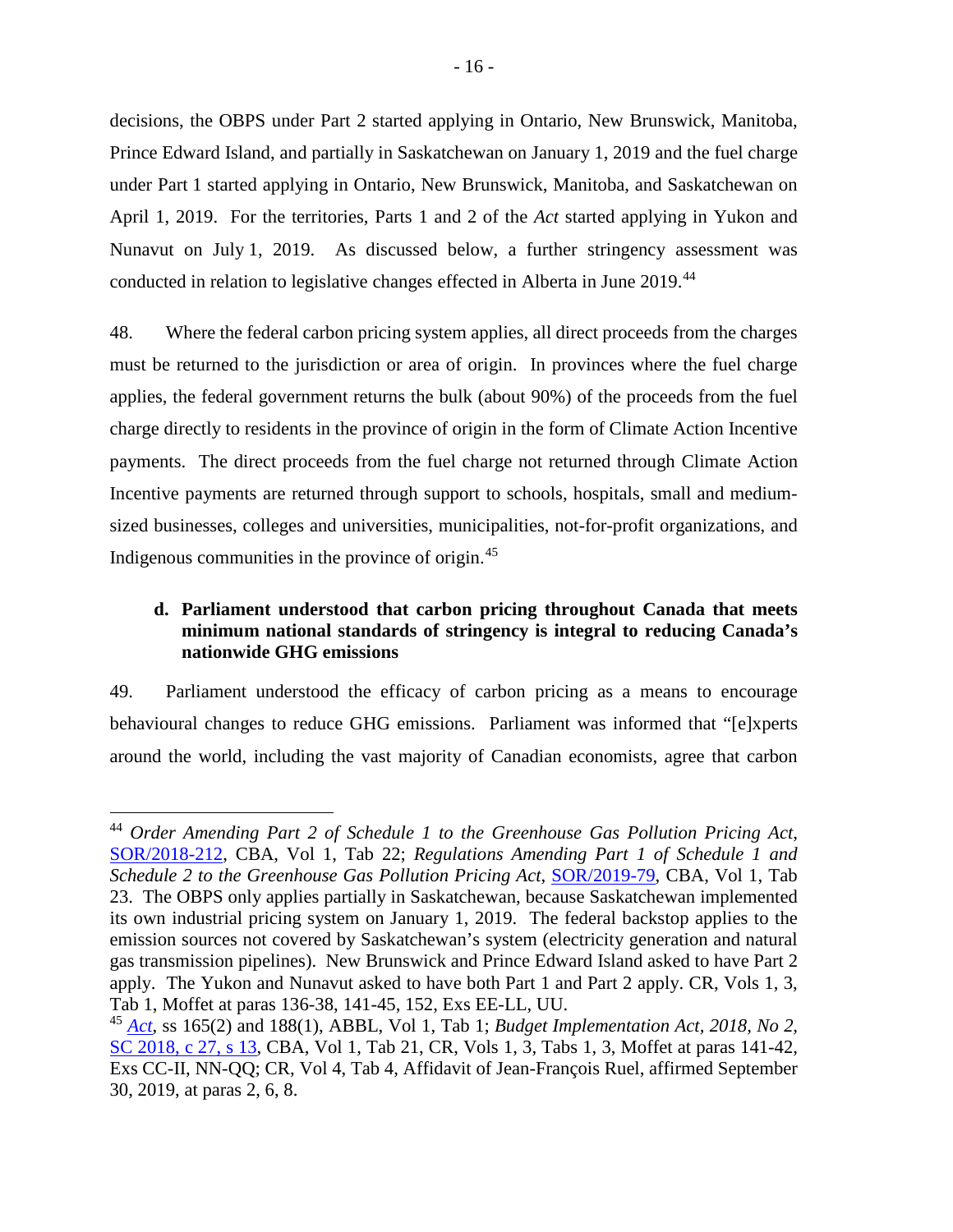pricing is one of the most cost-effective ways to reduce emissions."[46](#page-24-0) Throughout the legislative process, the Minister of ECC, and others, repeated the evidence on the 5-15% emissions reduction impact of British Columbia's carbon pricing scheme. The testimony of non-governmental witnesses appearing before the Parliamentary Committees confirmed that carbon pricing is effective for reducing GHG emissions. Simply put, "[c]arbon pricing works. Study after study shows that in jurisdictions with a carbon price, emissions are lower than they would otherwise be."[47](#page-24-1)

50. Additionally, on April 30, 2018, the Government of Canada published *Estimated Results of the Federal Carbon Pollution Pricing System*, which was provided to the committees considering the Bill. These estimates were based on a scenario in which the federal carbon pricing system was applied in the jurisdictions that did not have a pricing system in place and on the existing systems remaining in place in British Columbia, Alberta, Ontario, and Quebec. That analysis estimated that, collectively, carbon pricing throughout Canada meeting the federal Benchmark would achieve an 80 to 90 Mt CO<sub>2</sub>e reduction in Canada's nationwide annual GHG emissions by 2022 – contributing significantly towards meeting Canada's *Paris Agreement* targets, with minimal impact on estimated GDP growth.[48](#page-24-2) The estimated GHG emissions reduction impact of carbon pricing throughout

<span id="page-24-0"></span> <sup>46</sup> *Debates*, No 294 [\(8 May 2018\) at 19236](http://www.ourcommons.ca/Content/House/421/Debates/294/HAN294-E.PDF) (Jonathan Wilkinson, Parliamentary Secretary to the Minister of Environment and Climate Change), CBA, Vol 2, Tab 31.

<span id="page-24-1"></span><sup>&</sup>lt;sup>47</sup> Quote from ENEV, No 45 (10 May 2018) at  $45:47$  (Martha Hall Finlay, Canada West Foundation), CBA, Vol 2, Tab 46; *[Act](https://laws.justice.gc.ca/eng/acts/G-11.55/index.html)*, Preamble, ABBL, Vol 1, Tab 1; *Debates*, [No 289 \(1](http://www.ourcommons.ca/Content/House/421/Debates/289/HAN289-E.PDF)  [May 2018\)](http://www.ourcommons.ca/Content/House/421/Debates/289/HAN289-E.PDF) at 18982 (ECC Minister), CBA, Vol 2, Tab 30, [No 294 \(8 May 2018\)](http://www.ourcommons.ca/Content/House/421/Debates/294/HAN294-E.PDF) at 19238, CBA, Vol 2, Tab 31, [No 304 \(30 May 2018\)](http://www.ourcommons.ca/Content/House/421/Debates/304/HAN304-E.PDF) at 19972-73, CBA, Vol 2, Tab 32; FINA, [No](http://www.ourcommons.ca/Content/Committee/421/FINA/Evidence/EV9803498/FINAEV146-E.PDF)  [146 \(April 25, 2018\)](http://www.ourcommons.ca/Content/Committee/421/FINA/Evidence/EV9803498/FINAEV146-E.PDF) at 5 (Meltzer), CBA, Vol 2, Tab 35, [No 151 \(7 May 2018\)](http://www.ourcommons.ca/Content/Committee/421/FINA/Evidence/EV9846959/FINAEV151-E.PDF) at 1 (Andrew Leach, University of Alberta), and 3 (Dale Beugin, Canada's Ecofiscal Commission), CBA, Vol 2, Tab 37; ENEV, [No 46 \(22 May 2018\)](https://sencanada.ca/Content/SEN/Committee/421/enev/pdf/46issue.pdf) at 46:8 (ECC Minister), CBA, Vol 2, Tab 47, and [No 45 \(10 May 2018\)](https://sencanada.ca/Content/SEN/Committee/421/enev/pdf/45issue.pdf) at 45:62 (Beugin) , CBA, Vol 2, Tab 46; AGFO, [No 52 \(22 May](https://sencanada.ca/Content/SEN/Committee/421/agfo/pdf/52issue.pdf)  [2018\)](https://sencanada.ca/Content/SEN/Committee/421/agfo/pdf/52issue.pdf) at 52:34-35 (Beugin), CBA, Vol 2, Tab 43; CR, Vol 4, Tab 5, Dr. Rivers at paras 5, 6, Ex B.

<span id="page-24-2"></span> $^{48}$  CR, Vols 1, 3, Tab 1, Moffet at paras 112-14 and Ex AA at R798-800; CR, Vol 4, Tab 3, Goodlet at paras 25-26; ENEV, [No 44 \(1 May 2018\)](https://sencanada.ca/Content/SEN/Committee/421/enev/pdf/44issue.pdf) at 44:9-10 (Moffet), CBA, Vol 2, Tab 45; FINA, [No 148 \(1 May 2018\)](http://www.ourcommons.ca/Content/Committee/421/FINA/Evidence/EV9824416/FINAEV148-E.PDF) at 5-6 (Moffet), CBA, Vol 2, Tab 36, [No 152 \(8 May 2018\)](http://www.ourcommons.ca/Content/Committee/421/FINA/Evidence/EV9852772/FINAEV152-E.PDF) at 7-8 (Moffet), CBA, Vol 2, Tab 38.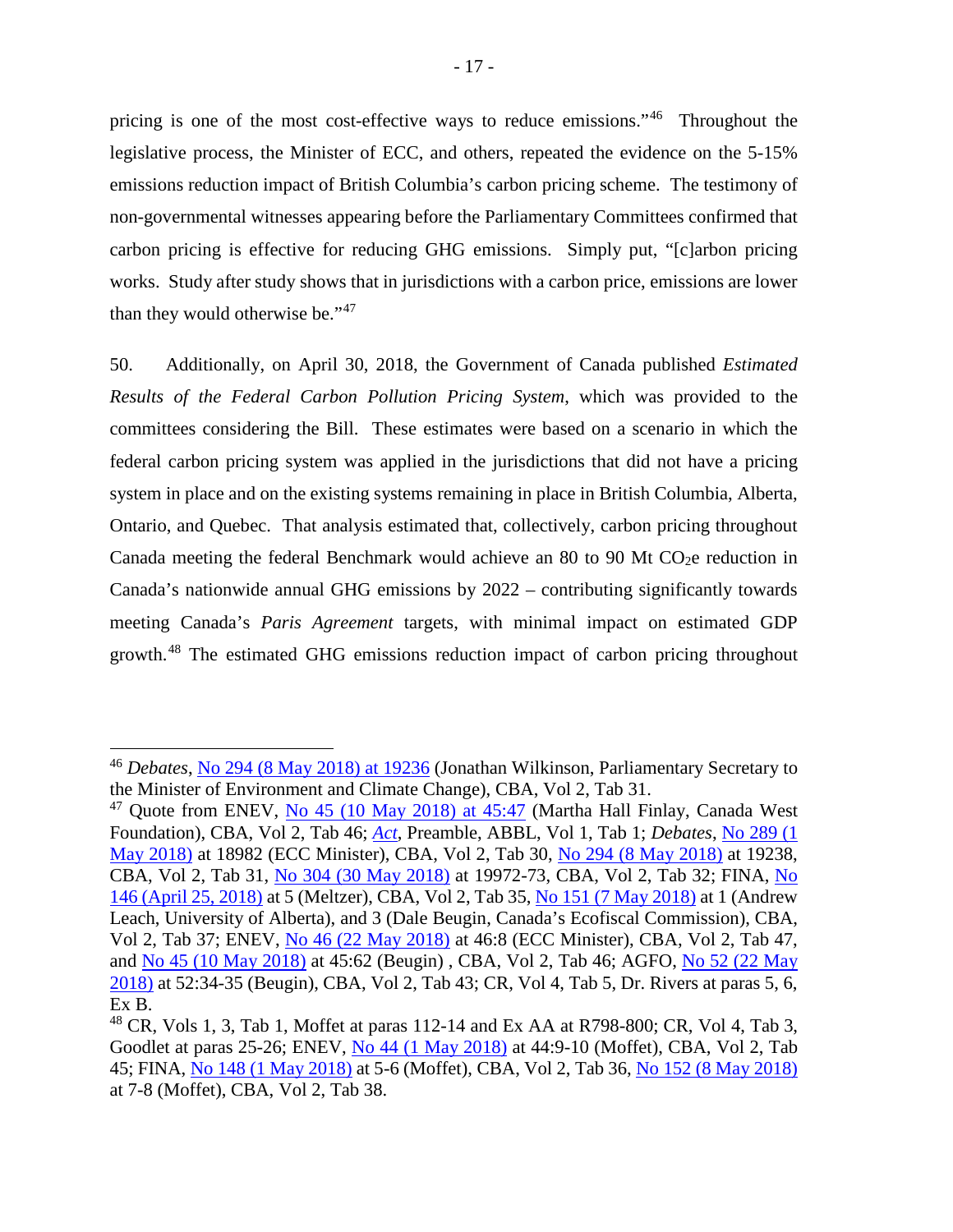Canada has since been updated to a 50-60 Mt annual reduction by 2022 due to Ontario's cancellation of its cap and trade system.<sup>[49](#page-25-3)</sup>

#### <span id="page-25-0"></span>**iv. Complementary federal measures to reduce Canada's GHG emissions**

51. Ensuring that carbon pricing applies throughout Canada is integral to addressing Canada's nationwide GHG emissions. At the same time, there is no dispute that additional measures are needed to meet Canada's GHG emissions reduction target. Complementary federal GHG emissions reduction measures are in place or planned under the *Canadian Environmental Protection Act, 1999* (*CEPA*). The *Estimated Results* document referenced above included the estimated emissions reductions contribution of three of these federal policy measures. The federal government is also investing in clean technology research, innovation, and other GHG emissions reduction programs.<sup>[50](#page-25-4)</sup>

#### <span id="page-25-2"></span><span id="page-25-1"></span>**v. Alberta's circumstances**

#### **a. Legislative changes in Alberta change the stringency assessment outcome**

52. On May 30, 2019, Alberta repealed the carbon levy it imposed in 2017 under its *Climate Leadership Act*. As a result, Alberta now only partially meets federal Benchmark stringency requirements. Consequently, on June 13, 2019, the federal government announced its intent to implement the fuel charge under Part 1 of the *Act* in Alberta, as of January 1, 2020, to ensure that carbon pricing meeting the minimum national standards of stringency set out in the Benchmark continues to apply in Alberta. Fuel charge proceeds collected in Alberta will be returned to individuals through Climate Action Incentive payments and through investments to support particularly affected sectors.<sup>[51](#page-25-5)</sup>

53. Alberta has also announced that it will replace its *CCIR* with Technology Innovation and Emissions Reduction (TIER), a new carbon pricing scheme for large industrial emitters.

<span id="page-25-4"></span><span id="page-25-3"></span> $^{49}$  CR, Vols 1, 3, Tab 1, Moffet at para 142, Ex DD; CR, Vol 4, Tab 3, Goodlet at para 28. <sup>50</sup> CR, Vols 1-3, Tab 1, Moffet at paras 92, 97, 142, 165-87, Exs N at R508-10, AA at R799,

EE-LL, VV; ABR, Vol 8, Savage, Ex JJJJ at A2917-21, 2925-42, 2953-61.

<span id="page-25-5"></span><sup>51</sup> CR, Vols 1, 3, Moffet at paras 151-52, Ex UU; *Part 1 of the Greenhouse Gas Pollution Pricing Act Regulations (Alberta)*, [SOR/2019-294,](http://gazette.gc.ca/rp-pr/p2/2019/2019-08-21/html/sor-dors294-eng.html) CBA, Vol 1, Tab 24.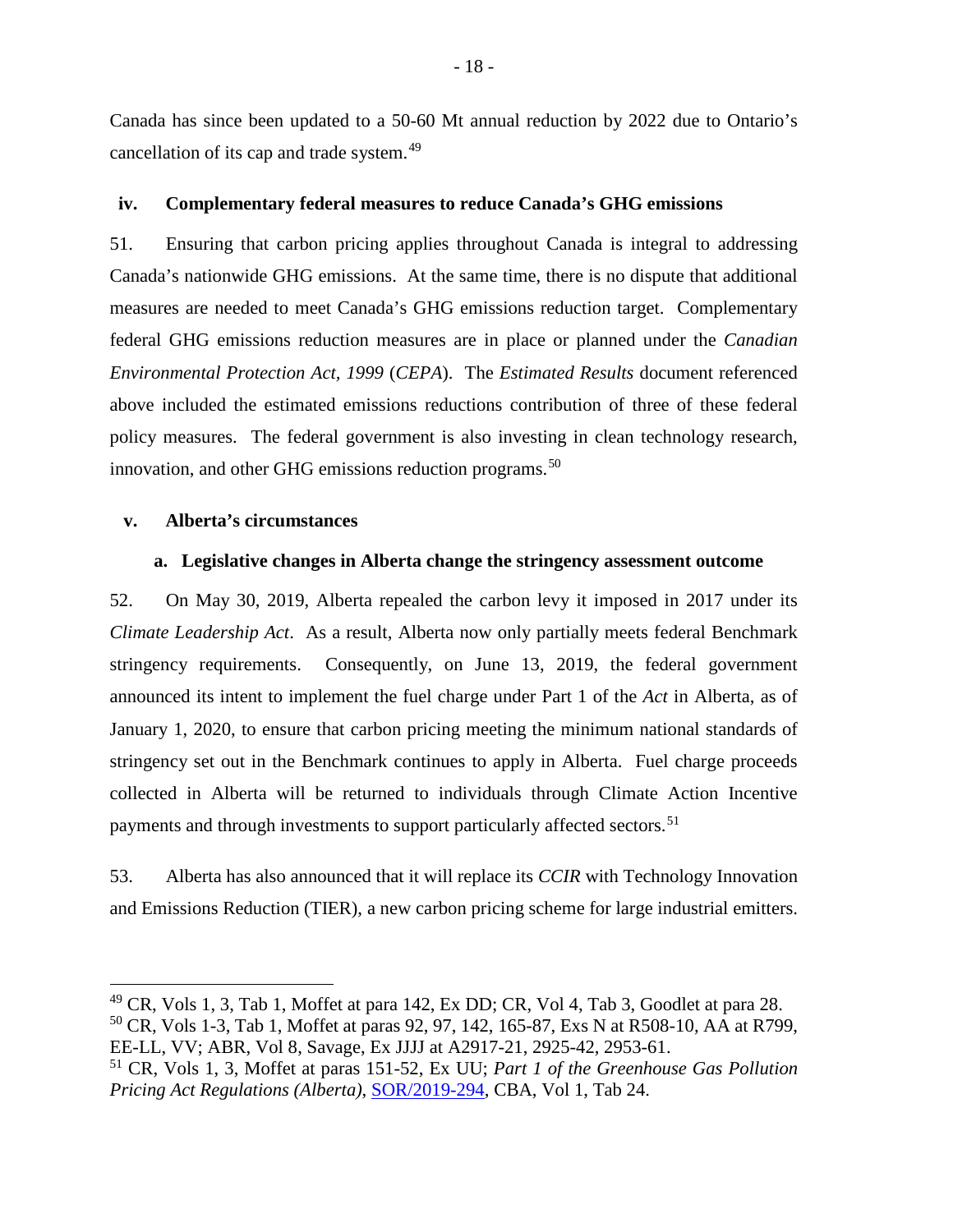ECCC officials will undertake another Benchmark stringency assessment once sufficient details about the new system for large emitters are available.<sup>[52](#page-26-1)</sup>

#### **b. Additional clarifications regarding Alberta's statement of facts**

<span id="page-26-0"></span>54. Canada accepts Alberta's evidence, at paragraphs 16-28 of its Factum, which describe the linkage between Alberta's oil and gas sector, its prosperity, and the corresponding economic contributions Alberta makes to the benefit of Canadians. However, there is no admissible evidence before this Court showing that carbon pricing will have a significant negative economic impact in Alberta. The modeling done by ECCC in 2018 projected that carbon pricing under the *Act* would impact average annual GDP growth rates for Canada by less than one tenth of one percentage point. This modeling did not capture some of the benefits from carbon pricing, such as improved innovation.<sup>[53](#page-26-2)</sup>

55. At paragraphs 29-38 of its Factum, Alberta describes itself as a leader in dealing with GHG emissions. Aspects of Alberta's evidence regarding its historic emissions reductions and the emissions reduction it forecasts from its forthcoming TIER program are incomplete or inaccurate.[54](#page-26-3)

56. At paragraphs 71-77 of its factum, Alberta describes its emissions profile and states that its "demand-side" emissions are proportionally smaller than in other provinces. Additional facts and clarifications are relevant to put these paragraphs in context. With respect to its emissions profile, Alberta's annual GHG emissions are by far the highest in Canada (273 Mt CO<sub>2</sub>e), constituting more than  $1/3$  of Canada's total emissions in 2017. Alberta's 18% increase in annual GHG emissions since 2005 is primarily driven by a 45 Mt increase in emissions from oil sands extraction during that period, 30 Mt of which are attributable to emissions from *in situ* extraction. Globally, Alberta's fast growing emissions are an outlier relative to most other developed regions. Alberta's per capita GHG emissions are higher than any other country and they are the second highest in Canada at  $64.3 \text{ kt CO}_2$ e

<span id="page-26-1"></span> $52$  CR, Vol 1, Tab 1, Moffet at paras 151-56.

<span id="page-26-2"></span><sup>53</sup> CR, Vol 4, Tab 3, Goodlet at para 25; CR, Vol 3, Moffet, Ex AA at R800-01.

<span id="page-26-3"></span> $54$  CR, Vol 4, Tab 3, Dr. Rivers, Ex D at R1210-20; CR, Vol 4, Tab 3, Goodlet at paras 29-35; CR, Vol 3, Tab 2, Dr. Blain at para 31.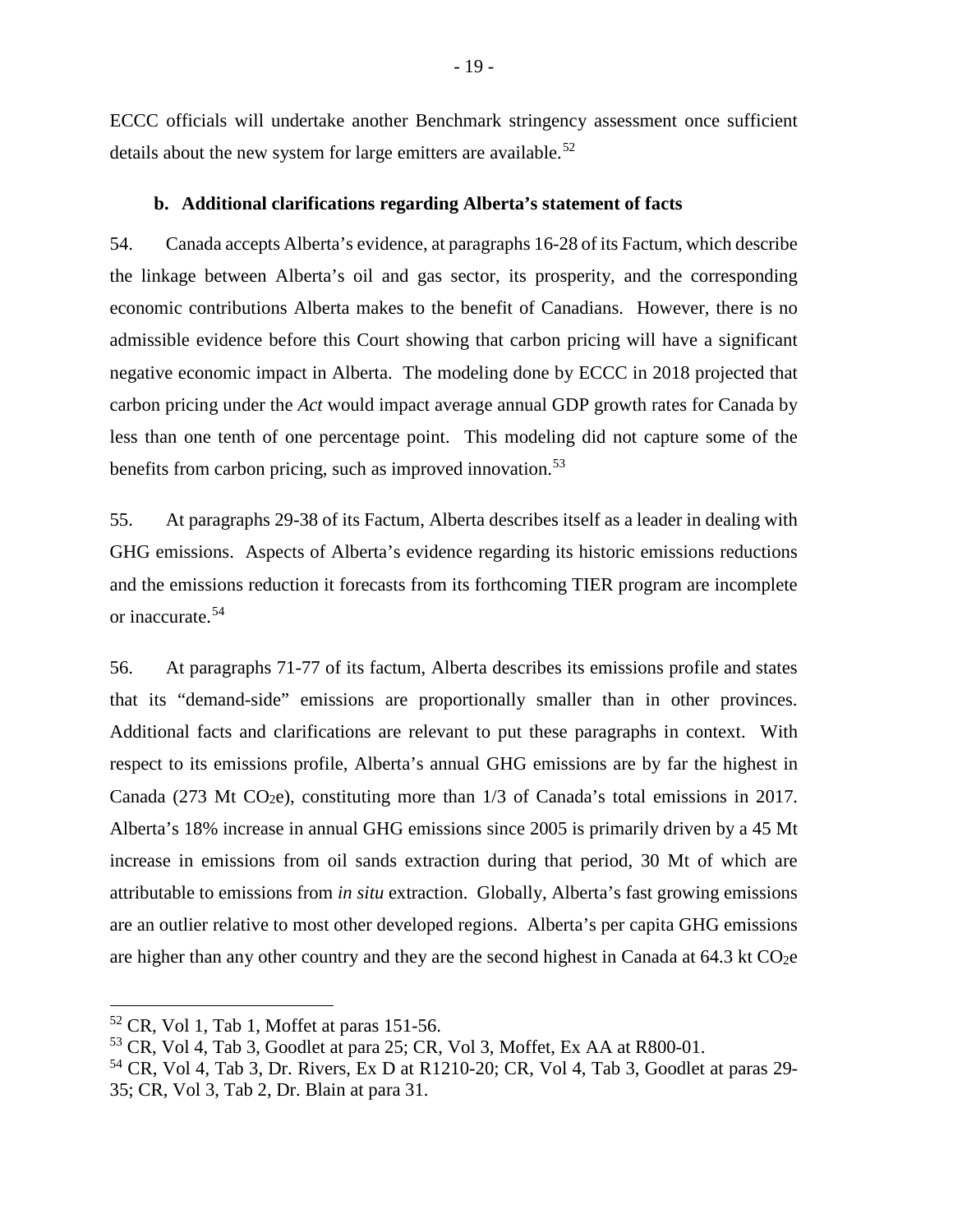per capita, second only to Saskatchewan at  $67.7$  kt  $CO<sub>2</sub>e$  per capita. Per capita GHG emissions in Canada are on average 19.6 kt  $CO<sub>2</sub>e$ . Alberta's emissions intensity relative to its gross domestic product (GDP) increased by 4% between 2005 and 2017. By contrast, the emissions intensity of Canada's economy decreased by 20% between 2005 and 2017.<sup>[55](#page-27-0)</sup>

57. With respect to "demand-side" emissions, in absolute values Alberta's demand-side emissions were  $52.5$  Mt CO<sub>2</sub>e in 2017, the second highest amongst provinces and territories, after Ontario. On a per capita basis they are third highest after Saskatchewan and the Northwest Territories. Demand-side emissions are a smaller share of Alberta's total emissions because emissions from other sectors are extremely high in Alberta, not because its demand-side emissions are low.<sup>[56](#page-27-1)</sup>

58. At paragraphs 60-64 of its Factum, Alberta suggests that the effectiveness of "demand side" carbon pricing is limited. However, the admissible evidence before this Court refutes this assertion. Dr. Rivers' expert evidence makes clear that carbon pricing is effective in reducing GHG emissions in the demand side sectors of the economy.[57](#page-27-2)

59. At paragraphs 66-69 and 78-84 of its Factum, Alberta discusses the vulnerability of EITE industries to competitiveness impacts and carbon leakage that could result from carbon pricing. Currently, Alberta's EITE industries are subject to carbon pricing under Alberta's *CCIR* system, which meets the Benchmark stringency standards. If Alberta's new TIER program is enacted and is also found to meet the Benchmark stringency standards, then Alberta's EITE industries will continue to be subject to carbon pricing under Alberta's own system. In any event, like Alberta's *CCIR*, the federal OBPS was designed to mitigate competitiveness and carbon leakage risks for EITE industries. Finally, according to Dr. Rivers, the evidence Alberta relies on, especially in paragraphs 66 and 67 of its Factum, "overstates the likelihood of emission leakage that may result from a carbon price in Alberta."<sup>[58](#page-27-3)</sup>

<span id="page-27-0"></span> <sup>55</sup> CR, Vol 3, Tab 2, Dr. Blain at paras 22, 25-26; CR, Vol 4, Dr. Rivers, Ex D at R1211-14.

<span id="page-27-1"></span><sup>56</sup> CR, Vol 3, Tab 2, Dr. Blain, at paras 27-30; CR, Vol 4, Dr. Rivers, Ex D at R1221-22.

<span id="page-27-2"></span><sup>57</sup> CR, Vol 4, Dr. Rivers, Ex B at R1146-77, Ex D at R1221-22.

<span id="page-27-3"></span><sup>&</sup>lt;sup>58</sup> CR, Vol 4, Tab 5, Dr. Rivers at subpara  $11(c)$ , Ex D at R1209, 1223-24; Savage Cross-Examination at p 81, ln 20 to p 82, ln 18.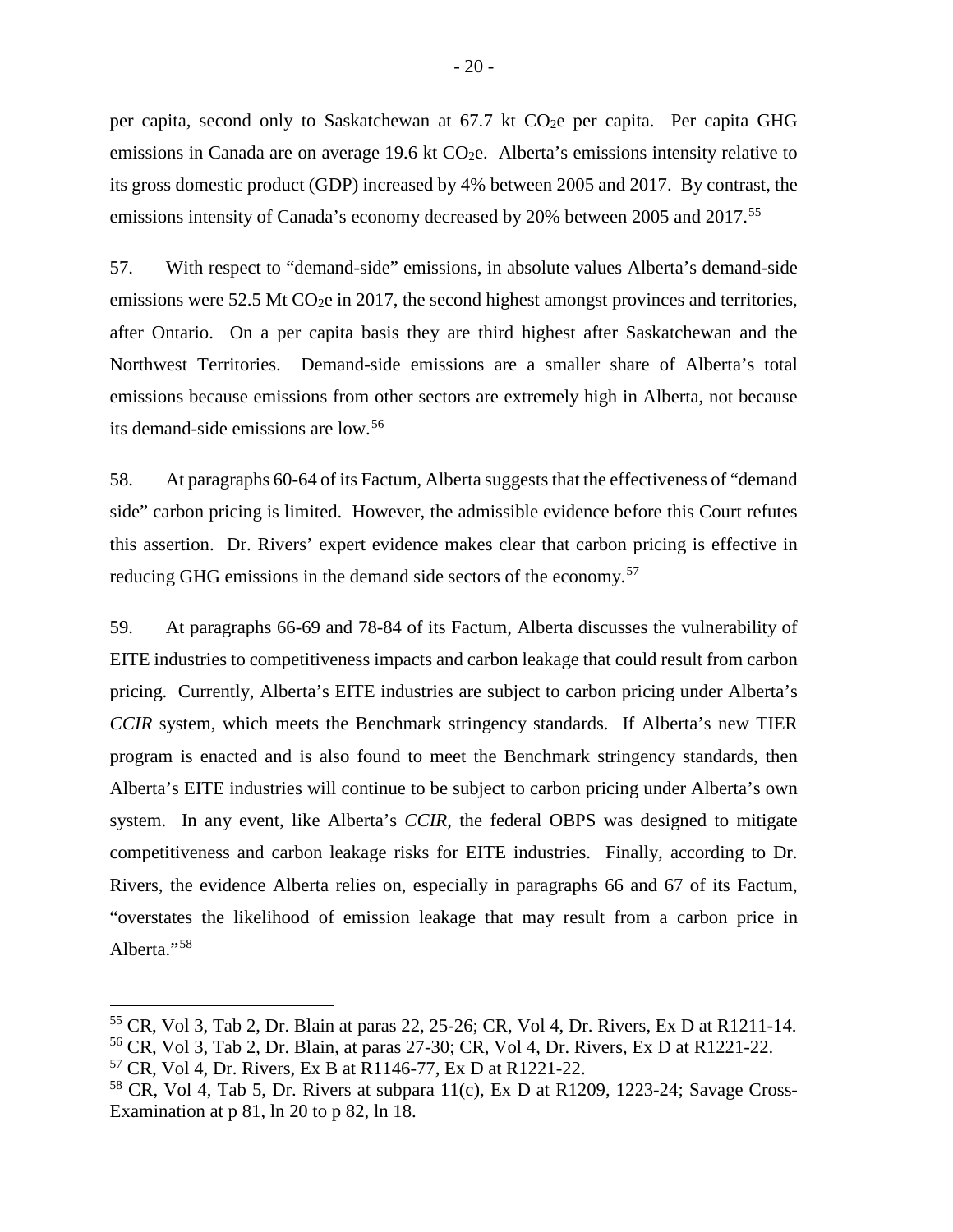## **PART II CANADA'S POSITION ON THE QUESTION IN ISSUE**

<span id="page-28-0"></span>60. Canada's position on the question of whether the *Act* is unconstitutional in whole or in part is as follows:

a. The whole *Act* is constitutional, as an exercise of Parliament's jurisdiction to legislate for the peace, order, and good government of Canada under s. 91 of the *Constitution Act, 1867* to address a matter of national concern. More particularly, the *Act* relates to establishing minimum national standards that are integral to reducing Canada's nationwide GHG emissions, which is a matter of national concern.

#### **PART III ARGUMENT**

## <span id="page-28-2"></span><span id="page-28-1"></span>**A. Canadian constitutional law jurisprudence has firmly established Parliament's peace, order, and good government power to address matters of national concern**

61. In the distribution of legislative powers, the framers of the *Constitution Act, 1867* gave Parliament the jurisdiction to make "laws for the peace, order, and good government of Canada, in relation to all matters not coming within the classes of subjects by this Act assigned exclusively to the legislatures of the provinces."[59](#page-28-3) Subsequently, the national concern branch of Parliament's peace, order, and good government (POGG) power developed into a well-established aspect of Canadian constitutional jurisprudence.<sup>[60](#page-28-4)</sup> This jurisprudence contradicts Alberta's assertion that clear judicial guidance is absent.  $61$ 

62. Lord Watson first articulated the national concern branch in the *Local Prohibition*  case, where he stated, "[t]heir Lordships do not doubt that some matters, in their origin local and provincial, might attain such dimensions as to affect the body politic of the Dominion, and to justify the Canadian Parliament in passing laws for their regulation".[62](#page-28-6)

<span id="page-28-3"></span> <sup>59</sup> [\(UK\) 30 & 31 Victoria, c 3, s 91,](https://laws.justice.gc.ca/eng/Const/page-4.html#h-17) ABBL, Vol 2, Tab 5.

<span id="page-28-4"></span><sup>60</sup> Peter W Hogg, *Constitutional Law of Canada*, 5th ed (Toronto: Carswell, 2007) (looseleaf revision 2018-1) at pp 17-8 – 17-12, CBA, Vol 3, Tab 64.

<span id="page-28-5"></span><sup>61</sup> Alberta's Factum at paras 127-132.

<span id="page-28-6"></span><sup>62</sup> *[Ontario \(AG\) v](http://www.bailii.org/uk/cases/UKPC/1896/1896_20.html) Canada (AG)*, [1896] AC 348 at 361, para 13 (QL), Alberta's Book of Authorities [**ABBA**], Vol 1, Tab 9.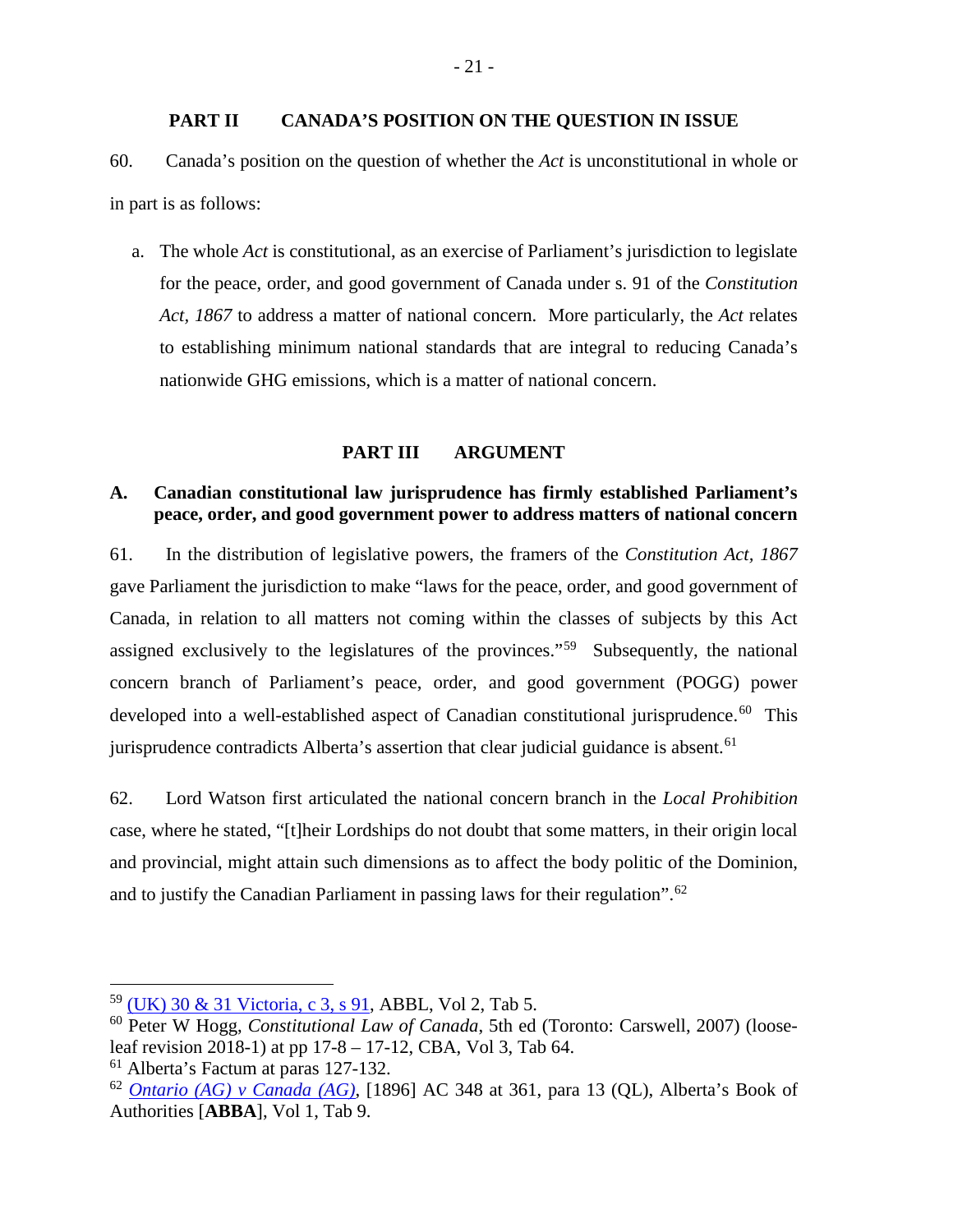63. More than 90 years later, in *Crown Zellerbach*, the Supreme Court comprehensively reviewed the jurisprudential evolution of the national concern branch of Parliament's POGG power. After confirming that the national concern branch is distinct from the national emergency branch, the Court set out criteria to be used in determining whether a matter constitutes a national concern, as follows:

The national concern doctrine applies both to new matters which did not exist at Confederation and to matters which, although originally of a local or private nature in a province, have since … become matters of national concern;

For a matter to qualify as a matter of national concern in either sense it must have a singleness, distinctiveness and indivisibility that clearly distinguishes it from matters of provincial concern and a scale of impact on provincial jurisdiction that is reconcilable with the fundamental distribution of powers under the Constitution;

In determining whether a matter has achieved the required degree of singleness, distinctiveness and indivisibility that clearly distinguishes it from matters of provincial concern it is relevant to consider what would be the effect on extra-provincial interests of a provincial failure to deal effectively with the control or regulation of the intraprovincial aspects of the matter [also referred to as the "provincial inability" test].[63](#page-29-0)

[64](#page-29-1). Parliament's POGG jurisdiction is not the antithesis of federalism.<sup>64</sup> There is no dispute that the principle of federalism must be respected. The *Crown Zellerbach* test reflects and respects fundamental principles of Canadian federalism and the equilibrium of the Constitution. At the same time, "[t]he Constitution must be interpreted flexibly over time to meet new social, political and historic realities",<sup>[65](#page-29-2)</sup> "in a manner that is fully responsive to emerging realities".<sup>66</sup> Even Professor Lysyk, on whom Alberta relies, accepts that "it would be unwise to attempt to deprive Parliament of the means of responding to developments that

<span id="page-29-0"></span> <sup>63</sup> *R v [Crown Zellerbach Canada Ltd](https://scc-csc.lexum.com/scc-csc/scc-csc/en/item/306/index.do)*, [1988] 1 SCR 401 at 423-34, paras 24-35 (QL) [*Crown Zellerbach*], ABBA, Vol 2, Tab 15.

<span id="page-29-1"></span><sup>&</sup>lt;sup>64</sup> *Contra* the implication in Alberta's Factum at paras 130, 133-145.

<span id="page-29-2"></span><sup>65</sup> *[Ward v Canada \(Attorney General\)](https://decisions.scc-csc.ca/scc-csc/scc-csc/en/item/1955/index.do)*, 2002 SCC 17 at para 30, [2002] 1 SCR 569, CBA, Vol 1, Tab 19.

<span id="page-29-3"></span><sup>66</sup> *[R v Hydro-Québec](https://scc-csc.lexum.com/scc-csc/scc-csc/en/item/1542/index.do)*, [1997] 3 SCR 213 at para 86 [*Hydro-Québec*], ABBA, Vol 2, Tab 13.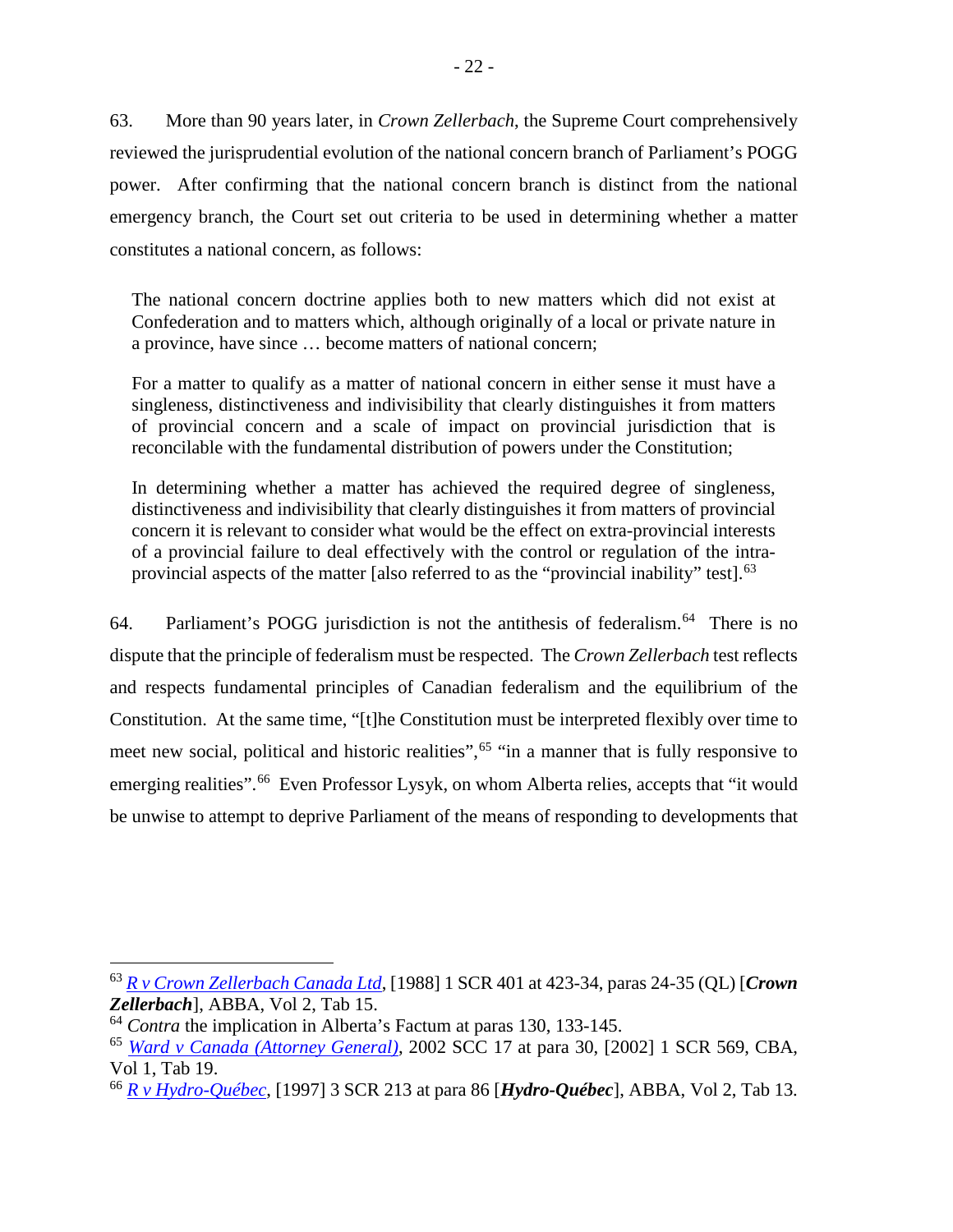can neither be ascribed to the enumerated heads of federal power nor satisfactorily dealt with at the provincial level."[67](#page-30-1)

65. Further, this case is not about Canada imposing its preferred policy measures. [68](#page-30-2)  Rather, it is about whether there is a "factual matrix that supports [Parliament's] assertion of a constitutionally significant transformation"[69](#page-30-3) such that federal action is necessary, whether the *Act* relates to a constitutionally distinct "matter", and whether the impact of recognizing this matter has a proportional (reconcilable) impact on the balance of federalism.

## <span id="page-30-0"></span>**B. Characterization of the** *Act –* **the** *Act***'s pith and substance is the establishment of minimum national standards of stringency for GHG emissions pricing to reduce Canada's nationwide GHG emissions**

66. The first step in any division of powers analysis is an inquiry into the true nature of the law to determine its essential character, or pith and substance.<sup>[70](#page-30-4)</sup> Contrary to Alberta's submissions, determining the *Act*'s essential character and defining the matter to which it relates is critical to the national concern analysis.<sup>[71](#page-30-5)</sup> Considering the law's purpose and its legal and practical effects helps identify its pith and substance.<sup>72</sup>

67. This analysis shows that the *Act*'s dominant purpose is to establish minimum national standards of stringency for GHG emissions pricing to reduce Canada's nationwide GHG emissions. Alberta's characterization of the *Act* as "regulating GHG emissions", without

<span id="page-30-1"></span> <sup>67</sup> <sup>K</sup> Lysyk, "Constitutional Reform and the Introductory Clause of Section 91: Residual and Emergency Law-Making Authority" (1979) 57 Can Bar Rev 531 at 572, ABBA, Vol 4, Tab 32.

<span id="page-30-2"></span><sup>68</sup> *Contra* Alberta's Factum at paras 122-24 and 146-50.

<span id="page-30-3"></span><sup>69</sup> *[Reference re Securities Act](https://scc-csc.lexum.com/scc-csc/scc-csc/en/item/7984/index.do)*, 2011 SCC 66 at para 115, [2011] 3 SCR 837 [*Securities Reference*], ABBA, Vol 3, Tab 25.

<span id="page-30-4"></span><sup>70</sup> *[Reference re: Firearms Act \(Can\)](https://scc-csc.lexum.com/scc-csc/scc-csc/en/item/1794/index.do)*, 2000 SCC 31 at paras 15-16, [2000] 1 SCR 783 [*Firearms Reference*], CBA, Vol 1, Tab 15.

<span id="page-30-5"></span><sup>71</sup> *Reference re [Greenhouse Gas Pollution Pricing Act](https://sasklawcourts.ca/images/documents/CA_2019SKCA040.pdf)*, 2019 SKCA 40 at para 71 [**SKCA Reasons**], ABBA, Vol 3, Tab 21. *Contra* Alberta's Factum at paras 112 and 113.

<span id="page-30-6"></span><sup>72</sup> *[Securities Reference](https://scc-csc.lexum.com/scc-csc/scc-csc/en/item/7984/index.do)* at paras 63-64, ABBA, Vol 3, Tab 25; *[Firearms Reference](https://scc-csc.lexum.com/scc-csc/scc-csc/en/item/1794/index.do)* at paras 16-18, CBA, Vol 1, Tab 15; *[Quebec \(AG\) v](https://scc-csc.lexum.com/scc-csc/scc-csc/en/item/14713/index.do) Canada (AG)*, 2015 SCC 14 at paras 28-29, [2015] 1 SCR 693 [*Firearms Sequel*], ABBA, Vol 1, Tab 10; *[Reference re Pan-Canadian](https://scc-csc.lexum.com/scc-csc/scc-csc/en/item/17355/index.do)  [Securities Regulation](https://scc-csc.lexum.com/scc-csc/scc-csc/en/item/17355/index.do)*, 2018 SCC 48 at para 86, [2018] 3 SCR 189 [*Pan-Canadian Securities*], ABBA, Vol 3, Tab 23.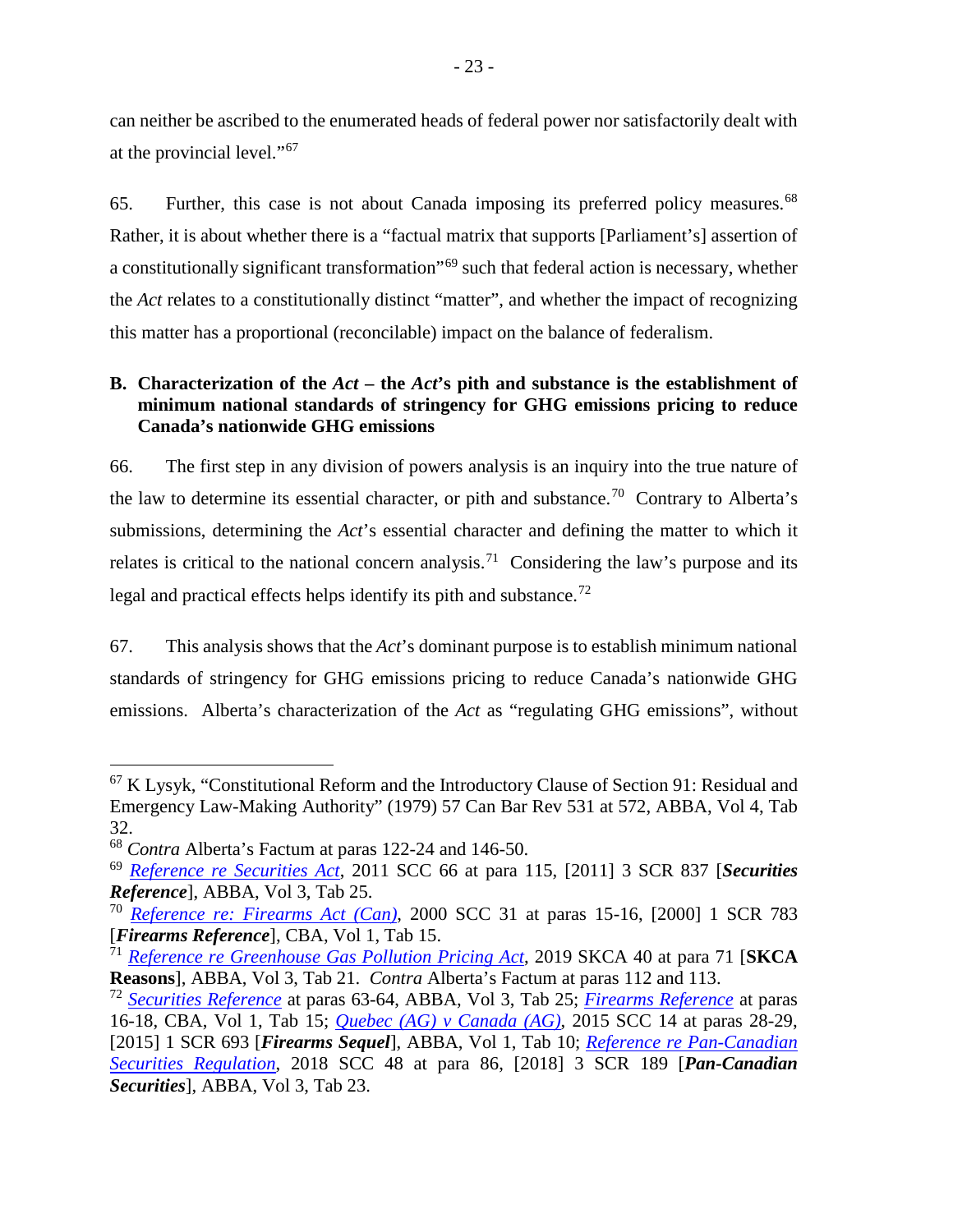further definition, disregards an essential feature of the *Act* – Parliament's "backstop" approach based on a stringency assessment of provincial or territorial systems.

68. A law's purpose may be determined by examining intrinsic evidence, such as the preamble and the structure of the statute, extrinsic evidence, such as a statute's legislative history and other accounts of the legislative process, and the context of its enactment.<sup>[73](#page-31-0)</sup> All of these indicators confirm that the dominant purpose of the *Act* is to ensure GHG emissions pricing applies broadly throughout Canada, with increasing stringency over time, to create incentives for the behavioural changes necessary to reduce Canada's nationwide GHG emissions. More succinctly, the *Act*'s dominant purpose is to establish minimum national standards of stringency for GHG emissions pricing to reduce Canada's nationwide GHG emissions. [74](#page-31-1)

69. The *Act*'s preamble affirms Parliament's motivations and intentions. Parliament explicitly notes the impact of GHG emissions on global climate change, the risks resulting from the high level of GHG emissions globally, and that the detrimental impacts of climate change are already being felt throughout Canada. Parliament acknowledges Canada's international law obligation to contribute to the global efforts to reduce GHG emissions in pursuit of the aims of the *Paris Agreement*, and confirms the Government's commitment to doing so. The preamble notes that "behavioural change … is necessary for effective action against climate change" and that pricing GHG "emissions on a basis that increases over time is an appropriate and efficient way to create incentives for that behavioural change". The preamble then notes that some provinces are developing or have implemented GHG emissions pricing systems. However, "the absence of greenhouse gas emissions pricing in some provinces and a lack of stringency in some provincial greenhouse gas emissions pricing systems could contribute to significant deleterious effects on the environment, including its biological diversity, on human health and safety and on economic prosperity". The preamble

<span id="page-31-0"></span> <sup>73</sup> *[Securities Reference](https://scc-csc.lexum.com/scc-csc/scc-csc/en/item/7984/index.do)* at para 64, ABBA, Vol 3, Tab 25; *[Firearms Reference](https://scc-csc.lexum.com/scc-csc/scc-csc/en/item/1794/index.do)* at para 17, CBA, Vol 1, Tab 15.

<span id="page-31-1"></span><sup>74</sup> *[Act](https://laws.justice.gc.ca/eng/acts/G-11.55/index.html)*, Preamble, paras 8, 11-16, ss 166(2), 166(3), 189, ABBL, Vol 1, Tab 1; FINA, [No 157](http://www.ourcommons.ca/Content/Committee/421/FINA/Evidence/EV9883290/FINAEV157-E.PDF)  [\(23 May 2018\)](http://www.ourcommons.ca/Content/Committee/421/FINA/Evidence/EV9883290/FINAEV157-E.PDF) at 12-14, CBA, Vol 1, Tab 39; see paras 26-28, 31, 33-38, 40-47, and 49-50 above.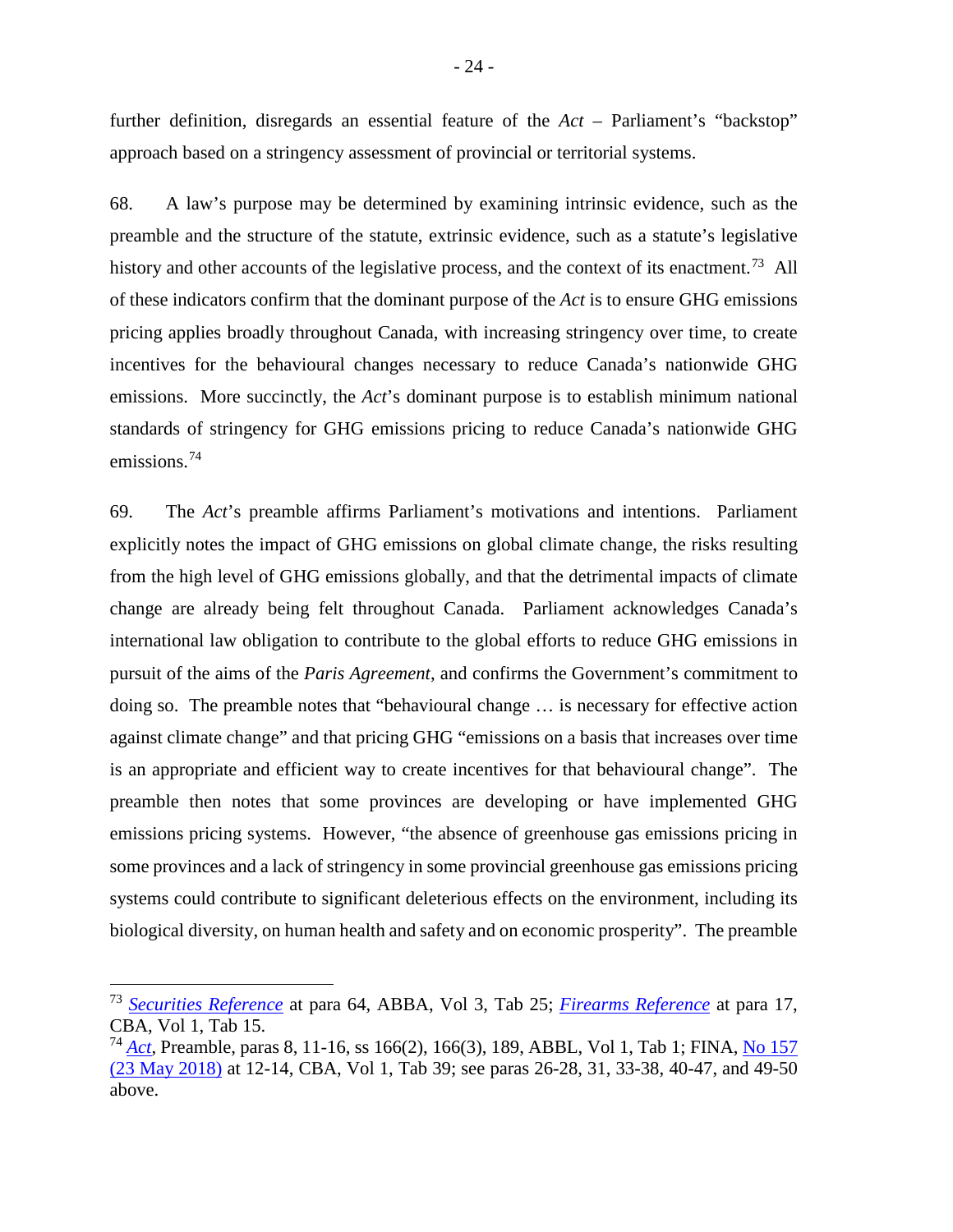thus concludes that "it is necessary to create a federal greenhouse gas emissions pricing scheme to ensure that, taking provincial greenhouse gas emissions pricing systems into account, greenhouse gas emissions pricing applies broadly in Canada."[75](#page-32-0)

70. In addition to creating the federal GHG emissions pricing scheme, an essential feature of the *Act*'s design is the Governor in Council's discretion in ss. 166 and 189 to determine where the *Act* operates. This discretion must be exercised for "the purpose of ensuring that the pricing of greenhouse gas emissions is applied broadly in Canada at levels that the Governor in Council considers appropriate" taking into account "the stringency of provincial pricing mechanisms for greenhouse gas emissions" as the primary factor (i.e. the "backstop"). It is clear from the context surrounding the *Act* and its legislative history that the Benchmark sets out the minimum national standards of stringency for assessing provincial systems.<sup>[76](#page-32-1)</sup>

71. The *Act*'s effect aligns with its purpose. "The *effects* of a law include the legal effect of the text as well as practical consequences of the application of the statute".<sup>[77](#page-32-2)</sup> Together, Parts 1 and 2 provide a complete and complementary system for pricing GHG emissions in a way that aims to minimize negative competitive impacts on EITE industries. The *Act*'s operation in provinces and territories that do not have a pricing scheme that meets the Benchmark ensures that GHG emissions pricing will apply throughout Canada, with increasing stringency over time, in keeping with the Benchmark price trajectory for explicit price-based systems. Thus, the *Act* provides the framework and a pricing system to establish minimum national standards of stringency for GHG emissions pricing to reduce Canada's nationwide GHG emissions.<sup>78</sup> This is its pith and substance.

72. Canada's characterization of the *Act* reflects the characterization by the majority of the Court of Appeal for Saskatchewan (SKCA) in the Saskatchewan reference and the characterization by Associate Chief Justice Hoy of the Court of Appeal for Ontario (ONCA)

<span id="page-32-0"></span> <sup>75</sup> *[Act](https://laws.justice.gc.ca/eng/acts/G-11.55/index.html)*, Preamble, quotes from paras 11-12, 15-16, ABBL, Vol 1, Tab 1.

<span id="page-32-1"></span><sup>76</sup> CR, Vol 1, Tab 1, Moffet at para 117; see paras 26-28, 31, 34, 41-42, and 47 above; and *Order Amending Part 2 of Schedule 1 to the Greenhouse Gas Pollution Pricing Act*, [SOR/2018-212,](http://gazette.gc.ca/rp-pr/p2/2018/2018-10-31/html/sor-dors212-eng.html) CBA, Vol 1, Tab 22.

<span id="page-32-2"></span><sup>77</sup> *[Securities Reference](https://scc-csc.lexum.com/scc-csc/scc-csc/en/item/7984/index.do)* at para 64 (emphasis in original), ABBA, Vol 3, Tab 25.

<span id="page-32-3"></span><sup>78</sup>*[Act](https://laws.justice.gc.ca/eng/acts/G-11.55/index.html)*, Preamble, para 16, ABBL, Vol 1, Tab 1; see paras 40-48 above.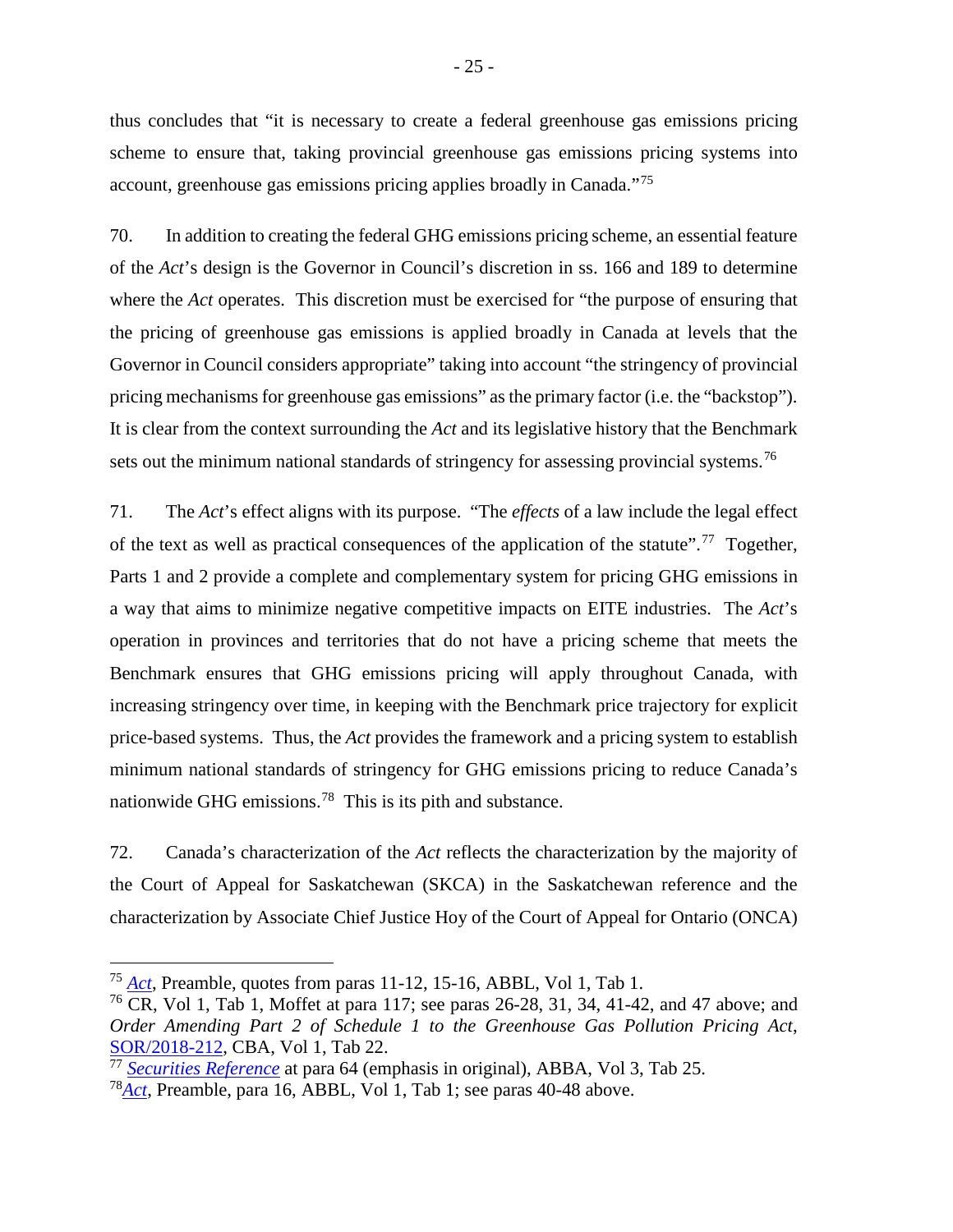in her concurring reasons in the Ontario reference. The SKCA majority found that the pith and substance of the *Act* is "the establishment of minimum national standards of price stringency for GHG emissions."[79](#page-33-1) Justice Hoy concluded that the pith and substance of the *Act* is "establishing minimum national greenhouse gas emissions pricing standards to reduce greenhouse gas emissions."[80](#page-33-2) Canada accepts and endorses the SKCA majority's use of "stringency" standards because "stringency" is the language in the *Act* and it, like the Benchmark, embraces more than just the price per unit of GHG emissions. However, Canada's characterization also includes the GHG emissions reduction purpose, as Justice Hoy did in her characterization of the *Act*. [81](#page-33-3)

73. Contrary to Alberta's suggestion, the *Act* is not comparable to the statute considered by the Supreme Court in *Reference Re Anti-Inflation Act*. That statute targeted a wide range of local economic matters, such as setting the price for products and services, and controlling wages. The *Act* bears no resemblance to the *Anti-Inflation Act* in the way it operates. The Act ensures that incentives for the behavioural changes necessary to reduce Canada's nationwide GHG emissions apply throughout Canada. It internalizes extra-provincial costs of GHG emissions, but it does not set the retail price of products. Sellers are free to choose whether to raise, maintain, or lower their prices, based on multiple factors, including how successfully they are able to reduce their GHG emissions, and thus make their own pricing decisions based on cost. Achieving efficiencies will be a competitive advantage.<sup>[82](#page-33-4)</sup>

<span id="page-33-1"></span><span id="page-33-0"></span> <sup>79</sup> [SKCA Reasons](https://sasklawcourts.ca/images/documents/CA_2019SKCA040.pdf) at para 125 (per Richards, C.J., Jackson and Schwann, JJ.A.), ABBA, Vol 3, Tab 21.

<span id="page-33-2"></span><sup>80</sup> *Reference re [Greenhouse Gas Pollution Pricing Act](http://www.ontariocourts.ca/decisions/2019/2019ONCA0544.htm)*, 2019 ONCA 544 at para 166 [**ONCA Reasons**], ABBA, Vol 3, Tab 20.

<span id="page-33-3"></span><sup>&</sup>lt;sup>81</sup> [SKCA Reasons](https://sasklawcourts.ca/images/documents/CA_2019SKCA040.pdf) at paras 125, 139, ABBA, Vol 3, Tab 21; CR, Vol 1, Tab 1, Moffet at paras 83-88; [ONCA Reasons](http://www.ontariocourts.ca/decisions/2019/2019ONCA0544.htm) at para 175, ABBA, Vol 3, Tab 20.

<span id="page-33-4"></span><sup>82</sup> *[Reference re Anti-Inflation Act](https://scc-csc.lexum.com/scc-csc/scc-csc/en/item/2696/index.do)*, [1976] 2 SCR 373, ABBA, Vol 2, Tab 17; CR, Vol 4, Dr. Rivers, Ex D at R1218. *Contra* Alberta's Factum at paras 117-119.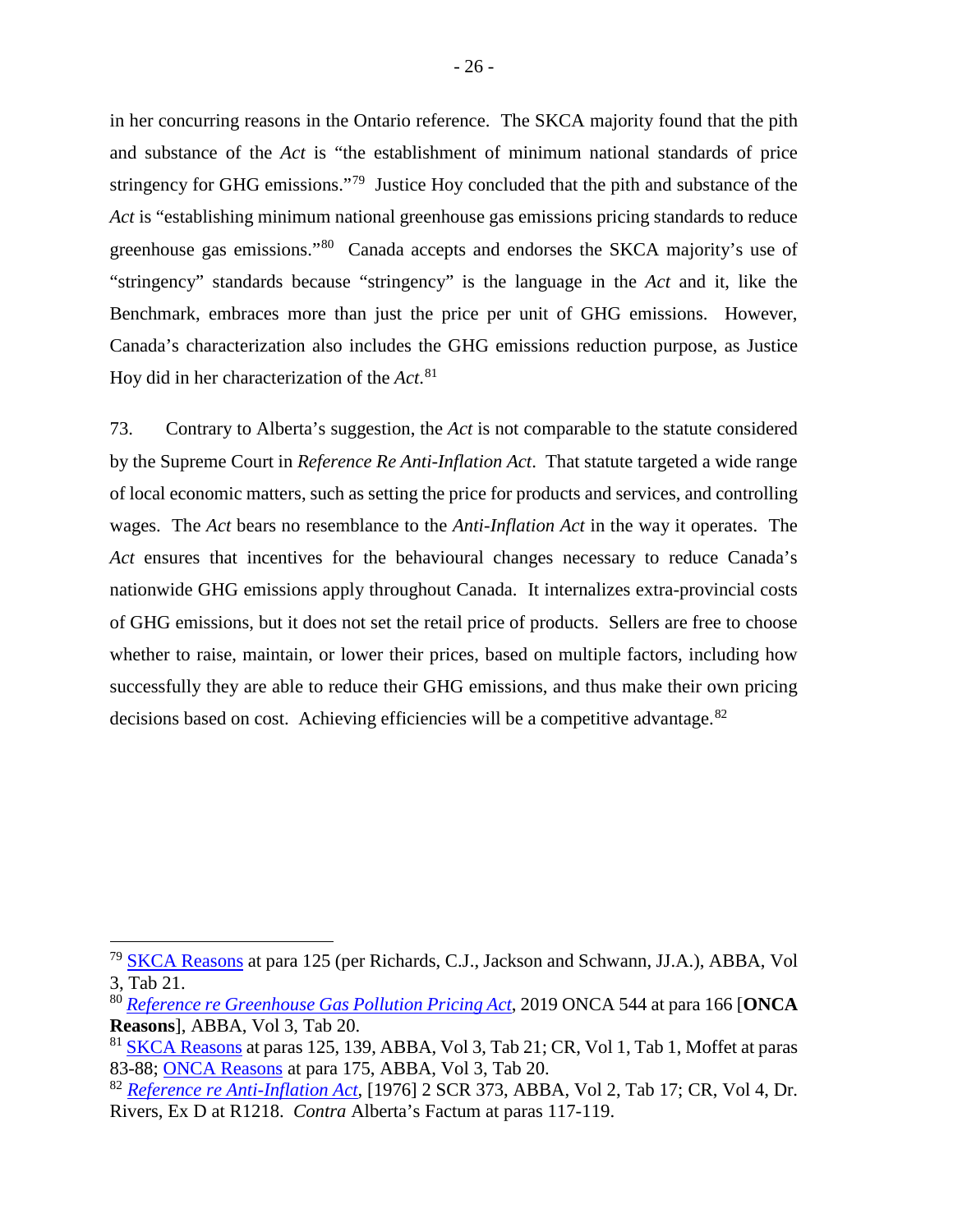**C. Classification of the** *Act* **– the** *Act* **comes within Parliament's peace, order, and good government jurisdiction to address a matter of national concern, namely establishing minimum national standards that are integral to reducing Canada's nationwide GHG emissions**

## <span id="page-34-0"></span>**i. Defining the matter of national concern**

74. The second step in the division of powers analysis requires classification of the law's essential character by reference to the heads of power in the *Constitution Act, 1867*. Here, the *Act* comes under the national concern branch of Parliament's POGG power. The essential character of the *Act* relates to a matter of national concern: *establishing minimum national standards that are integral to reducing Canada's nationwide GHG emissions*.

75. Canada acknowledges that its definition of the matter has evolved in line with the majority reasons of the SKCA and ONCA, and those of Associate Chief Justice Hoy.<sup>83</sup> Throughout, however, Canada has consistently intended to capture only the national aspects of controlling Canada's nationwide contribution of GHG emissions to global climate change.

76. Supreme Court jurisprudence supports Canada's proposed definition of the matter of national concern. In the *Securities Reference*, the Supreme Court opined that "[l]egislation aimed at *imposing minimum standards applicable throughout the country* and preserving the stability and integrity of Canada's financial markets might well relate to trade as a whole."[84](#page-34-2)  The Supreme Court recently reiterated this statement in *Pan-Canadian Securities*. [85](#page-34-3)

77. Canada's definition of the matter of national concern is narrower than the ONCA majority's definition, which was "establishing minimum national standards to reduce greenhouse gas emissions."[86](#page-34-4) Canada's definition adds two qualifiers that will ensure provinces continue to have extensive jurisdiction to regulate emissions. The first is "integral", which limits Parliament's jurisdiction to establishing standards that will have a demonstrable impact on Canada's nationwide GHG emissions. The integrality concept is

<span id="page-34-1"></span> <sup>83</sup> [SKCA Reasons](https://sasklawcourts.ca/images/documents/CA_2019SKCA040.pdf) at paras 118-44, ABBA, Vol 3, Tab 21; [ONCA Reasons](http://www.ontariocourts.ca/decisions/2019/2019ONCA0544.htm) at paras 70-77, 104-09, and 166-87, ABBA, Vol 3, Tab 20.

<span id="page-34-2"></span><sup>84</sup> *[Securities Reference](https://scc-csc.lexum.com/scc-csc/scc-csc/en/item/7984/index.do)* at para 114 (emphasis added), ABBA, Vol 3, Tab 25.

<span id="page-34-3"></span><sup>85</sup> *[Pan-Canadian Securities](https://scc-csc.lexum.com/scc-csc/scc-csc/en/item/17355/index.do)* at para 112, ABBA, Vol 3, Tab 23.

<span id="page-34-4"></span><sup>86</sup> [ONCA Reasons](http://www.ontariocourts.ca/decisions/2019/2019ONCA0544.htm) at paras 77, 104, ABBA, Vol 3, Tab 20.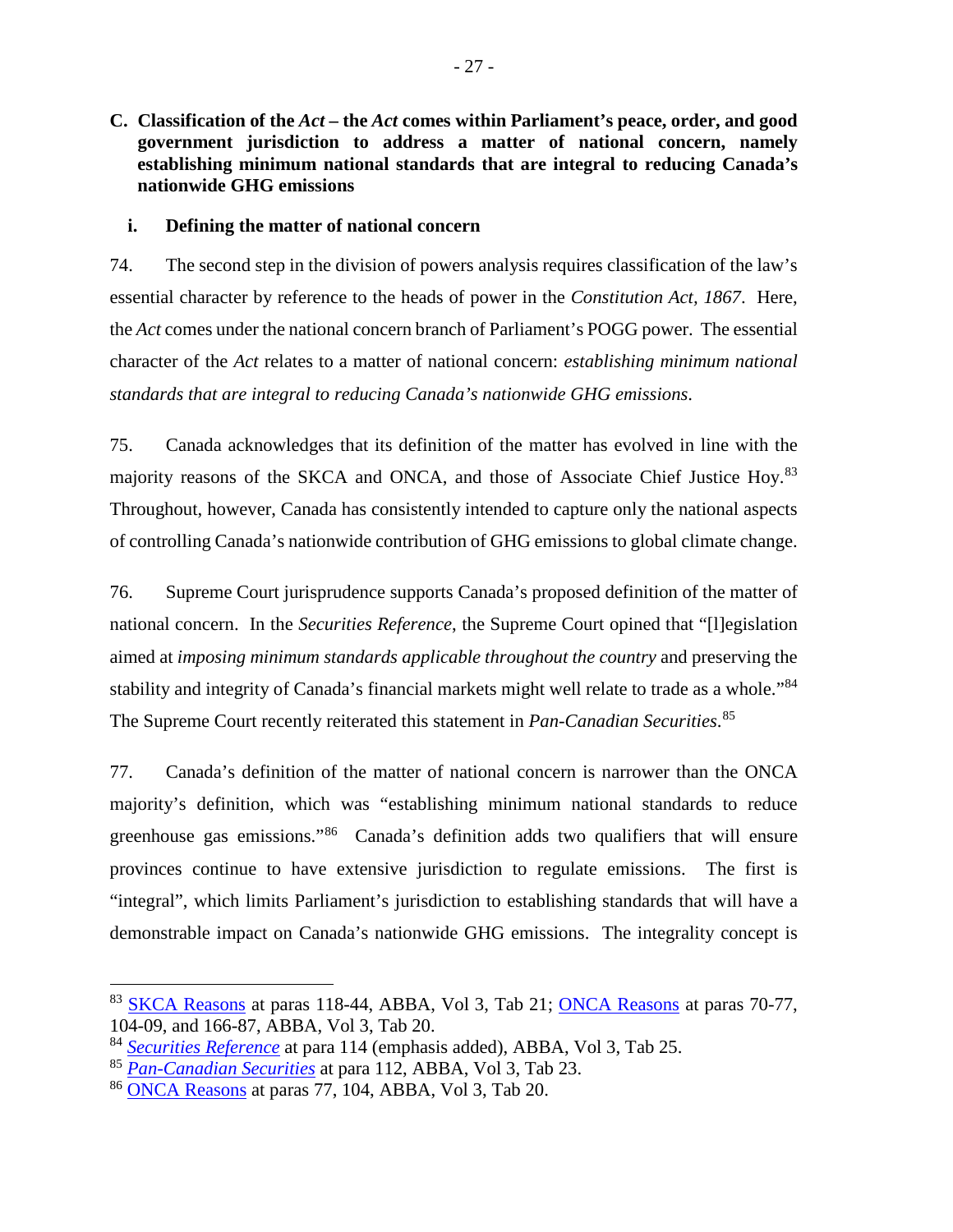drawn from the SCC's decision in *Ontario Hydro*. [87](#page-35-0) It imports a factual and contextual assessment of the extent to which the legislation in question is truly linked to reducing Canada's nationwide GHG emissions. A measure that is only tangentially related to reducing Canada's nationwide emissions would not qualify.

78. In this case, the evidentiary record before Parliament and this Court demonstrates the integrality of minimum national standards of stringency for GHG emissions pricing to reducing Canada's nationwide GHG emissions. Contrary to Alberta's submissions,<sup>[88](#page-35-1)</sup> the case before this Court is not a policy debate. Rather, the evidence regarding the efficacy of carbon pricing, the estimated nationwide GHG emissions reductions resulting from increasingly stringent carbon pricing throughout Canada, and the international consensus that carbon pricing is essential to the global effort to limit GHG emissions is the factual foundation relied on by Parliament, confirming its rational basis for enacting the *Act*. [89](#page-35-2)

79. The second qualifier is the reference to "Canada's nationwide" GHG emissions, which ensures that Parliament's jurisdiction is limited to truly national mitigation measures. It incorporates the provincial inability test into the definition of the subject matter itself. This will be explained further below in applying the *Crown Zellerbach* test to this subject matter.

80. With respect to Alberta's suggestion that a subject matter must be defined at a high level of generality,  $90$  Professor Hogg explains that a matter within the national concern branch of POGG must be "sufficiently specific to serve as a limited, justiciable restraint on

<span id="page-35-0"></span> <sup>87</sup> *[Ontario Hydro v Ontario \(Labour Relations Board\)](https://scc-csc.lexum.com/scc-csc/scc-csc/en/1051/1/document.do)*, [1993] 3 SCR 327 at 339-40, 352, 361-62, and 379-80 [*Ontario Hydro*], paras 2-3, 34, 56, and 84-86 (QL), ABBA, Vol 1, Tab 8.

<span id="page-35-1"></span><sup>88</sup> Alberta Factum at paras 122-23, 146-50, 207, 254-61, 264-70.

<span id="page-35-2"></span><sup>89</sup> See paras 20-22, 31, 37-39, 49-50 above; CR, Vols 1-3, Tab 1, Moffet at paras 54-58, 72, 112-14, 116, Exs O at R532, AA at R799, DD at R831; CR, Vol 4, Tab 5, Dr. Rivers, Ex C; [SKCA Reasons](https://sasklawcourts.ca/images/documents/CA_2019SKCA040.pdf) at paras 147-48, ABBA, Vol 3, Tab 21; [ONCA Reasons](http://www.ontariocourts.ca/decisions/2019/2019ONCA0544.htm) at paras 168-76, ABBA, Vol 3, Tab 20; *[Provincial Court Judges' Assn of New Brunswick v New Brunswick](https://decisions.scc-csc.ca/scc-csc/scc-csc/en/item/2277/index.do)  [\(Minister of Justice\); Ontario Judges' Assn v Ontario \(Management Board\); Bodner v](https://decisions.scc-csc.ca/scc-csc/scc-csc/en/item/2277/index.do)  [Alberta; Conférence des juges du Québec v Quebec \(Attorney General\); Minc v Quebec](https://decisions.scc-csc.ca/scc-csc/scc-csc/en/item/2277/index.do)  [\(Attorney General\)](https://decisions.scc-csc.ca/scc-csc/scc-csc/en/item/2277/index.do)*, 2005 SCC 44 at paras 33-37, [2005] 2 SCR 286, CBA, Vol 1, Tab 14; *[Firearms Reference](https://scc-csc.lexum.com/scc-csc/scc-csc/en/item/1794/index.do)* at para 18, CBA, Vol 1, Tab 15.

<span id="page-35-3"></span> $90$  Implicit in Alberta's Factum at paras 177, 179, 189, 195-99, and 286-87.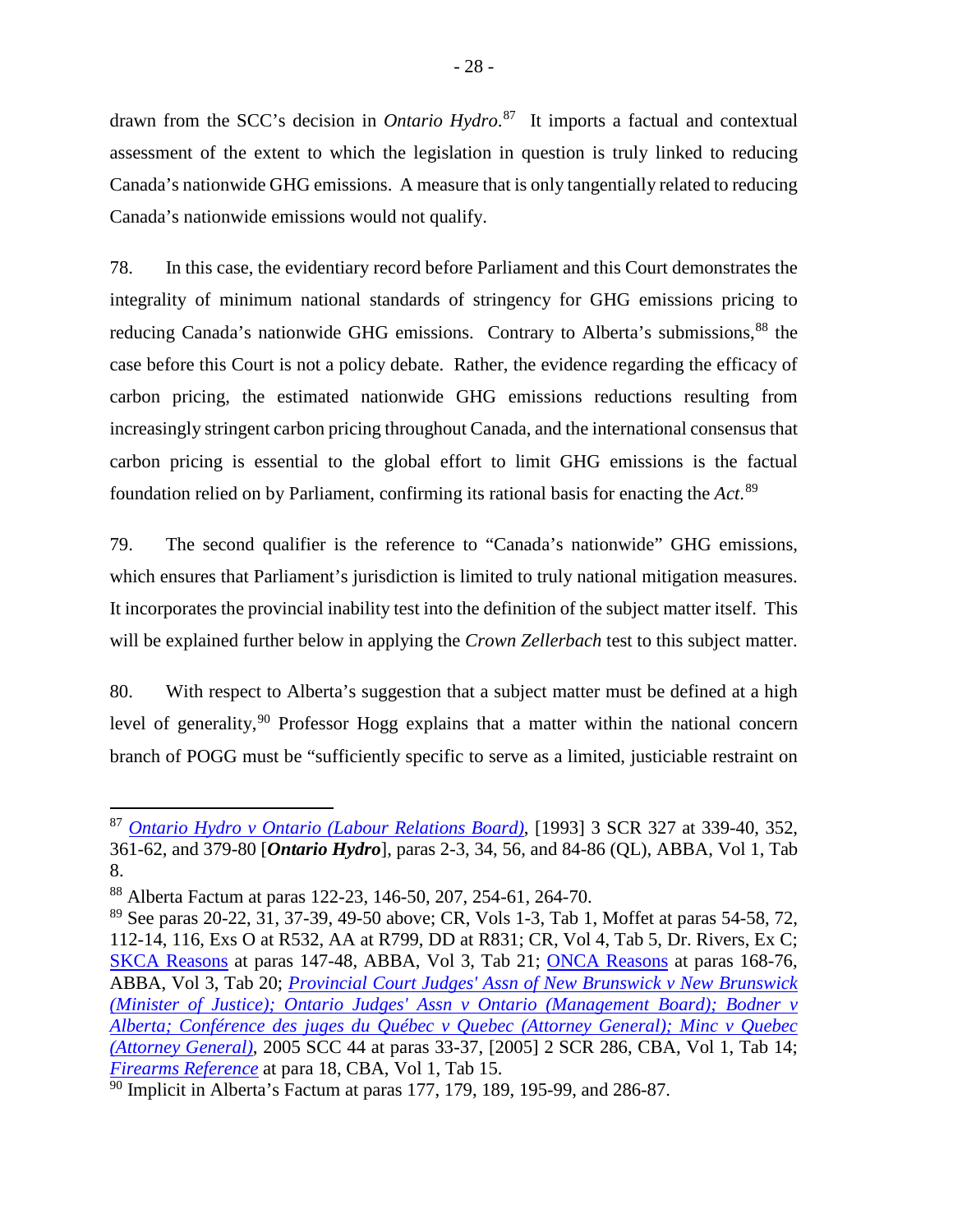federal power".[91](#page-36-1) Further, in *Munro v National Capital Commission*, the Supreme Court defined the subject matter as "the development, conservation and improvement of the National Capital Region in accordance with a coherent plan in order that the nature and character of the seat of the Government of Canada may be in accordance with its national significance."<sup>[92](#page-36-2)</sup> Thus, it is entirely permissible to identify a POGG subject matter with regard to achieving a particular substantive objective. This also ensures that recognized matters of national concern are defined as narrowly as possible.

## <span id="page-36-0"></span>**ii. Establishing minimum national standards that are integral to reducing Canada's nationwide GHG emissions is a matter of national concern**

81. The *Crown Zellerbach* test involves a three-step analysis. The first consideration is whether there is a new matter, or a factual matrix that supports Parliament's assertion of a constitutionally significant transformation showing that a matter has attained such dimensions that it affects the nation as a whole. This step of the test captures the *raison d'être* of the national concern doctrine and is a significant threshold limit on Parliament's resort to its POGG power. Establishing minimum national standards that are integral to reducing Canada's nationwide GHG emissions meets this threshold question.

82. While the environment is too broad to be identified as a subject matter of national importance, the Supreme Court's repeated recognition of the importance of environmental protection provides overarching context. The Supreme Court has recognized that:

... our common future, that of every Canadian community, depends on a healthy environment. ... This Court has recognized that "(e)veryone is aware that individually and collectively, we are responsible for preserving the natural environment … environmental protection [has] emerged as a fundamental value in Canadian society"....<sup>[93](#page-36-3)</sup>

<span id="page-36-1"></span> <sup>91</sup> Peter W Hogg, *Constitutional Law of Canada*, 5th ed (Toronto: Carswell, 2007) (looseleaf revision 2018-1) at p 15-8 CBA, Vol 3, Tab 64.

<span id="page-36-2"></span><sup>92</sup> *[Munro v National Capital Commission](https://decisions.scc-csc.ca/scc-csc/scc-csc/en/item/6893/index.do)*, [1966] SCR 663 at 671 [*Munro*], p 5 (QL), ABBA, Vol 1, Tab 7.

<span id="page-36-3"></span><sup>93</sup> *British Columbia v [Canadian Forest Products Ltd](https://scc-csc.lexum.com/scc-csc/scc-csc/en/item/2152/index.do)*, 2004 SCC 38 at para 7, [2004] 2 SCR 74, CBA, Vol 1, Tab 2, citing *[114957 Canada Ltée \(Spraytech, Société d'arrosage\) v](https://scc-csc.lexum.com/scc-csc/scc-csc/en/item/1878/index.do) Hudson [\(Town\)](https://scc-csc.lexum.com/scc-csc/scc-csc/en/item/1878/index.do)*, 2001 SCC 40 at para 1, [2001] 2 SCR 241 [*Spraytech*], ABBA, Vol 1,Tab 1; see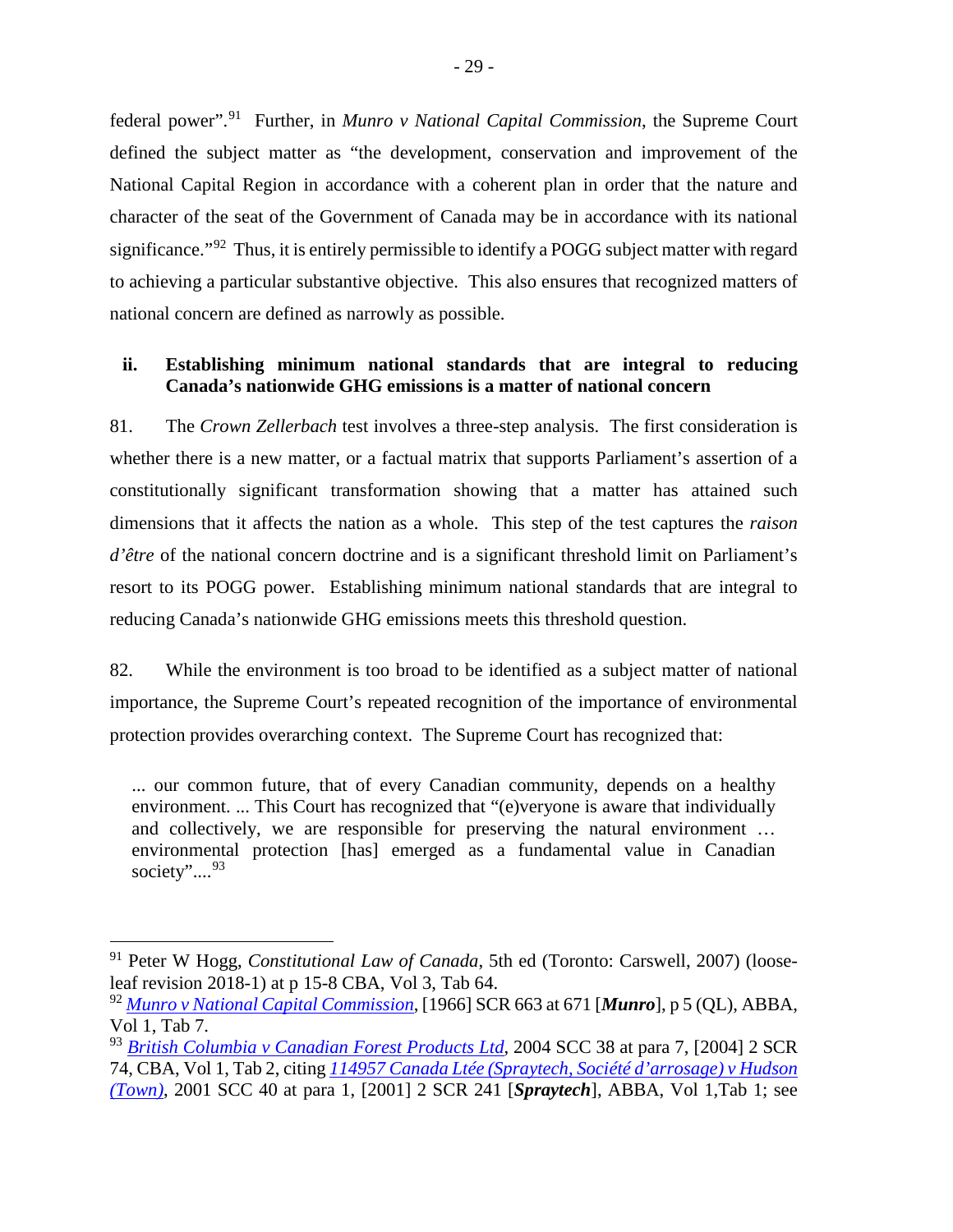83. The undisputed evidence before this Court conclusively demonstrates that GHG emissions, regardless of their origin, have extra-provincial and global impacts; they create a risk of harm to human health and the environment upon which life depends. Their detrimental impacts are significant and their reduction requires urgent, coordinated efforts, including federal action implementing minimum national standards that are integral to achieving nationwide emissions reductions.<sup>[94](#page-37-0)</sup> As the SKCA majority recognized, "climate change caused by greenhouse gas (GHG) emissions is one of the great existential issues of our time."[95](#page-37-1) The ONCA majority found the subject matter to be a new one because "the existential threat to human civilization posed by anthropogenic climate change was discovered" well after Confederation.<sup>[96](#page-37-2)</sup> The Government of Canada was the first jurisdiction in Canada to publish a comprehensive climate change action plan, called the National Action Program on Climate Change.<sup>[97](#page-37-3)</sup>

84. The *UNFCCC* and related international agreements evidence the international community's concern and Canada's obligations in respect of addressing Canada's nationwide contribution of GHG emissions to global climate change. With respect to paragraphs 212 and 213 of Alberta's Factum, Canada is not relying on the *UNFCCC* or the *Paris Agreement* as a source of expanded federal legislative powers. However, the "fact that a challenged law

 $\overline{a}$ 

also *[Friends of the Oldman River Society v](https://scc-csc.lexum.com/scc-csc/scc-csc/en/item/829/index.do) Canada (Minister of Transport)*, [1992] 1 SCR 3 at 16 [*Oldman River*], ABBA, Vol 1, Tab 4; *Ontario v [Canadian Pacific Ltd](https://scc-csc.lexum.com/scc-csc/scc-csc/en/item/1280/index.do)*, [1995] 2 SCR 1031 at para 55, CBA, Vol 1, Tab 12.

<span id="page-37-0"></span> $94$  CR. Vols 1-2, Tab 1, Moffet at paras 6-50, Exs A-M; CR, Vol 3, Tab 2, Dr. Blain at para 8; see paras 9-18 above.

<span id="page-37-1"></span><sup>&</sup>lt;sup>95</sup> [SKCA Reasons](https://sasklawcourts.ca/images/documents/CA_2019SKCA040.pdf) at para 4, ABBA, Vol 3, Tab 21.

<span id="page-37-2"></span><sup>96</sup> [ONCA Reasons](http://www.ontariocourts.ca/decisions/2019/2019ONCA0544.htm) at para 104, ABBA, Vol 3, Tab 20. See also, Spencer R Weart, *The Discovery of Global Warming* (Cambridge, MA: Harvard University Press, 2008) ch 1-2, CBA, Vol 3, Tab 65; James R. Fleming, *Historical Perspectives on Climate Change* (Oxford: Oxford University Press, 1998) ch 6, CBA, Vol 3, Tab 61.

<span id="page-37-3"></span> $97$  CR, Vol 4, Dr. Rivers, Ex D at R1215; Savage Cross-Examination at p 9, ln 5 to p 11, ln 16. *Contra* Alberta's Factum at para 32.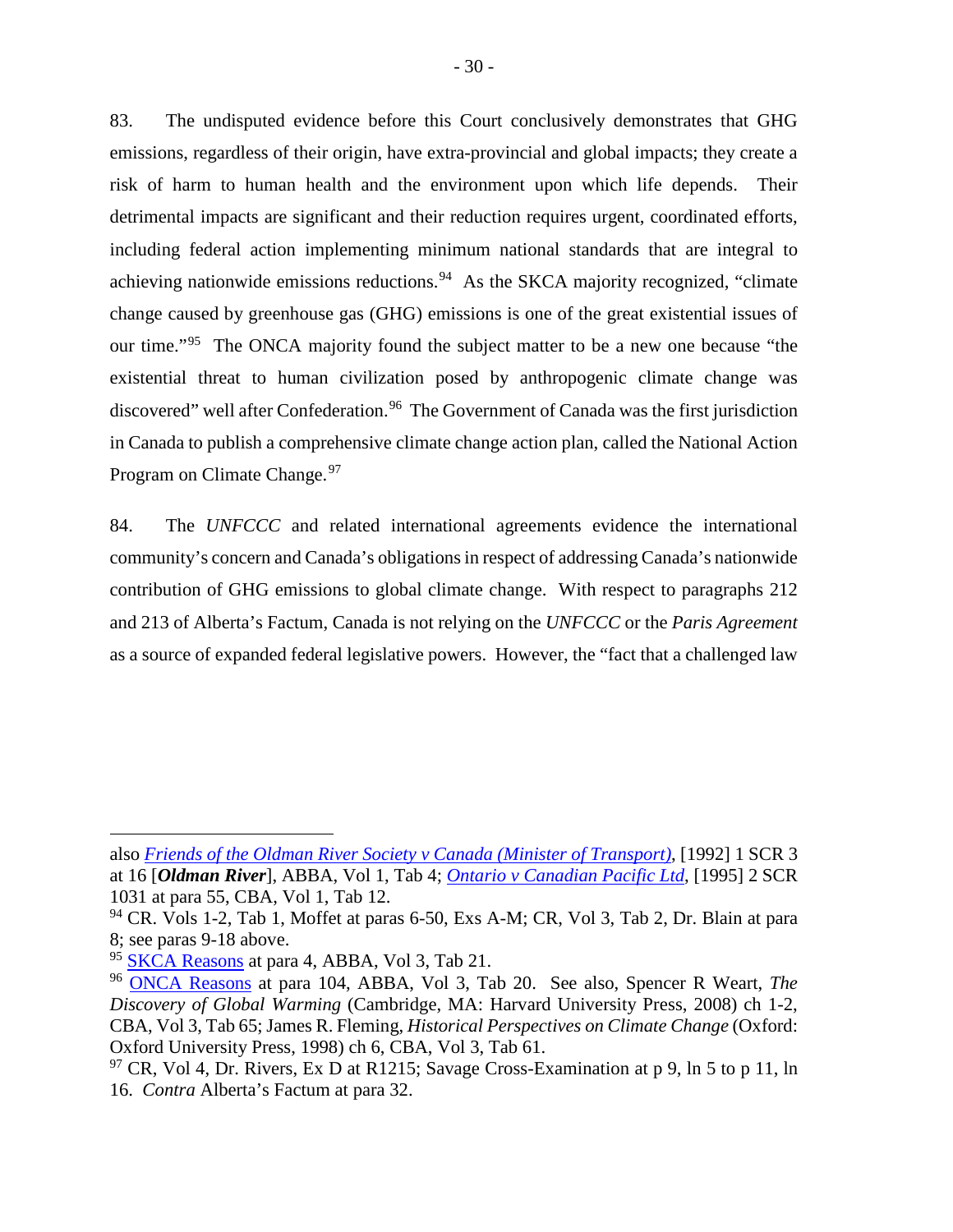is related to Canada's international obligations is pertinent to its importance to Canada as a whole".<sup>[98](#page-38-1)</sup>

85. Juxtaposing Canada's emissions reduction targets with Canada's emissions trends since 1990 demonstrates the necessity of a national approach. Historically, Canada has not been on track to meet its reduction targets. Canada's first target under the *UNFCCC*, which came into force in 1994, was to return Canada's emissions to 1990 levels. Canada's current target under the *Paris Agreement* is 30% below 2005 levels by 2030. Canada's GHG emissions in 2017 were 114 Mt CO<sub>2</sub>e higher than 1990 levels, but 2% lower than in 2005. By 2030, Canada's nationwide annual emissions must be 205 Mt CO<sub>2</sub>e lower than in 2017 to meet the current target. Canada is expected to show a progression in ambition by 2025.<sup>[99](#page-38-2)</sup>

86. More generally, timely Canadian action is important to encourage global action to mitigate GHG emissions. Uncertainty in our domestic action on climate limits our ability and credibility to encourage other countries to take required action. Having this credibility and ability to encourage global action is critical as the rise in temperatures in Canada will be double the global average and even higher in the Arctic.

87. Given the role of GHG emissions in causing global climate change and the significant detrimental impacts of climate change throughout Canada, establishing minimum national standards that are integral to reducing Canada's nationwide GHG emissions is a matter of national and international concern.<sup>[100](#page-38-3)</sup>

<span id="page-38-1"></span><span id="page-38-0"></span> 98 *[Crown Zellerbach](https://scc-csc.lexum.com/scc-csc/scc-csc/en/item/306/index.do)* at 436-37, paras 37-38 (QL), ABBA, Vol 2, Tab 15; Peter W Hogg, *Constitutional Law of Canada*, 5th ed (Toronto: Carswell, 2007) (loose-leaf revision 2018- 1) at p 11-18, CBA, Vol 3, Tab 64; [ONCA Reasons](http://www.ontariocourts.ca/decisions/2019/2019ONCA0544.htm) at para 106, ABBA, Vol 3, Tab 20.

<span id="page-38-2"></span> $99$  CR, Vol 1, Tab 1, Moffet at paras 36, 40, 42, 44, 51-53; CR, Vol 3, Tab 2, Dr. Blain at paras 19, 22, Ex B at R1044-45.

<span id="page-38-3"></span><sup>100</sup> CR, Vols 1-2, Tab 1, Moffet at paras 7-34, Exs A-K; *[Crown Zellerbach](https://scc-csc.lexum.com/scc-csc/scc-csc/en/item/306/index.do)* at 436-37, paras 37-38 (QL), ABBA, Vol 2, Tab 15; Court of Appeal, The Hague, October 9, 2018, *[Urgenda](https://uitspraken.rechtspraak.nl/inziendocument?id=ECLI:NL:GHDHA:2018:2610)  Foundation v [The State of the Netherlands](https://uitspraken.rechtspraak.nl/inziendocument?id=ECLI:NL:GHDHA:2018:2610)*, Case Number: 200.178.245/01 (The Netherlands) at paras 44, 45, 67, 71, CBA, Vol 1, Tab 18.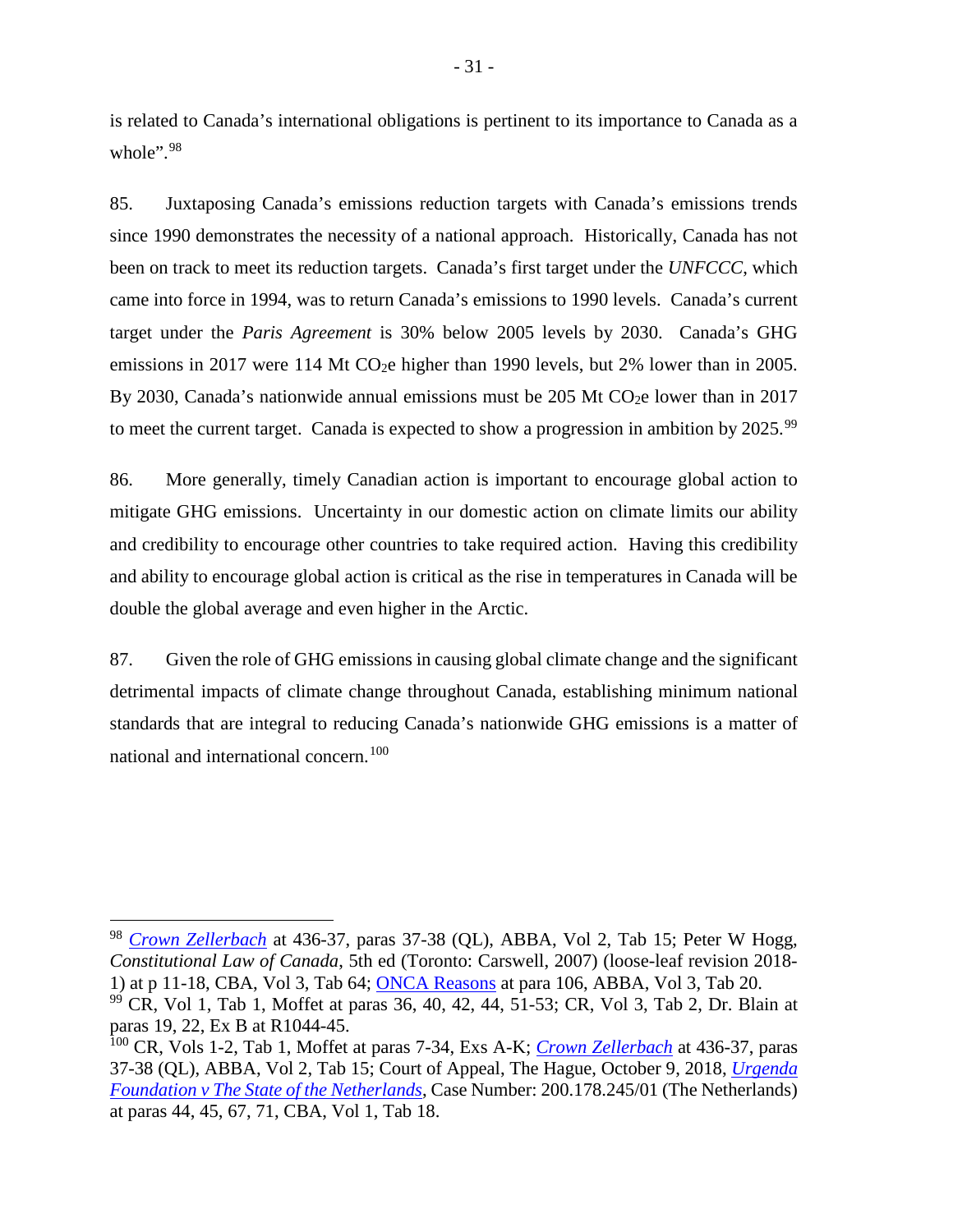## **iii. Establishing minimum national standards that are integral to reducing Canada's nationwide GHG emissions is a single, distinct, and indivisible subjectmatter**

88. The second step in the *Crown Zellerbach* test asks whether the subject matter is "single, distinct, and indivisible", informed by the "provincial inability" test.<sup>[101](#page-39-0)</sup> This criteria requires that there be a discernable distinction or dividing line between the subject matter over which Parliament has jurisdiction and matters that are local in nature, and thus within provincial jurisdiction. "Establishing minimum national standards that are integral to reducing Canada's nationwide GHG emissions" is a single, distinct, and indivisible subject matter. Its two essential defining elements limit the scope of Parliament's jurisdiction and provide a clear dividing line between federal and provincial jurisdiction.

89. Including "GHG emissions" as one of the core defining elements in the subject matter is consistent with the Supreme Court's jurisprudence. "[B]oth the majority and dissenting judgments in *Crown Zellerbach* support federal legislation that is appropriately targeted at reducing nationally and internationally significant environmental harm."<sup>[102](#page-39-1)</sup>

90. In *Hydro-Québec*, the most recent Supreme Court case to consider whether environmental legislation could be upheld under the national concern branch of Parliament's POGG power, the judgment in which the national concern doctrine was applied turned on the manner in which the pollutant was defined. In *Hydro-Québec*, a majority of the Supreme Court upheld federal regulation of "toxic substances" under Part II of the former *CEPA* as a valid exercise of Parliament's criminal law power and did not consider the national concern doctrine. The dissent took the view that Part II could not be upheld under Parliament's criminal law power or under the national concern doctrine. The broad and amorphous definition of "toxic substance" in the former *CEPA* was central to the dissent's reasoning in *Hydro-Québec*. It found that there was "no analogous clear distinction between types of toxic

<span id="page-39-0"></span> <sup>101</sup> *[Crown Zellerbach](https://scc-csc.lexum.com/scc-csc/scc-csc/en/item/306/index.do)* at 432-34, paras 34-35 (QL), ABBA, Vol 2, Tab 15.

<span id="page-39-1"></span><sup>102</sup> Nathalie Chalifour, "Canadian Climate Federalism: Parliament's Ample Constitutional Authority to Legislate GHG Emissions" (2016) 36 NJCL 331 at 365-67 [*Canadian Climate Federalism*], CBA, Vol 3, Tab 58.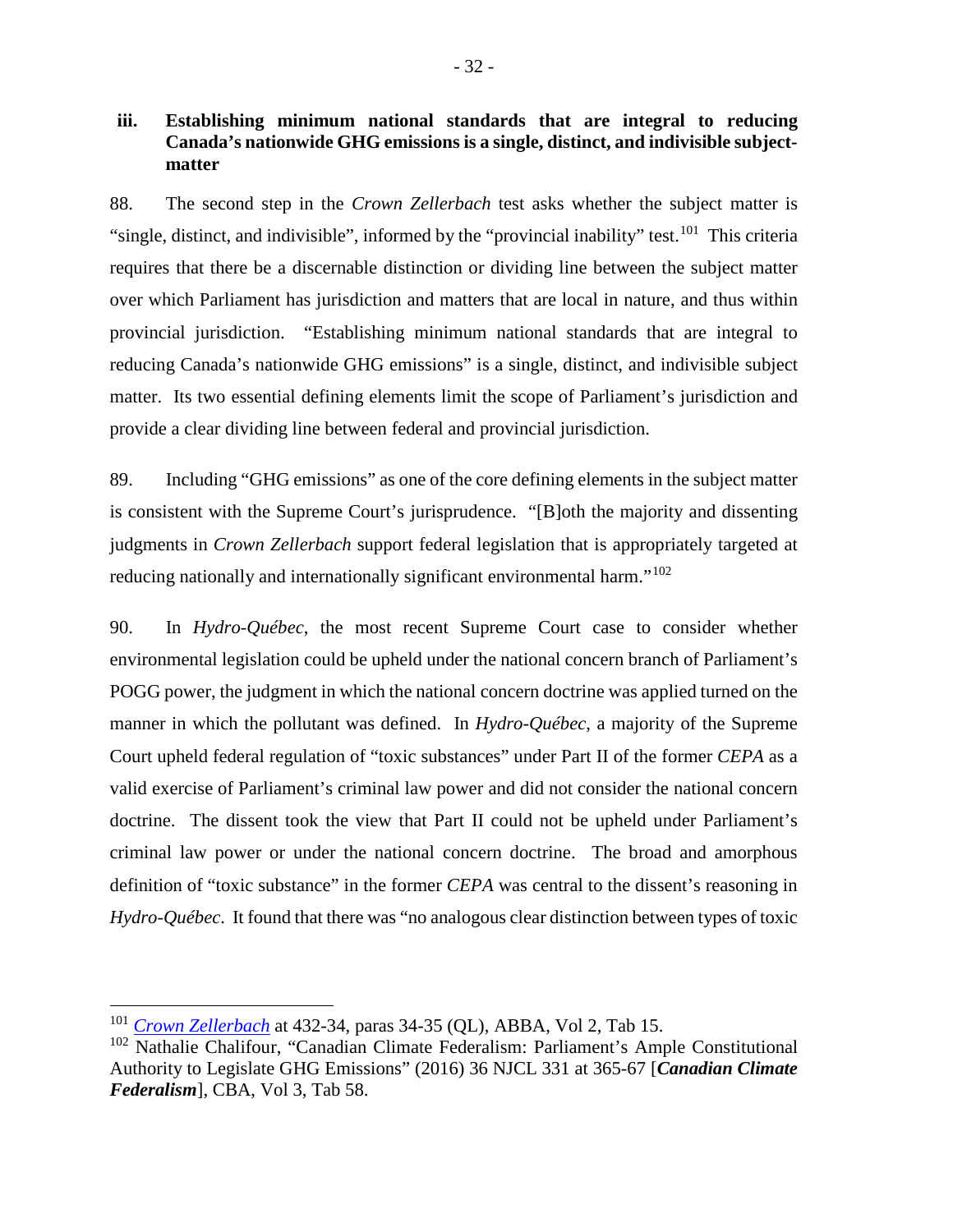substances, either on the basis of degree of persistence and diffusion into the environment and the severity of their harmful effect or on the basis of their extraprovincial aspects."<sup>[103](#page-40-1)</sup>

91. In stark contrast, the subject matter and the *Act* target a distinct type of pollutant with indisputable persistence, atmospheric diffusion, harmful effects, and interprovincial aspects. GHG emissions are a discrete and distinct form of air pollution. The *UNFCCC* and subsequent international agreements explicitly define and identify GHGs based on specific scientific characteristics, including their global warming potential. GHG emissions are a measurable and persistent atmospheric pollutant. Their interprovincial, national, and global effects are well established.[104](#page-40-2) While many sectors generate GHG emissions, setting minimum national standards integral to reducing Canada's nationwide GHG emissions affects only one specific aspect of those sectors – the GHG emissions they generate – which is constitutionally permissible. [105](#page-40-3)

92. The second core defining element is captured by the remainder of the subject matter label: *establishing minimum national standards that are integral to reducing Canada's nationwide GHG emissions*. As noted above, this element incorporates the provincial inability test into the definition of the subject matter. Properly considered and applied, the provincial inability test is a substantial limit on the scope of Parliament's jurisdiction.

## <span id="page-40-0"></span>**a. The "provincial inability" test defines and limits the scope of Parliament's jurisdiction**

93. The "provincial inability" test both confirms Parliament's jurisdiction to establish minimum national standards that are integral to reducing Canada's nationwide GHG emissions and defines the limits of the resulting federal and provincial spheres of authority. The "provincial inability" test asks "what would be the effect on extra-provincial interests of a provincial failure" to regulate the matter, which assists "in determining whether a matter has the requisite singleness or indivisibility from a functional as well as a conceptual point

<span id="page-40-1"></span> <sup>103</sup> *[Hydro-Québec](https://scc-csc.lexum.com/scc-csc/scc-csc/en/item/1542/index.do)* at paras 68-70, 75, 110, 161, ABBA, Vol 2, Tab 13.

<span id="page-40-2"></span><sup>&</sup>lt;sup>104</sup> CR Vols 1-2, Tab 1, Moffet at paras 7-8, 35-53, 69, 127, Ex E at R256, Exs L and M.; CR, Vol 3, Tab 2, Dr. Blain generally, esp paras 7-8, 17-20, 22.

<span id="page-40-3"></span><sup>105</sup> *[General Motors of Canada Ltd v](https://scc-csc.lexum.com/scc-csc/scc-csc/en/item/433/index.do) City National Leasing*, [1989] 1 SCR 641 at 669-70 [*General Motors*], CBA, Vol 1, Tab 4.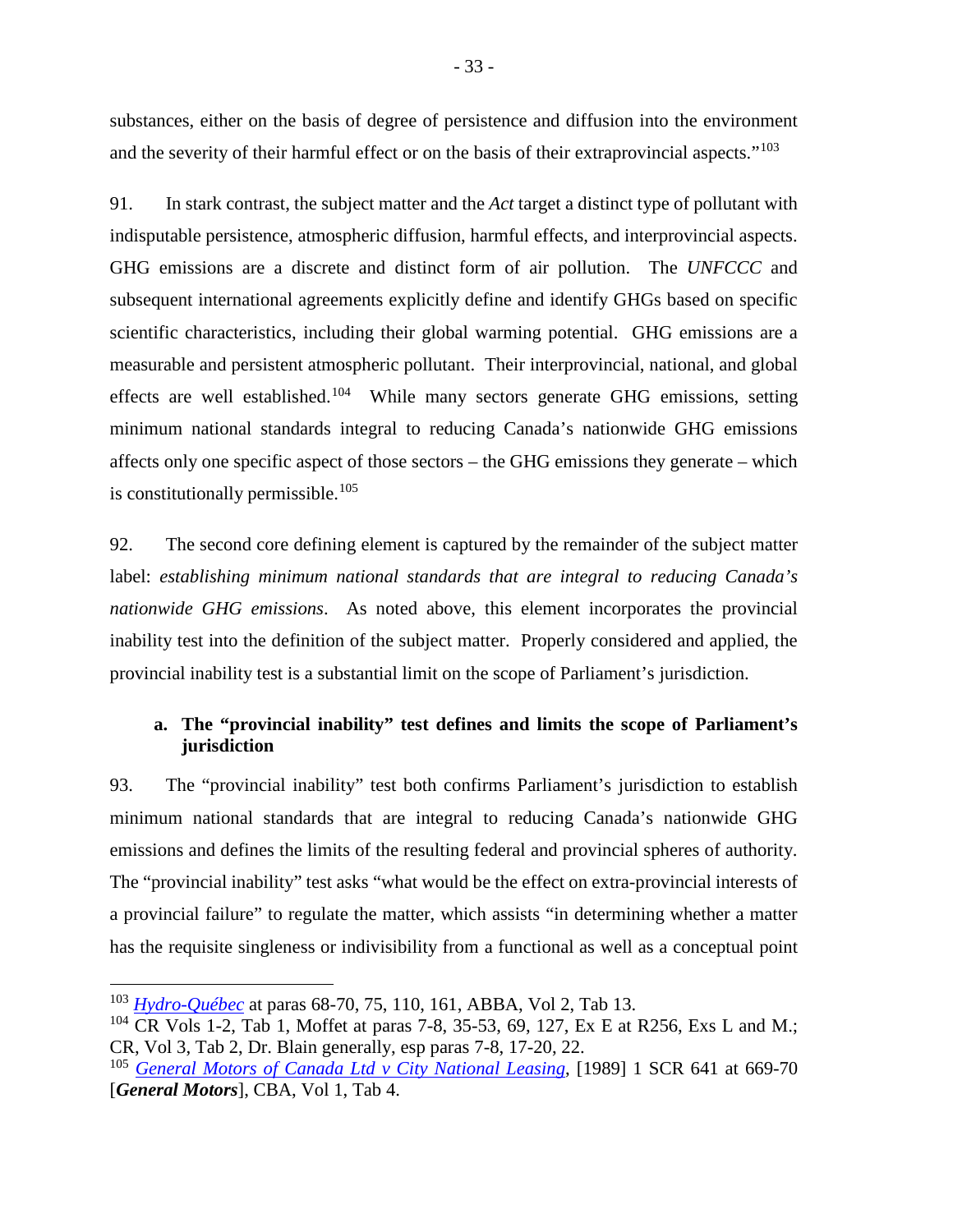of view."[106](#page-41-0) This test does not ask whether provinces can constitutionally address GHG emissions, or whether provinces are taking steps to reduce GHG emissions. Canada agrees with Alberta that provinces can and do address GHG emissions under various provincial heads of power. Rather, the test asks what would be the effect on extra-provincial interests of a provincial failure to do so.

94. The "provincial inability" test distinguishes minimum national standards that are integral to reducing Canada's nationwide GHG emissions from provincial matters for constitutional purposes. Parliament's jurisdiction to address this matter of national concern is limited to the national aspects of the problem. In other words, to be valid, a federal legislative measure addressing this subject matter must not only be substantively related to reducing Canada's nationwide GHG emissions, it must implement a national measure for which the failure to include one or more provinces or territories would jeopardize its successful operation in other parts of the country. Contrary to Alberta's argument, Parliament's jurisdiction over this subject matter does not create concurrent jurisdiction over a subject matter that the provinces are constitutionally able to address.<sup>107</sup> Such legislation transcends provincial constitutional competence. It is "qualitatively different from anything that could practically or constitutionally be enacted by the individual provinces either separately or in combination<sup>"[108](#page-41-2)</sup> because it protects against the ability of provinces to resile from an interprovincial scheme to the detriment of other provinces in Canada's federation.

95. The "provincial inability" test as a limit on the scope of the matter is inherent in the words of s. 91, which provide for Parliament's POGG power. This power ensures that there are no jurisdictional vacuums in the division of powers. Denying Parliament jurisdiction to establish minimum national standards that are integral to reducing Canada's nationwide GHG emissions would leave a gaping hole in the Constitution in terms of powers to implement

<span id="page-41-0"></span> <sup>106</sup> *[Crown Zellerbach](https://scc-csc.lexum.com/scc-csc/scc-csc/en/item/306/index.do)* at 433-34, para 35 (QL), ABBA, Vol 2, Tab 15.

<span id="page-41-1"></span> $107$  Contra Alberta's Factum at paras 161, 196-201.

<span id="page-41-2"></span><sup>108</sup> *Attorney General of Canada v [Canadian National Transportation Ltd](https://scc-csc.lexum.com/scc-csc/scc-csc/en/item/2512/index.do)*, [1983] 2 SCR 206 at 267 [*Canadian National Transportation*], CBA, Vol 1, Tab 1; *[Pan-Canadian Securities](https://scc-csc.lexum.com/scc-csc/scc-csc/en/item/17355/index.do)* at para 101, ABBA, Vol 3, Tab 23.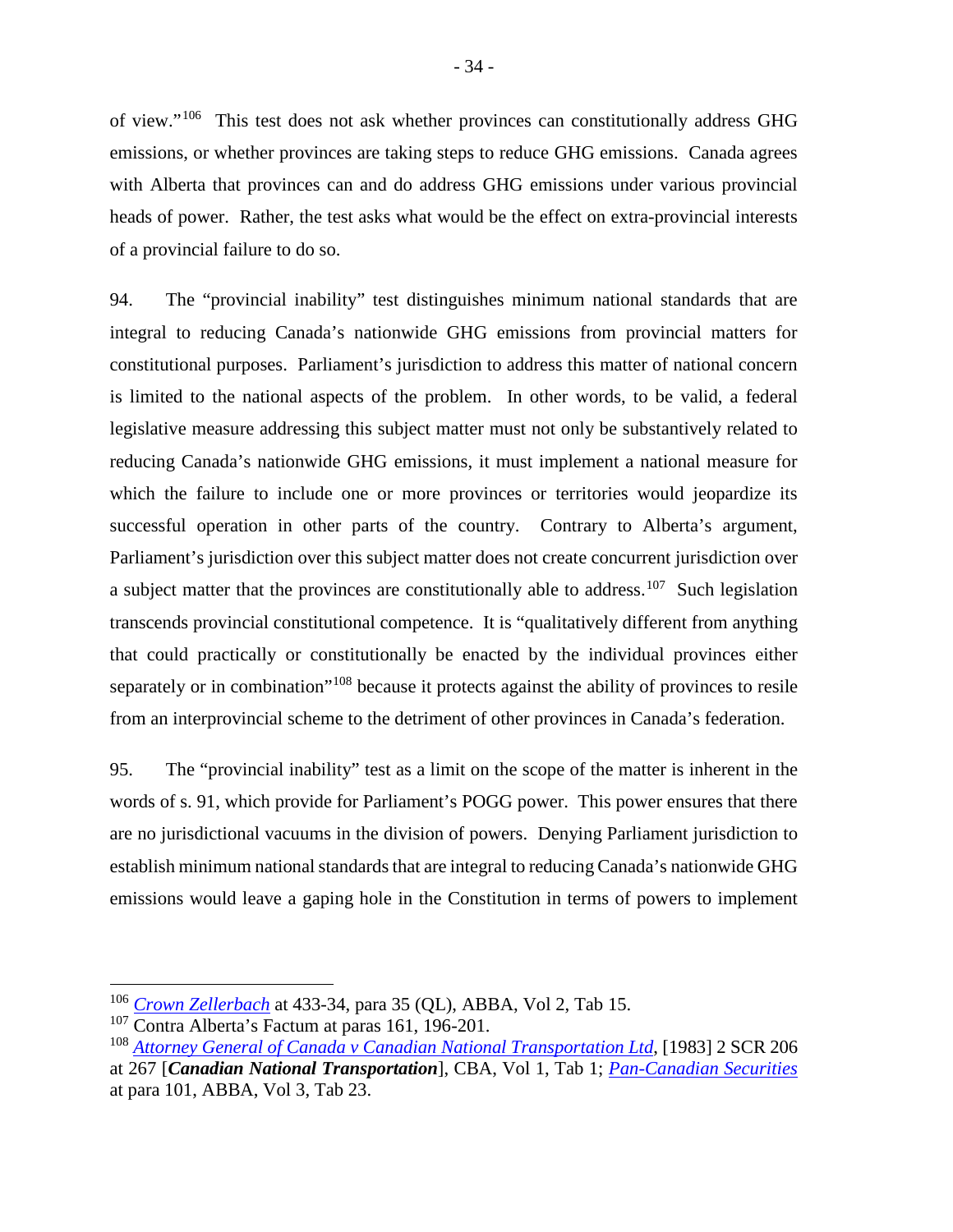national GHG emissions mitigation measures to address the existential threat of climate change.

96. In 1976, Professor Gibson identified "provincial inability" as an organizing principle for the courts' early national concern decisions, positing that a "national dimension" exists when "a significant aspect of a problem is beyond provincial reach".<sup>[109](#page-42-0)</sup> The Supreme Court then conceptually adopted "provincial inability" into the test for a matter of national concern and concurrently incorporated it into the test for the general branch of the trade and commerce power. Although the two powers are different, they share many similar characteristics. Thus, the Supreme Court's jurisprudence on provincial inability in respect of the general trade and commerce power is instructive.

97. In *Crown Zellerbach*, the Supreme Court traced the evolution of the provincial inability test in relation to Parliament's power to address matters of national concern. The Supreme Court first mentioned the provincial inability test in *Labatt Breweries*, a case that considered both Parliament's general trade and commerce power and the national concern doctrine. In its discussion of the latter, the Court quoted Professor Hogg's articulation of the provincial inability concept in his 1977 (first) edition of *Constitutional Law of Canada*: "the most important element of national dimension or national concern is a need for one national law which cannot realistically be satisfied by cooperative provincial action because the failure of one province to cooperate would carry with it grave consequences for the residents of other provinces."[110](#page-42-1)

98. In *Schneider*, referencing Professor Gibson, the Supreme Court found that the problem of heroin dependency is not a matter of national concern, as distinct from illegal trade in drugs, based on the provincial inability test. The Supreme Court reasoned that "[f]ailure by one province to provide treatment facilities will not endanger the interests of another province."[111](#page-42-2) *Schneider* demonstrates how the provincial inability test draws a line

<span id="page-42-0"></span> <sup>109</sup> Dale Gibson, "Measuring National Dimensions", (1976) 7 Man LJ 15 at 33-37, CBA, Vol 3, Tab 62.

<span id="page-42-2"></span><span id="page-42-1"></span><sup>110</sup> *[Crown Zellerbach](https://scc-csc.lexum.com/scc-csc/scc-csc/en/item/306/index.do)* at 427-31, paras 30-32 (QL), ABBA, Vol 2, Tab 15; *[Labatt Breweries](https://scc-csc.lexum.com/scc-csc/scc-csc/en/item/5687/index.do)  of Canada Ltd v [Attorney General of Canada](https://scc-csc.lexum.com/scc-csc/scc-csc/en/item/5687/index.do)*, [1980] 1 SCR 914 at 945, CBA, Vol 1, Tab 8. <sup>111</sup> *[Schneider v](https://scc-csc.lexum.com/scc-csc/scc-csc/en/item/2449/index.do) The Queen*, [1982] 2 SCR 112 at 131-32, CBA, Vol 1, Tab 16; *[Crown](https://scc-csc.lexum.com/scc-csc/scc-csc/en/item/306/index.do)  [Zellerbach](https://scc-csc.lexum.com/scc-csc/scc-csc/en/item/306/index.do)* at 428-29, para 31 (QL), ABBA, Vol 2, Tab 15.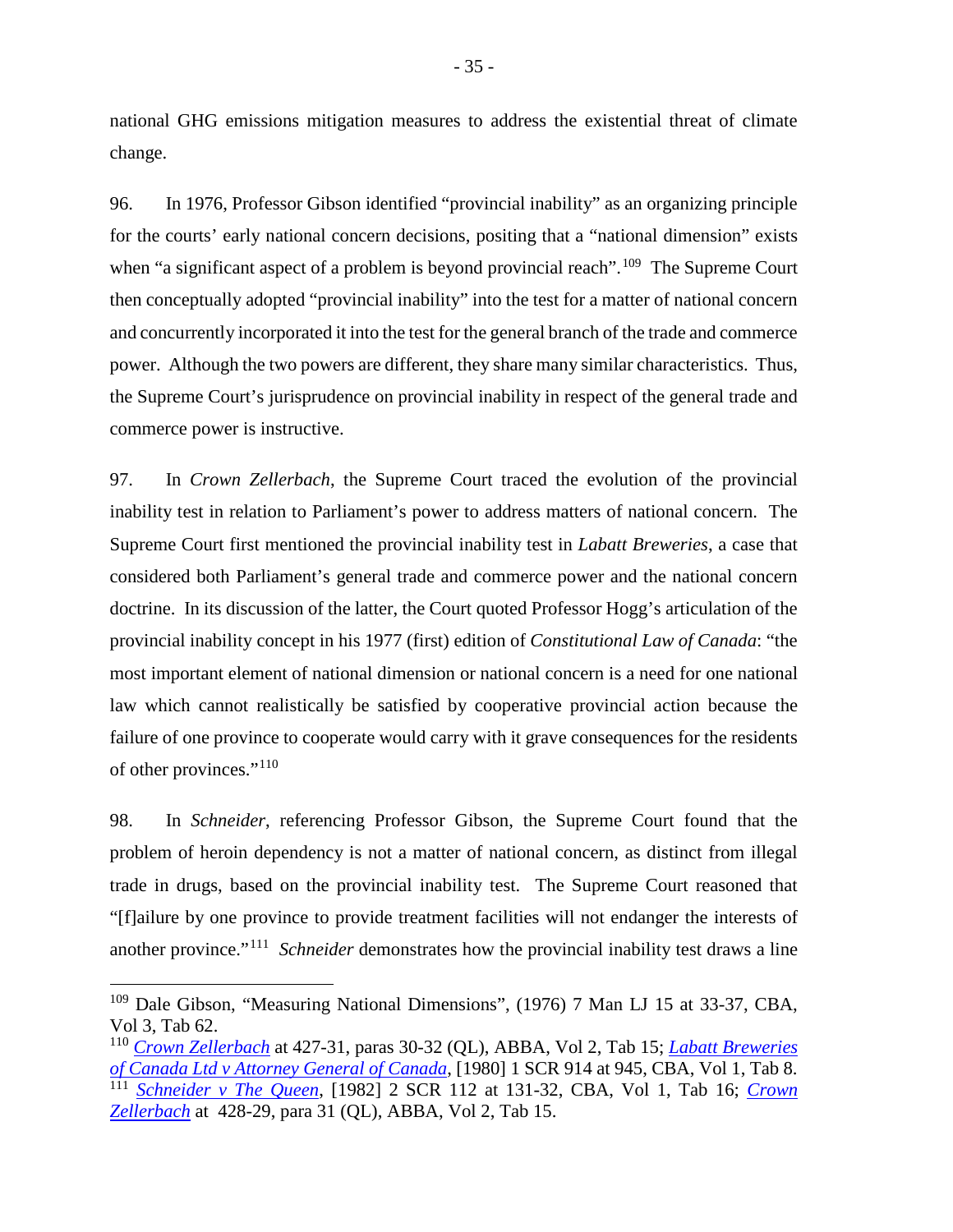between matters that are local in nature and those that are federal. Thus, contrary to Alberta's assertion, the ONCA majority's view that "minimum national standards to reduce GHG emissions" is a matter of national concern is not tautological. That opinion was not based on the fact that only a national government can legislate nationally. Rather, the analysis rightly focused on the detrimental interprovincial impacts that would result from a province's failure to act.<sup>[112](#page-43-0)</sup>

99. A year after *Schneider*, the Supreme Court released its decision in *Canadian National Transportation*, in which Justice Dickson, writing for a minority of the Court, added the "provincial inability" factors as *indicia* of a valid regulation of general trade and commerce. In *General Motors*, the Court unanimously adopted Justice Dickson's reasons, setting out these *indicia* as the fourth and fifth factors of the test that still governs the scope of s. 91(2) today. The fourth factor is whether the provinces, acting alone or in concert, would be constitutionally incapable of passing such an enactment. Under this factor, the court should consider the possibility that each province "retain[s] the ability to resile from an interprovincial scheme". The fifth factor is whether the failure to include one or more provinces or localities would jeopardize successful operation in other parts of the country.<sup>[113](#page-43-1)</sup>

100. The Supreme Court's pronouncements concerning provincial inability in the context of Parliament's general trade and commerce power are instructive in defining the limits of Parliament's jurisdiction here. In *Reference re Securities Act*, the Court concluded that the federal legislation was *ultra vires* because it represented a "wholesale takeover of the regulation of the securities industry". However, the Court noted that the "need to prevent and respond to systemic risk may support federal legislation pertaining to the national problem raised by this phenomenon". This possibility was confirmed in *Pan-Canadian Securities*, when the Court judged the draft cooperative system securities legislation to be

<span id="page-43-0"></span> <sup>112</sup> [ONCA Reasons](http://www.ontariocourts.ca/decisions/2019/2019ONCA0544.htm) at paras 115-23, ABBA, Vol 3, Tab 20; Contra Alberta's Factum at paras 202-05, 222.

<span id="page-43-1"></span><sup>113</sup> *[Canadian National Transportation](https://scc-csc.lexum.com/scc-csc/scc-csc/en/item/2512/index.do)* at 268, CBA, Vol 1, Tab 1; *[General Motors](https://scc-csc.lexum.com/scc-csc/scc-csc/en/item/433/index.do)* at 662, CBA, Vol 1, Tab 4; *[Securities Reference](https://scc-csc.lexum.com/scc-csc/scc-csc/en/item/7984/index.do)* at paras 108, 118-21 (quote at para 119), ABBA, Vol 3, Tab 25; *[Pan-Canadian Securities](https://scc-csc.lexum.com/scc-csc/scc-csc/en/item/17355/index.do)* at paras 101-03, 113-15, ABBA, Vol 3, Tab 23. Considering a province's ability to resile from an interprovincial scheme is also consistent with the decision in *[Munro](https://decisions.scc-csc.ca/scc-csc/scc-csc/en/item/6893/index.do)*, ABBA, Vol 1, Tab 7.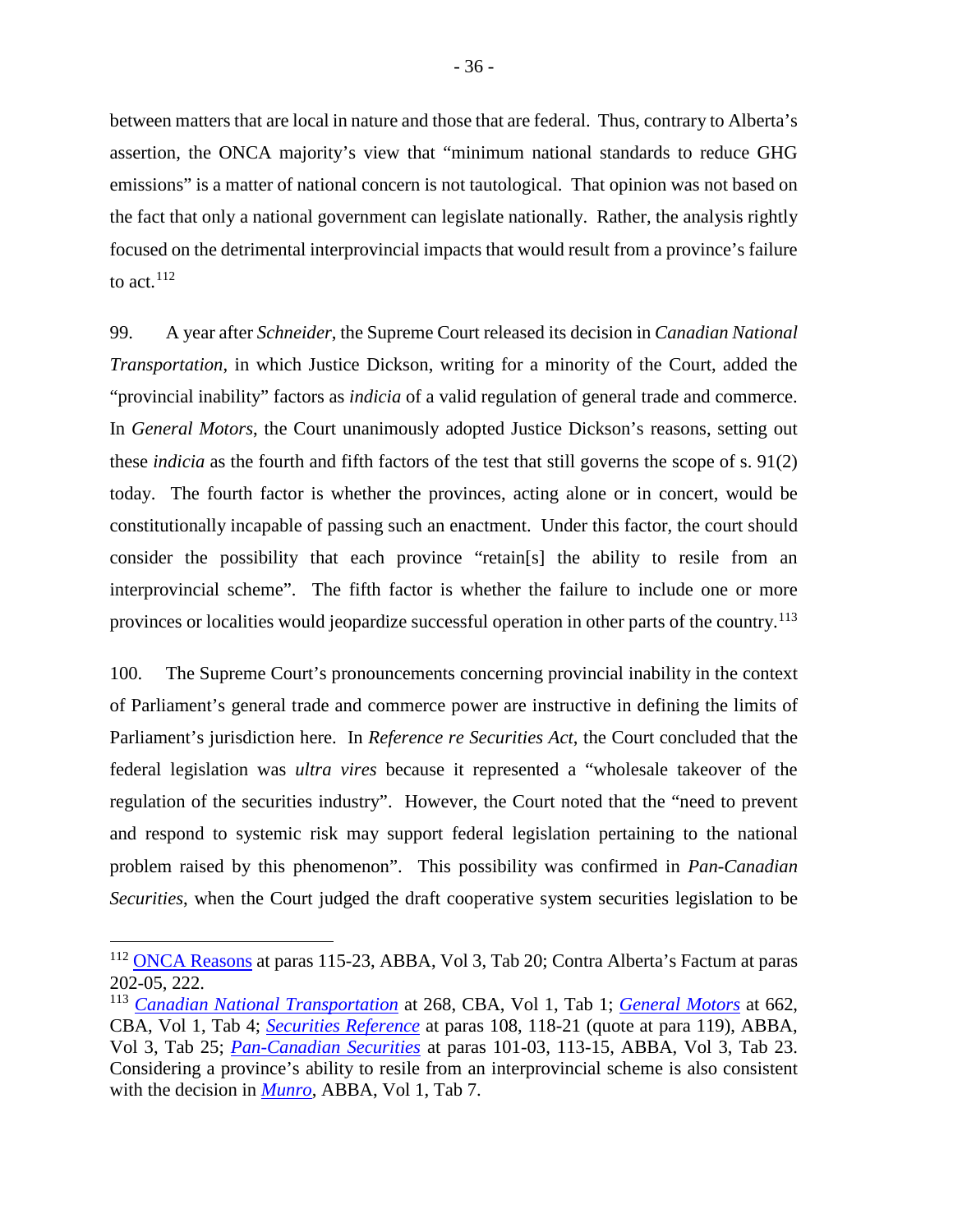valid. The cooperative scheme includes uniform provincial and territorial legislation, federal legislation, a national regulator, and a Council of Ministers. The draft federal legislation deals with offences associated with securities and monitoring and prevention of systemic risk, thereby implementing the approach suggested by the Court in its  $2011$  opinion.<sup>[114](#page-44-1)</sup>

101. The Supreme Court's jurisprudence on provincial inability in the general trade context shows how the general branch of the trade and commerce power can be validly exercised in respect of the national aspects of a larger subject matter, with the local aspects remaining within provincial jurisdiction. Here, restricting the matter to establishing minimum national standards integral to reducing Canada's nationwide GHG emissions reflects the approach taken to provincial inability in the Securities References. Parliament has jurisdiction over this subject matter of national concern, while the provinces have jurisdiction over the local aspects of reducing GHG emissions. The provincial inability test operates in the same way for the national concern doctrine as it does for the general branch of the trade and commerce power.

## <span id="page-44-0"></span>**b. A provincial failure to meet minimum national standards that are integral to reducing Canada's nationwide GHG emissions will negatively affect extra-provincial interests**

102. The subject matter and the *Act* meet the provincial inability test. Indeed, the provincial inability test is embedded in Canada's proposed matter of national concern: no single province or territory can constitutionally legislate minimum national standards that are integral to reducing Canada's nationwide GHG emissions.

103. At its highest level, a provincial failure to implement measures that are integral to reducing Canada's nationwide GHG emissions will adversely affect extra-provincial interests<sup>[115](#page-44-2)</sup> because reducing Canada's nationwide GHG emissions is a prerequisite to being

<span id="page-44-1"></span> <sup>114</sup> *[Securities Reference](https://scc-csc.lexum.com/scc-csc/scc-csc/en/item/7984/index.do)* at paras 118-30, ABBA, Vol 3, Tab 25; *[Pan-Canadian Securities](https://scc-csc.lexum.com/scc-csc/scc-csc/en/item/17355/index.do)* at paras 106-07, 113-16, ABBA, Vol 3, Tab 23. See also *[Ontario Hydro](https://scc-csc.lexum.com/scc-csc/scc-csc/en/1051/1/document.do)* at 339-40, 422-25, paras 2, 179-82 (QL) ABBA, Vol 2, Tab 17.

<span id="page-44-2"></span><sup>115</sup> *[Pan-Canadian Securities](https://scc-csc.lexum.com/scc-csc/scc-csc/en/item/17355/index.do)* at paras 113-16, ABBA, Vol 3, Tab 23; *[Interprovincial Co-](https://scc-csc.lexum.com/scc-csc/scc-csc/en/item/5932/index.do)[Operatives Ltd et al v R](https://scc-csc.lexum.com/scc-csc/scc-csc/en/item/5932/index.do)*, [1976] 1 SCR 477 at 516 [*Interprovincial Co-Operatives*], CBA, Vol 1, Tab 7; *Canadian Climate Federalism* at 367-69, CBA, Vol 3, Tab 58.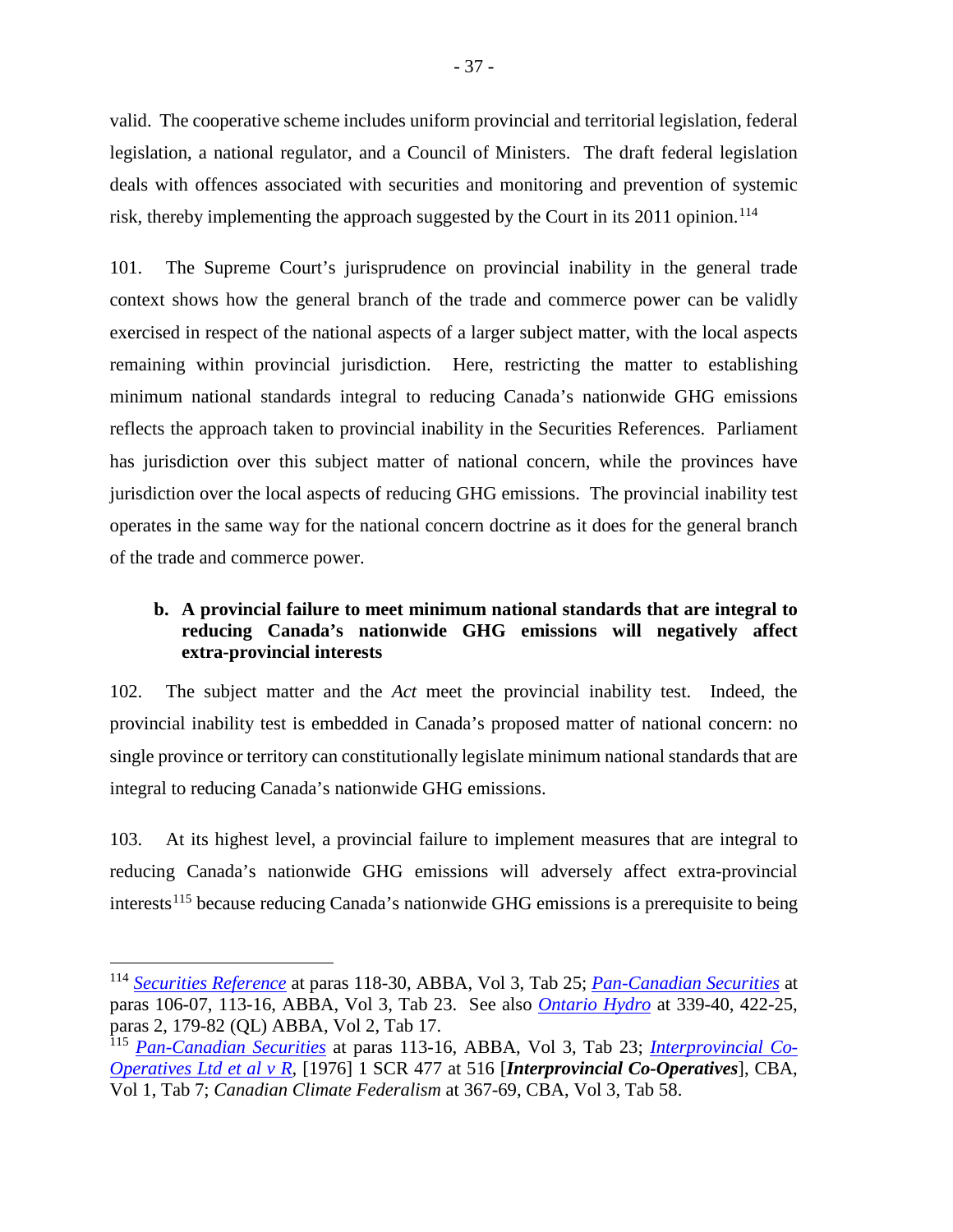able to influence the international agenda and thereby get the global action needed to prevent catastrophic outcomes of climate change. "It is a notorious fact that air is not impounded by provincial boundaries."[116](#page-45-0) In the case of GHG emissions, this is compounded by their contribution to global climate change regardless of the location of their source. Comparing New Brunswick's and Saskatchewan's GHG emissions is demonstrative. Since 2005, New Brunswick's emissions have decreased by 6 Mt CO<sub>2</sub>e, while Saskatchewan's GHG emissions have increased by 10 Mt  $CO<sub>2</sub>e<sup>.117</sup>$  $CO<sub>2</sub>e<sup>.117</sup>$  $CO<sub>2</sub>e<sup>.117</sup>$  Saskatchewan's increase exceeds New Brunswick's reduction, yet New Brunswick is constitutionally unable to enact legislation aimed at reducing Canada's nationwide GHG emissions.

104. More specifically, federal legislation in relation to establishing minimum national standards that are integral to reducing Canada's nationwide GHG emissions must implement a national measure for which the failure to include one or more provinces would jeopardize its successful operation in other parts of the country. Contrary to Alberta's repeated assertion, recognizing this subject matter does not give Parliament a "supervisory jurisdiction";<sup>[118](#page-45-2)</sup> it ascribes to Parliament exactly the type of residual jurisdiction contemplated by the POGG power in s. 91 of the *Constitution Act, 1867*.

105. The *Act* helps demonstrate the focused nature of the concern. The failure of some provinces to implement carbon pricing that meets minimum national standards of stringency undermines the GHG emissions pricing measures taken by the rest. Interprovincial carbon leakage is a potential negative impact of inconsistent GHG emissions pricing among provinces; it could jeopardize the successful operation of carbon pricing in other parts of the country. While Alberta's evidence overstates the likelihood of international emissions leakage that may result from a carbon price in Alberta, the risk of interprovincial carbon leakage supports federal action. "By reducing cross-province differences in climate policies,

<span id="page-45-0"></span> <sup>116</sup> *[Canada Metal Co v](https://www.canlii.org/en/mb/mbqb/doc/1982/1982canlii2994/1982canlii2994.html) <sup>R</sup>* (1982), 144 DLR (3d) 124 (Man QB) at para 16, CBA, Vol 1, Tab 3.

<span id="page-45-1"></span> $117$  CR, Vol 3, Tab 2, Dr. Blain at para 22.

<span id="page-45-2"></span><sup>118</sup> Alberta's Factum at paras 4, 12, 102, 123, 124, 201, 207, 268, 280.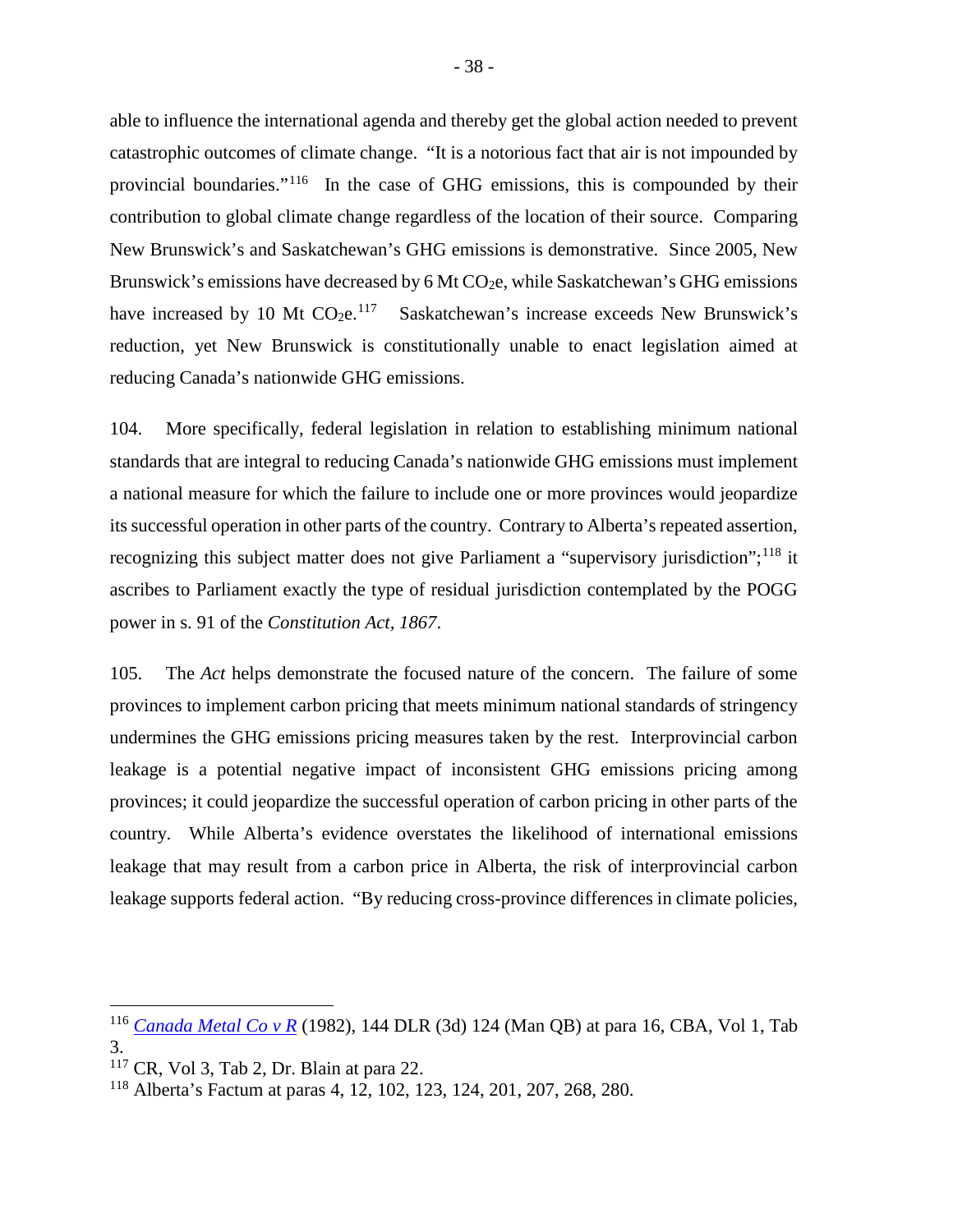[the federal backstop] will help to reduce intra-national emission leakage."<sup>[119](#page-46-1)</sup> The Constitution must be interpreted in a manner that ensures that a matter of national concern with the gravity of the current crisis may be addressed, and not in a way that prioritizes an economic race to the bottom.

## <span id="page-46-0"></span>**iv. Parliament's jurisdiction to establish minimum national standards that are integral to reducing Canada's nationwide GHG emissions has a scale of impact on provincial jurisdiction that is reconcilable with the fundamental distribution of legislative powers**

106. The final step in the *Crown Zellerbach* test, which asks whether the scale of impact on provincial jurisdiction resulting from Parliament's jurisdiction over the subject matter is reconcilable with the fundamental distribution of powers under the Constitution, is met.<sup>[120](#page-46-2)</sup> Recognizing Parliament's POGG jurisdiction over "establishing minimum national standards that are integral to reducing Canada's nationwide GHG emissions" as a matter of national concern does not skew the constitutional distribution of powers. The scale of impact on provincial jurisdiction is reconcilable with the balance of federal and provincial legislative powers and, thus, respects the principles of federalism and subsidiarity.

107. Alberta's arguments in relation to this element of the *Crown Zellerbach* test can be sorted into two broad categories – assertions that Parliament's jurisdiction over this matter either (1) authorizes federal overreach into areas of provincial jurisdiction or (2) will displace areas of provincial jurisdiction. However, well-established constitutional doctrines refute both assertions. First, precise definition of the matter of national concern and a careful pith and substance analysis prevents federal overreach into local provincial matters. As the ONCA majority opined, "federal jurisdiction in this field is narrowly constrained to address

<span id="page-46-1"></span><sup>&</sup>lt;sup>119</sup> CR, Vol 4, Tab 5, Dr. Rivers at para 11, Ex D at R1209, 1223-24; CR, Vols 1-2, Tab 1, Moffet at paras 54-60, 67, 73, 76, Ex R at R602; ABR, Vol 7, Savage, Ex CCCC at A2616- 17, 2655, 2668-69; ENEV, [No 44 \(1-3 May 2018\)](https://sencanada.ca/Content/SEN/Committee/421/enev/pdf/44issue.pdf) at 44:14 (Philippe Giguère, Manager, Legislative Policy, ECCC), 44:20-21 (Moffet), 44:30-32 (Peter Boag, President and CEO, Canadian Fuels Association), and 44:65-68 (Adam Auer, Vice President, Environment and Sustainability, Cement Association of Canada), CBA, Vol 2, Tab 45; [ONCA Reasons](http://www.ontariocourts.ca/decisions/2019/2019ONCA0544.htm) at para 120, ABBA, Vol 3, Tab 20; [SKCA Reasons](https://sasklawcourts.ca/images/documents/CA_2019SKCA040.pdf) at para 155, ABBA, Vol 3, Tab 21. *Contra* Alberta's Factum at 261-264.

<span id="page-46-2"></span><sup>120</sup> *[Crown Zellerbach](https://scc-csc.lexum.com/scc-csc/scc-csc/en/item/306/index.do)* at 432, para 33 (QL), ABBA, Vol 2, Tab 15.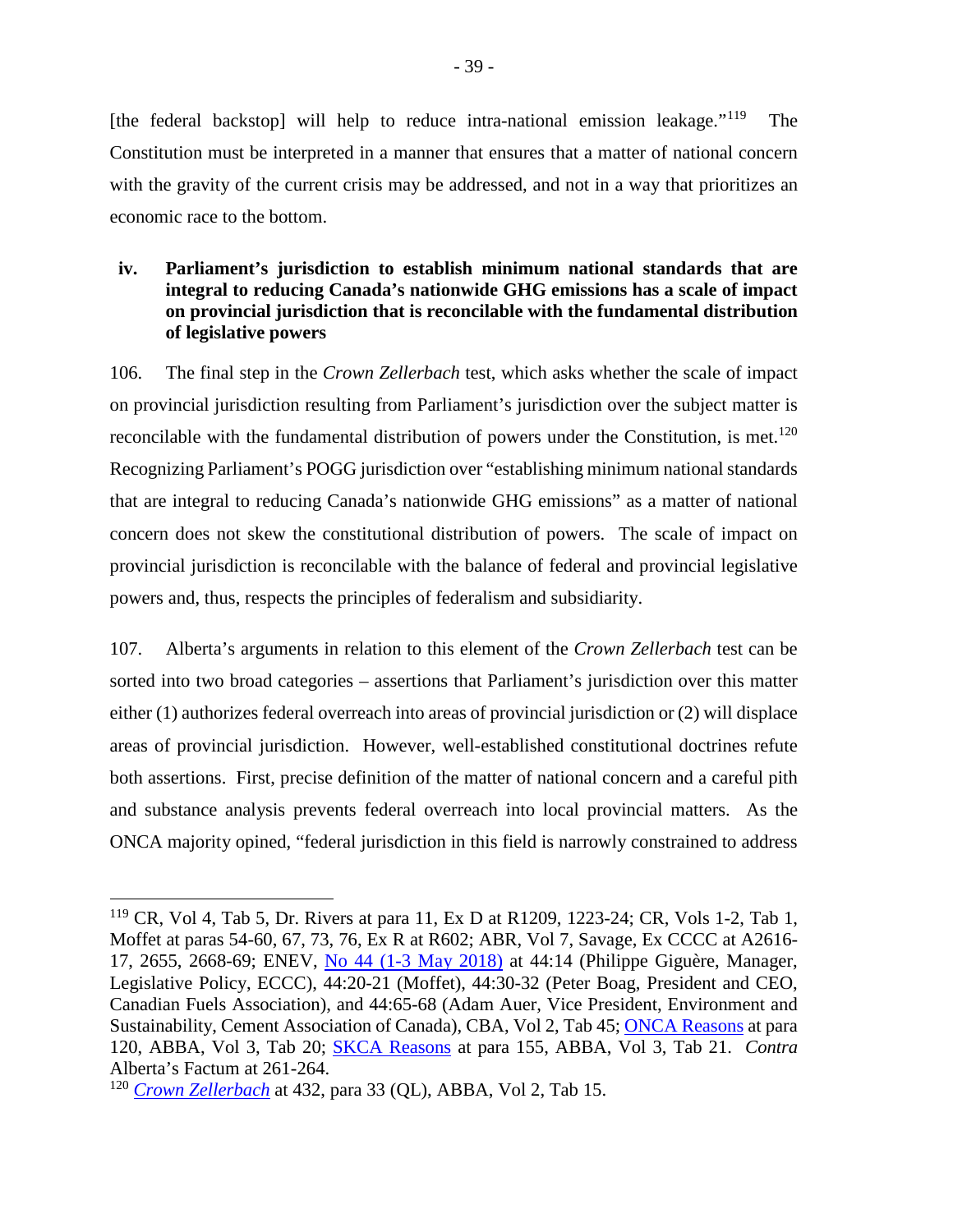the risk of provincial inaction"<sup>[121](#page-47-1)</sup> regarding measures that are integral to reducing Canada's nationwide GHG emissions. As discussed above, the matter of national concern that Canada asks this court to recognize is even narrower than the one accepted by the ONCA.

108. Second, the double aspect doctrine and the narrow interpretation of the paramountcy doctrine ensure robust provincial jurisdiction. Parliament's jurisdiction over this subject matter "leaves ample scope for provincial legislation in relation to [GHG regulation]", <sup>[122](#page-47-2)</sup> just as the *Act* enables provincial carbon pricing systems. Neither the subject matter nor the *Act* impair provincial legislative powers, including provinces' jurisdiction over the development, conservation, and management of natural resources and electricity generation under s. 92A(1) of the *Constitution Act, 1867*.

## <span id="page-47-0"></span>**a. The narrow matter of national concern and the pith and substance doctrine preclude federal overreach**

109. Parliament's jurisdiction to enact minimum national standards that are integral to reducing Canada's nationwide GHG emissions does not result in a broad expansion of Parliament's authority.<sup>123</sup> The narrow definition of the matter of national concern is the starting point for this analysis. The pith and substance doctrine dictates that Parliament's jurisdiction over this subject matter would only permit laws, like the *Act*, that have this matter as their dominant purpose. As noted above, the requirement that any minimum national standards be *integral* to the objective of the subject matter is an important limitation. This requires a factual and contextual assessment of the extent to which any minimum national standard is fundamentally directed to reducing Canada's nationwide GHG emissions. For the *Act*, the national and international expert evidence is convergent in finding that pricing carbon is an essential measure for reducing GHG emissions. The evidence demonstrates that increasingly stringent carbon pricing throughout Canada will reduce Canada's total annual emissions by 50-60 Mt by 2022. A reduction of this magnitude is patently integral to reducing Canada's nationwide GHG emissions.

<span id="page-47-1"></span> <sup>121</sup> [ONCA Reasons](http://www.ontariocourts.ca/decisions/2019/2019ONCA0544.htm) at paras 4, 131-133, ABBA, Vol 3, Tab 20.

<span id="page-47-2"></span><sup>122</sup> [ONCA Reasons](http://www.ontariocourts.ca/decisions/2019/2019ONCA0544.htm) at paras 4, 130, ABBA, Vol 3, Tab 20.

<span id="page-47-3"></span><sup>123</sup> Contra Alberta's Factum at paras 209, 229-236, 284.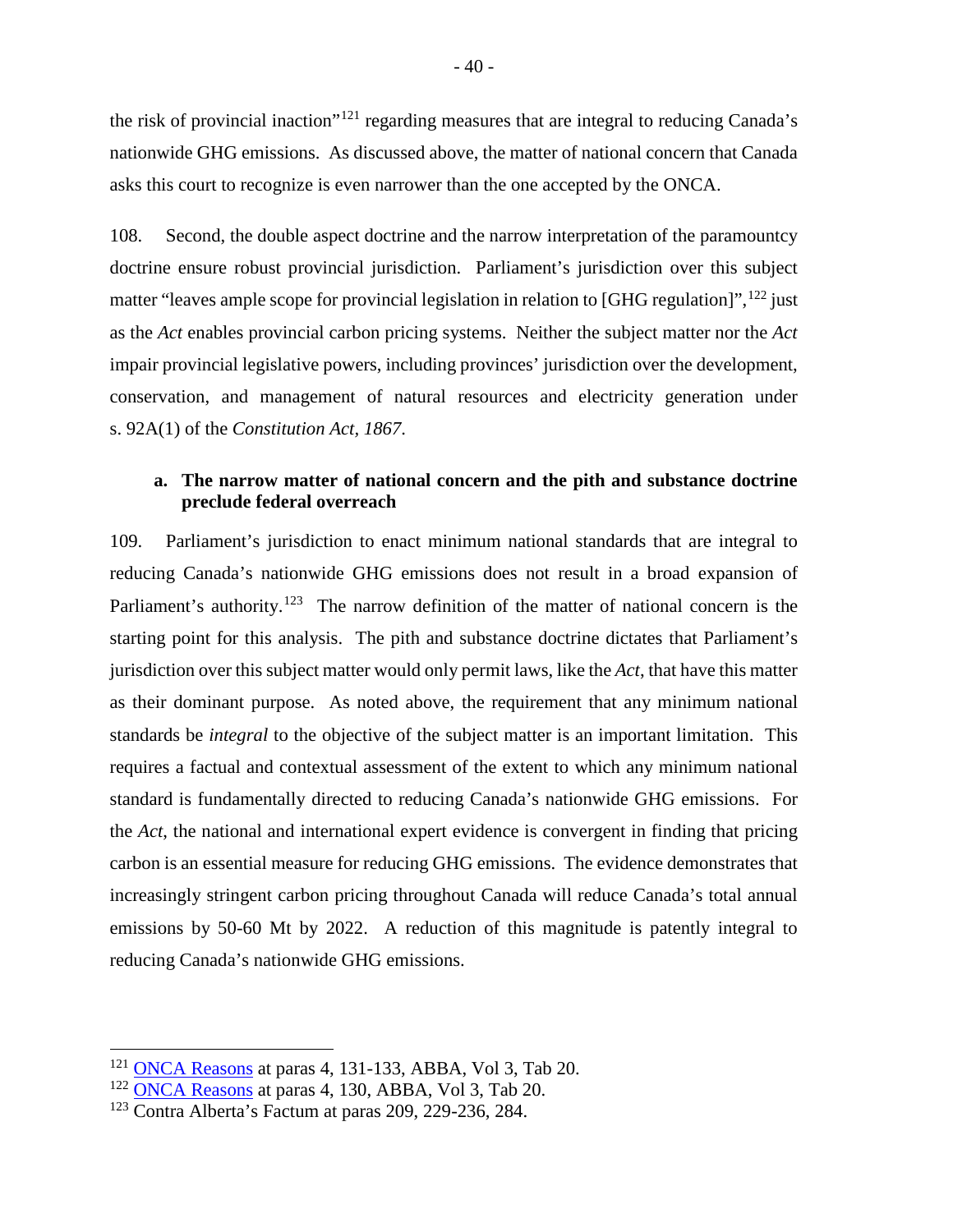110. The national focus of the matter is an additional limit on its scope. The pith and substance of any permissible federal legislation must relate to truly national standards, not purely local ones. The doctrine of colourability would ensure that federal legislation cannot take over areas of provincial jurisdiction under the pretext of purporting to legislate to establish national standards integral to reducing Canada's nationwide GHG emissions.<sup>[124](#page-48-1)</sup>

111. Any future legislation remains challengeable on division of powers grounds. "Inherent in a federal system is the need for an impartial arbiter of jurisdictional disputes over the boundaries of federal and provincial powers… That impartial arbiter is the judiciary, charged with 'control[ling] the limits of the respective sovereignties'".[125](#page-48-2) The ONCA majority expressed precisely this point when, contrary to Alberta's assertion, it opined that the subject matter "does not result in a massive transfer of broad swaths of provincial jurisdiction to Canada".<sup>[126](#page-48-3)</sup>

## <span id="page-48-0"></span>**b. The double aspect doctrine and the narrow interpretation of the paramountcy doctrine ensure robust provincial jurisdiction**

112. Parliament's jurisdiction to establish minimum national standards that are integral to reducing Canada's nationwide GHG emissions will not impair a provincial legislature's power to continue regulating all aspects of local matters, including in relation to intraprovincial activities that generate GHG emissions. Consistent with the dominant tide of constitutional doctrines, the double aspect doctrine applies to matters of national concern in the same way it applies to other exclusive federal heads of power under s. 91. Similar laws can be validly enacted by both Parliament and provincial legislatures, and concurrently applied, where "[t]he federal law pursues an objective that in pith and substance falls within Parliament's jurisdiction, while the provincial law pursues a different objective that falls within provincial jurisdiction."<sup>[127](#page-48-4)</sup> GHG emission mitigation measures, including carbon

<span id="page-48-1"></span> <sup>124</sup> *Goodwin v [British Columbia \(Superintendent of Motor Vehicles\),](https://scc-csc.lexum.com/scc-csc/scc-csc/en/item/15550/index.do)* 2015 SCC 46 at para 23, [2015] 3 SCR 250, CBA, Vol 1, Tab 5.

<span id="page-48-2"></span><sup>125</sup> *[Securities Reference](https://scc-csc.lexum.com/scc-csc/scc-csc/en/item/7984/index.do)* at para 55, ABBA, Vol 3, Tab 25.

<span id="page-48-3"></span><sup>&</sup>lt;sup>126</sup> [ONCA Reasons](http://www.ontariocourts.ca/decisions/2019/2019ONCA0544.htm) at para 133, ABBA, Vol 3, Tab 20. Contra Alberta's Factum at paras 225-27.

<span id="page-48-4"></span><sup>127</sup> *[Pan-Canadian Securities](https://scc-csc.lexum.com/scc-csc/scc-csc/en/item/17355/index.do)* at para 114, ABBA, Vol 3, Tab 23; *[Securities Reference](https://scc-csc.lexum.com/scc-csc/scc-csc/en/item/7984/index.do)* at para 66, ABBA, Vol 3, Tab 25; *[Law Society of British Columbia v](https://scc-csc.lexum.com/scc-csc/scc-csc/en/item/1907/index.do) Mangat*, 2001 SCC 67 at paras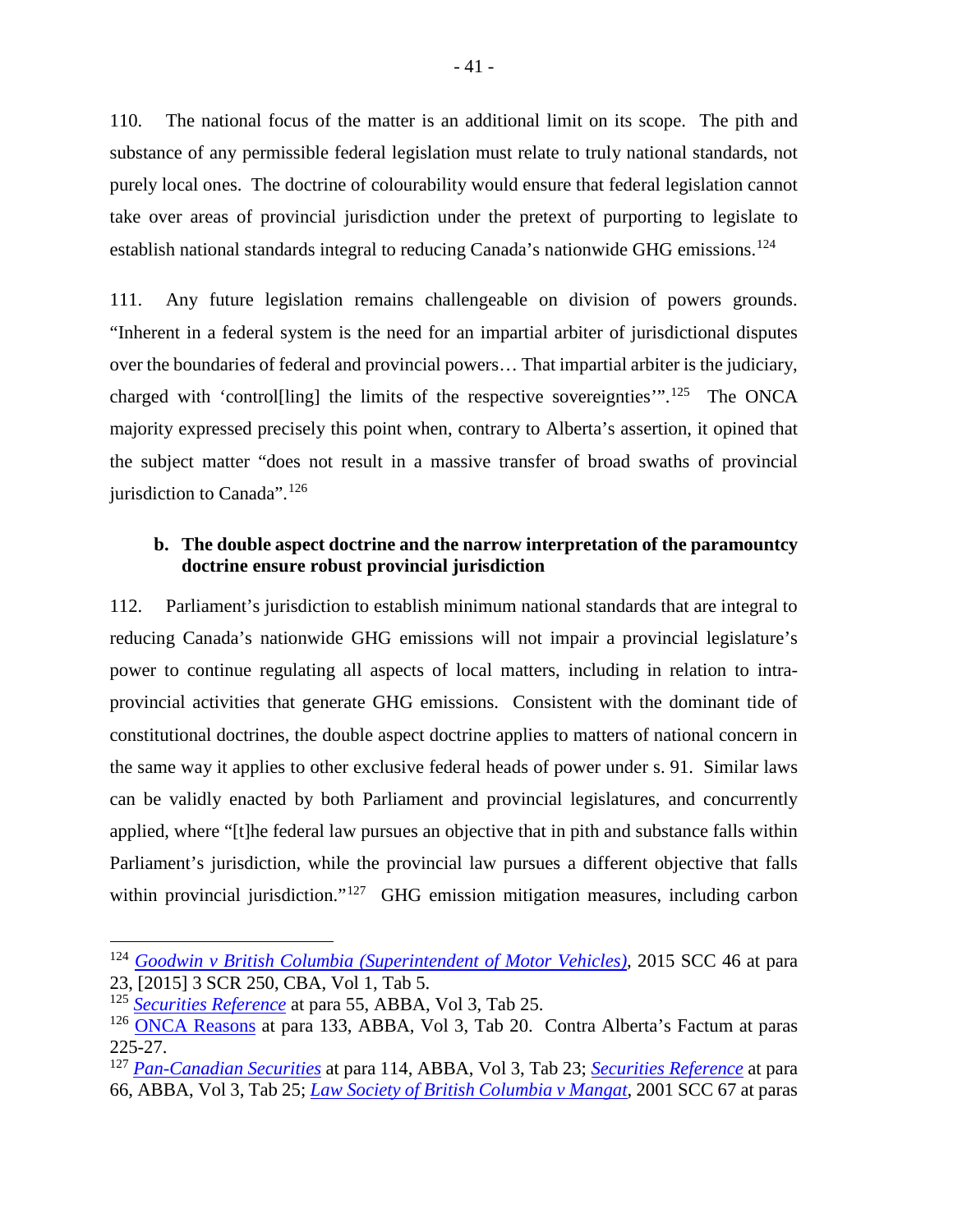pricing, have a double aspect. The modern approach to federalism recognizes that areas of overlapping powers are unavoidable. [128](#page-49-0)

113. Contrary to Alberta's submissions,  $129$  the constitutional concept of exclusivity does not have some superordinate meaning under Parliament's power to address matters of national concern, unlike any other constitutional head of power. Parliament's POGG power to address matters of national concern is no more exclusive than Parliament's enumerated constitutional powers. An exclusive power is not a full and complete occupation of a subject matter by one level of government to the exclusion of the other.<sup>[130](#page-49-2)</sup> The Supreme Court made this clear in *Ontario Hydro*:

Parliament's power under s. 91 of that Act to make laws for the peace, order and good government of Canada (the "p.o.g.g." power), is not "plenary". Rather, federal jurisdiction over such works [nuclear generating stations] must be carefully described to respect and give effect to the division of legislative authority on which our federal constitutional scheme is based.<sup>[131](#page-49-3)</sup>

114. The double aspect doctrine ensures continued space for the operation of provincial laws enacted under provincial heads of power, including where those powers are exercised in a manner that addresses GHG emissions. The *Pan-Canadian Framework* outlines extensive complementary measures in relation to electricity generation, construction

 $\overline{a}$ 

<sup>23, 49, [2001] 3</sup> SCR 113, CBA, Vol 1, Tab 9; *[Ontario Hydro](https://scc-csc.lexum.com/scc-csc/scc-csc/en/1051/1/document.do)* at 339-40, para 2 (QL), ABBA, Vol 1, Tab 8; Morris J. Fish, "The Effect of Alcohol on the Canadian Constitution … Seriously" (2011) 57 McGill LJ 189 at 204-05, CBA, Vol 3, Tab 60; Stewart Elgie, "Kyoto, the Constitution, and carbon trading: waking a sleeping BNA bear (or two)" (2007-08) 13:1 Rev Const Stud 67 at 81-90, esp 87-8, CBA, Vol 3, Tab 59; Peter W Hogg, "Constitutional Authority over Greenhouse Gas Emissions", (2009) 46:2 Alta L Rev 507 at 510-11, CBA, Vol 3, Tab 63; *Canadian Climate Federalism* at 399-400, CBA, Vol 3, Tab 58; contra Alberta's Factum at paras 161-65, 199, 227-28, 285.

<span id="page-49-0"></span><sup>128</sup> *[Canadian Western Bank v](https://scc-csc.lexum.com/scc-csc/scc-csc/en/item/2362/index.do) Alberta*, 2007 SCC 22 at paras 26, 28-30, 36, 42, [2007] 2 SCR 3 [*Canadian Western Bank*], ABBA, Vol 1, Tab 3.

<span id="page-49-1"></span><sup>129</sup> Alberta's Factum at paras 161-65, 199, 227-28, 285.

<span id="page-49-2"></span><sup>130</sup> *[Crown Zellerbach](https://scc-csc.lexum.com/scc-csc/scc-csc/en/item/306/index.do)* at 434, para 35 (QL), ABBA, Vol 2, Tab 15; *[Multiple Access Ltd v](https://scc-csc.lexum.com/scc-csc/scc-csc/en/item/2450/index.do) [McCutcheon](https://scc-csc.lexum.com/scc-csc/scc-csc/en/item/2450/index.do)*, [1982] 2 SCR 161 at 174-76, CBA, Vol 1, Tab 11; *[Reference re Assisted](https://scc-csc.lexum.com/scc-csc/scc-csc/en/item/7905/index.do)  [Human Reproduction Act](https://scc-csc.lexum.com/scc-csc/scc-csc/en/item/7905/index.do)*, 2010 SCC 61, [2010] 3 SCR 457 at paras 182-185, ABBA, Vol 2, Tab 18; *[Rogers Communications v](https://scc-csc.lexum.com/scc-csc/scc-csc/en/item/16016/index.do) Châteauguay (City)*, 2016 SCC 23, [2016] 1 SCR 467 [*Rogers*] at paras 37-38, ABBA, Vol 4, Tab 27.

<span id="page-49-3"></span><sup>131</sup> *[Ontario Hydro](https://scc-csc.lexum.com/scc-csc/scc-csc/en/1051/1/document.do)* at 339-40, 424-25, paras 2, 181-82 ABBA, Vol 1, Tab 8.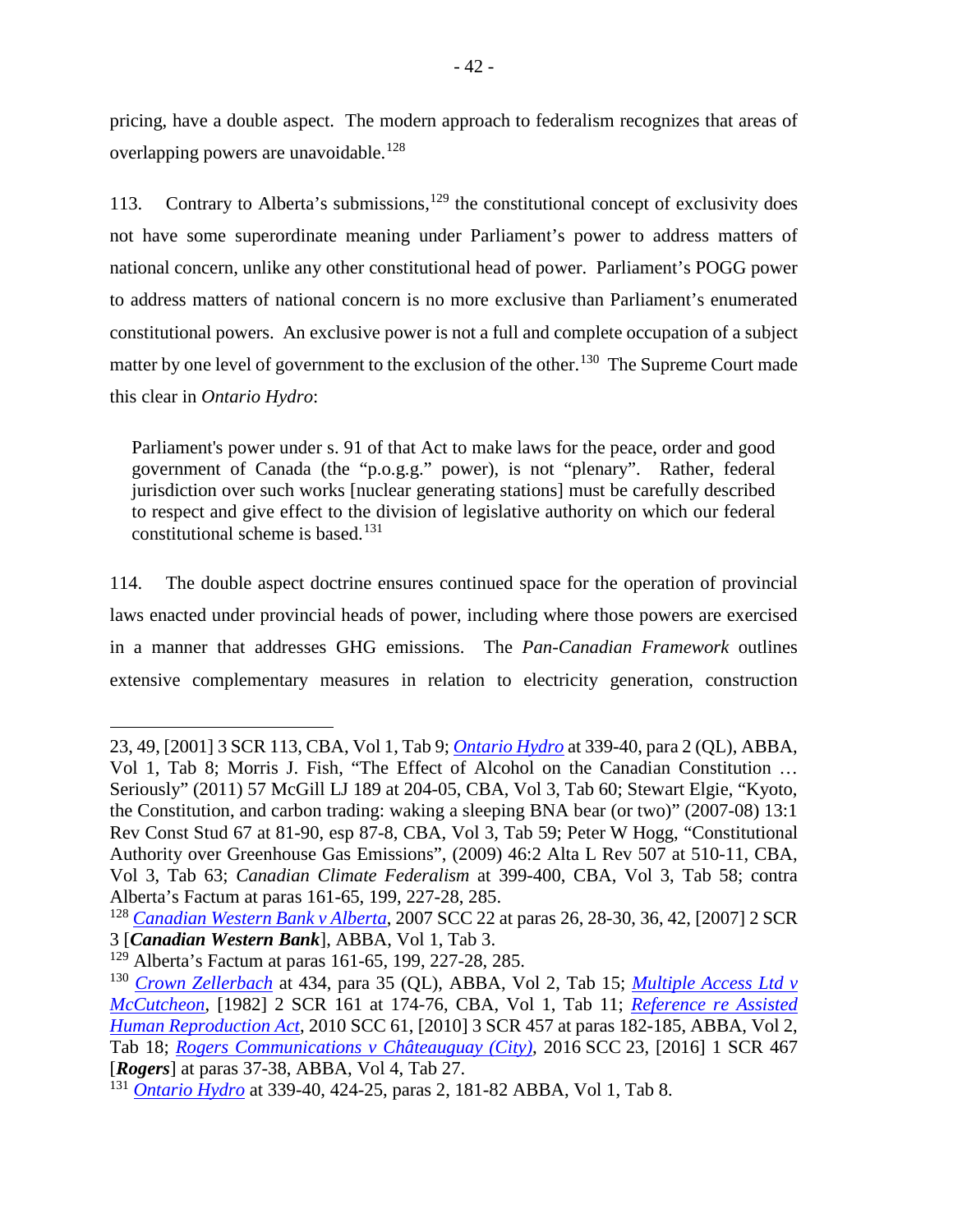practices, transportation, industry, forestry, agriculture, and waste management,<sup>[132](#page-50-0)</sup> which are within the provinces' jurisdiction.

115. Provincial legislation that is, in pith and substance, directed towards these matters may validly include GHG emissions mitigation measures. Federal statutes establishing minimum national standards that are integral to reducing Canada's nationwide GHG emissions and provincial statutes regulating GHG emissions as a local matter can coexist provided the provincial law does not directly conflict with or frustrate the purpose of a federal law. Together with the narrow modern interpretation of the paramountcy doctrine,  $^{133}$  $^{133}$  $^{133}$  an appropriately circumscribed matter of national concern ensures a robust and continued provincial jurisdiction over intra-provincial aspects of GHG emissions, even when they overlap with measures enacted under Parliament's power to legislate for the peace, order, and good government of Canada. As the Supreme Court has stated, when "courts apply the various constitutional doctrines, they must take into account the principle of co-operative federalism, which favours, where possible, the concurrent operation of statutes enacted by governments at both levels."[134](#page-50-2)

116. While it is the scale of impact of the subject matter that a court must consider under this step of the *Crown Zellerbach* test, the current Canadian legal landscape demonstrates how the double aspect doctrine applies. Provincial systems, such as BC's carbon tax, Quebec's cap-and-trade system, and Alberta's *CCIR*, employ carbon pricing to reduce provincial GHG emissions. In pith and substance, however, they are not aimed at the matter of national concern. Alberta's *CCIR* and provincial cap-and-trade systems like Quebec has enacted fit within ss. 92(13), 92(16), or 92A. BC's carbon tax is direct taxation. None of these systems are directed at "minimum national standards". Instead, given their purpose and effect, they address matters of provincial competence, namely intra-provincial activity

<span id="page-50-0"></span> <sup>132</sup> CR, Vol 1, Tab 1, Moffet at paras 90-92; ABR, Vol 8, Savage, Ex JJJJ at A2925-42.

<span id="page-50-1"></span><sup>133</sup> *[Orphan Well Association v](https://scc-csc.lexum.com/scc-csc/scc-csc/en/item/17474/index.do) Grant Thornton Ltd*, 2019 SCC 4 at paras 64-66, CBA, Vol 1, Tab 13.

<span id="page-50-2"></span><sup>134</sup> *[Rogers](https://scc-csc.lexum.com/scc-csc/scc-csc/en/item/16016/index.do)* at para 38, ABBA, Vol 4, Tab 27; *[Marine Services International Ltd. v](https://scc-csc.lexum.com/scc-csc/scc-csc/en/item/13192/index.do) Ryan [Estate](https://scc-csc.lexum.com/scc-csc/scc-csc/en/item/13192/index.do)*, 2013 SCC 44 at para 50, [2013] 3 SCR 53, CBA, Vol 1, Tab 10; *[General Motors](https://scc-csc.lexum.com/scc-csc/scc-csc/en/item/433/index.do)* at 669-70, CBA, Vol 1, Tab 4; *[Firearms Sequel](https://scc-csc.lexum.com/scc-csc/scc-csc/en/item/14713/index.do)* at paras 17-21, ABBA, Vol 1, Tab 10; *[Canadian](https://scc-csc.lexum.com/scc-csc/scc-csc/en/item/2362/index.do)  [Western Bank](https://scc-csc.lexum.com/scc-csc/scc-csc/en/item/2362/index.do)* at paras 54-75, ABBA, Vol 1, Tab 3; *[Spraytech](https://scc-csc.lexum.com/scc-csc/scc-csc/en/item/1878/index.do)* at paras 34, 35, ABBA, Vol 1, Tab 1.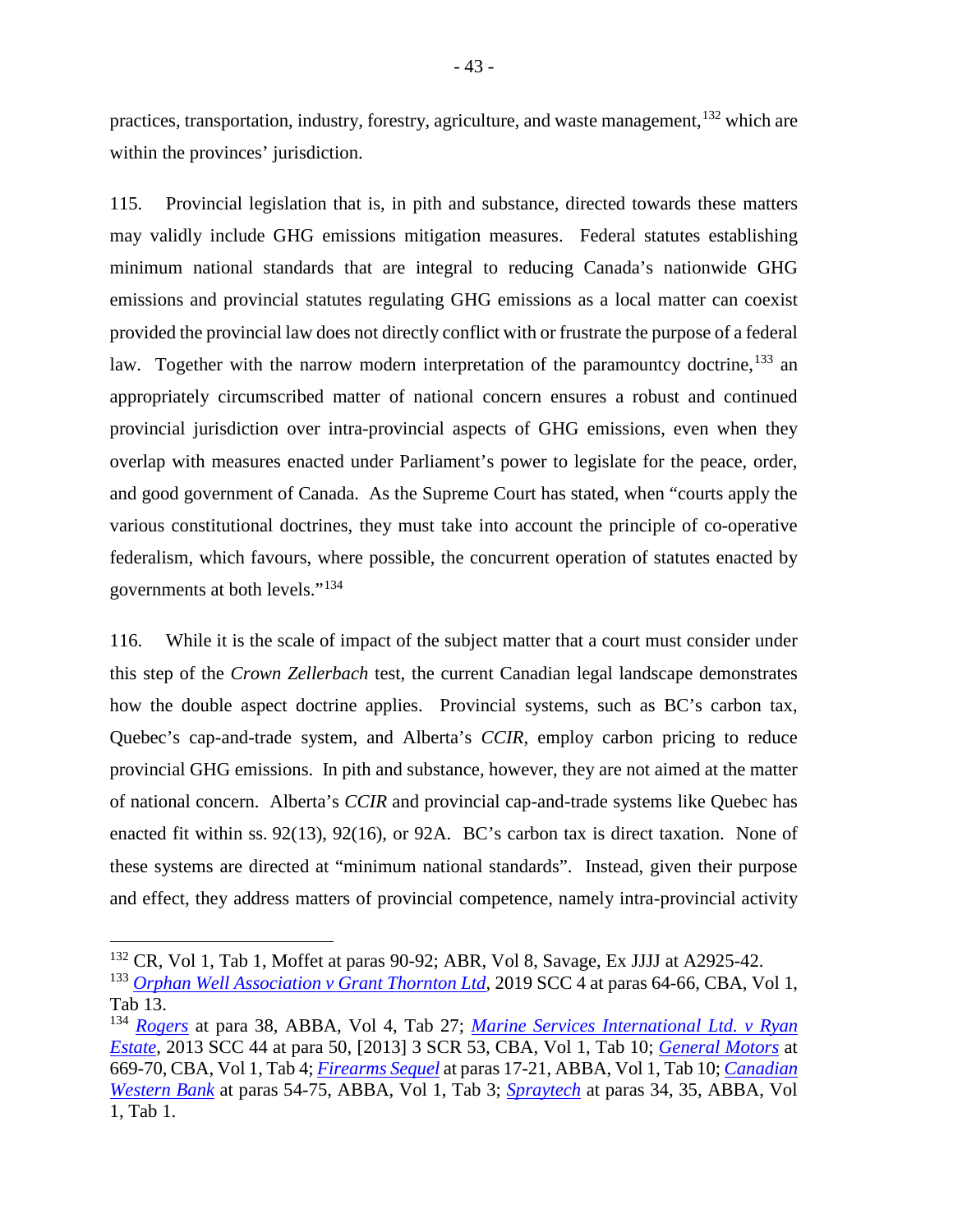that generates GHG emissions. Accordingly, provincial GHG reduction measures remain valid and operable exercises of provincial jurisdiction.

117. The *Act* also helps demonstrate how "minimum national standards" as part of the subject matter's definition limits its impact on provincial jurisdiction. Specifically, the *Act*'s backstop architecture is designed to minimize the possibility of conflict, while ensuring that carbon pricing meeting minimum national standards of stringency and scope applies throughout Canada. The *Act* supports provincial GHG emissions pricing schemes, and responds to provincial or territorial inaction. Contrary to Alberta's assertion,  $^{135}$  $^{135}$  $^{135}$  the coexistence of provincial GHG emissions pricing schemes with the *Act* does not turn the establishment of minimum national standards that are integral to reducing Canada's nationwide GHG emissions into a local matter.

## <span id="page-51-0"></span>**c. Parliament's authority to establish minimum national standards that are integral to reducing Canada's nationwide GHG emissions is consistent with section 92A of the** *Constitution Act, 1867*

118. Parliament's POGG power to establish minimum national standards that are integral to reducing Canada's nationwide GHG emissionsis consistent with s. 92A of the *Constitution Act, 1867*. While Alberta is correct that the enactment of s. 92A was accomplished, in part, through the efforts of some provinces to confirm and strengthen provincial jurisdiction in relation to natural resources, Alberta's description of the historical and constitutional context is incomplete, and its characterization of the jurisdictional reach of s. 92A is overbroad. Both the legislative history and the jurisprudential treatment of s. 92A confirm that the provision does not interfere with Parliament's legislative competence under POGG.<sup>[136](#page-51-2)</sup>

119. The legislative history of s. 92A shows that its enactment served two purposes. First, s. 92A(1) confirmed existing provincial ownership and control over non-renewable natural resources, which had been conclusively granted to all provinces in 1930.<sup>[137](#page-51-3)</sup> Second,

<span id="page-51-1"></span><sup>&</sup>lt;sup>135</sup> Alberta's Factum at paras 185, 210-11.

<span id="page-51-2"></span><sup>&</sup>lt;sup>136</sup> Contra Alberta's Factum at paras 103-09, 139-45, 251-53.

<span id="page-51-3"></span><sup>&</sup>lt;sup>137</sup> Special Joint Committee of the Senate and of the House of Commons on the Constitution of Canada, *Evidence*, 32-1, [No 39 \(16 January 1981\)](https://primarydocuments.ca/wp-content/uploads/1981/01/SpecJointCommSenHOCConst1981Jan16.pdf) at 39:4-6 (Hon. Jean Chrétien, Minister of Justice and Attorney General of Canada) [*Special Joint Committee*], CBA, Vol 2, Tab 52;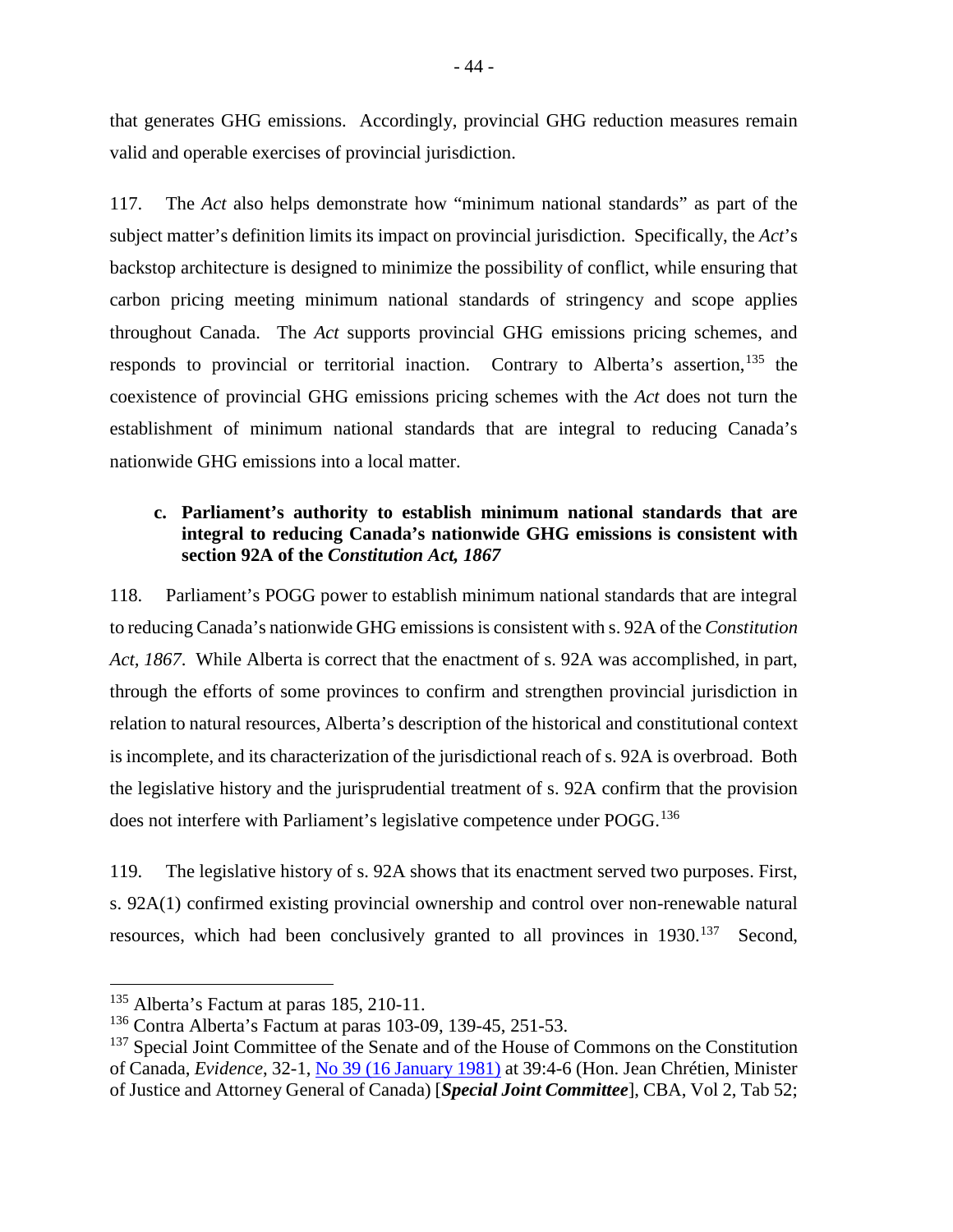ss. 92A(2)-(4) granted concurrent legislative authority to the provinces in two spheres related to natural resources: (i) interprovincial trade, subject to federal paramountcy; and (ii) indirect taxation.<sup>[138](#page-52-0)</sup> Some provinces had sought greater legislative authority in this field (offshore resources and international trade). Some provinces also attempted to incorporate into s. 92A additional limits on federal authority. Specifically, Alberta asked for federal authority over interprovincial trade to be limited to situations of national emergency. However, the federal government did not agree and these limits were not part of the negotiated deal for s. 92A.<sup>139</sup>

120. With respect to s. 92A(1) specifically, federal government officials made it clear during the legislative process that this new provision was not intended to affect existing federal legislative authority, either under the enumerated federal powers in s. 91 or under POGG. [140](#page-52-2)

 $\overline{a}$ 

see also: *Special Joint Committee*, [No 37 \(14 January 1981\)](https://primarydocuments.ca/wp-content/uploads/2018/02/SpecJointComConCan371981Jan14.pdf) at 37:11-12, CBA, Vol 2, Tab 50; [No 38 \(15 January 1981\)](https://primarydocuments.ca/wp-content/uploads/2018/02/SpecJointComConCan381981Jan15.pdf) at 38:28-30, CBA, Vol 2, Tab 51; [No 53 \(4 February 1981\)](https://primarydocuments.ca/wp-content/uploads/2018/02/SpecJointComConstitution531981Feb4.pdf) at 53:85-86 (Hon. Jean Chrétien, Minister of Justice and Attorney General of Canada), CBA, Vol 2, Tab 55.

<span id="page-52-0"></span><sup>138</sup> *Special Joint Committee,* [No 50 \(31 January 1981\)](https://primarydocuments.ca/wp-content/uploads/2018/02/SpecJointComConstitution501981Jan31.pdf) at 50:81 (Hon. Jean Chrétien, Minister of Justice and Attorney General of Canada), CBA, Vol 2, Tab 54; see also: *House of Commons Debates*, 32-1, No 4 (23 [October 1980\)](https://primarydocuments.ca/wp-content/uploads/2018/02/HOCDebatesConstOwnResPMNDP1980Oct23.pdf) at 3968 (Rt Hon. P.E. Trudeau, Prime Minister of Canada), CBA, Vol 2, Tab 25; *Special Joint Committee*[, No 2 \(7 November 1980\)](https://primarydocuments.ca/wp-content/uploads/2018/02/SpecJointComConstitution21980Nov7.pdf) at 2:47, CBA, Vol 2, Tab 48; [No 4 \(13 November 1980\)](https://primarydocuments.ca/wp-content/uploads/2018/02/SpecJointComConstitution41980Nov13.pdf) at 4:107, CBA, Vol 2, Tab 49; [No](https://primarydocuments.ca/wp-content/uploads/1981/01/SpecJointCommSenHOCConst1981Jan16.pdf) 39 [\(16 January 1981\)](https://primarydocuments.ca/wp-content/uploads/1981/01/SpecJointCommSenHOCConst1981Jan16.pdf) at 39:4-10, CBA, Vol 2, Tab 52; [No 49 \(30 January 1981\)](https://primarydocuments.ca/wp-content/uploads/2018/02/SpecJointComConstitution491981Jan30.pdf) at 49:28, CBA, Vol 2, Tab 53; [No 54 \(5 February 1981\)](https://primarydocuments.ca/wp-content/uploads/2018/02/SpecJointComConstitution541981Feb5.pdf) at 54:19-23, 84-85 (Hon. Jean Chrétien, Minister of Justice and Attorney General of Canada, and Mr. B. L. Strayer, Q.C., Assistant Deputy Minister, Public Law, Department of Justice), CBA, Vol 2, Tab 56.

<span id="page-52-1"></span><sup>139</sup> *Special Joint Committee*, [No 38 \(15 January 1981\)](https://primarydocuments.ca/wp-content/uploads/2018/02/SpecJointComConCan381981Jan15.pdf) at 38:93-94, 103-107 (Hon. Jean Chrétien, Minister of Justice and Attorney General of Canada), CBA, Vol 2, Tab 51; [No 53](https://primarydocuments.ca/wp-content/uploads/2018/02/SpecJointComConstitution531981Feb4.pdf)  (4 [February 1981\)](https://primarydocuments.ca/wp-content/uploads/2018/02/SpecJointComConstitution531981Feb4.pdf) at 53:77-84, 97, CBA, Vol 2, Tab 55; [No 54 \(5 February 1981\)](https://primarydocuments.ca/wp-content/uploads/2018/02/SpecJointComConstitution541981Feb5.pdf) at 54:8- 11, CBA, Vol 2, Tab 56; Report of the Continuing Committee of Ministers on the Constitution to First Ministers, *Resource Ownership and Interprovincial Trade*, [Doc 800-14](https://primarydocuments.ca/wp-content/uploads/2018/04/1stMinistersResourceTrade1980Sep8.pdf) (Ottawa: 8-12 September 1980), CBA, Vol 2, Tab 57.

<span id="page-52-2"></span><sup>140</sup> *Special Joint Committee*, [No 54 \(5 February 1981\)](https://primarydocuments.ca/wp-content/uploads/2018/02/SpecJointComConstitution541981Feb5.pdf) at 54:57-58, 75-76 (Mr. B. L. Strayer, Q.C., Assistant Deputy Minister, Public Law, Department of Justice), CBA, Vol 2, Tab 56; see also: *Special Joint Committee*, [No 54 \(5 February 1981\)](https://primarydocuments.ca/wp-content/uploads/2018/02/SpecJointComConstitution541981Feb5.pdf) at 54:19-20, 29-30, 33, 60, 72- 75 (Hon. Jean Chrétien, Minister of Justice and Attorney General of Canada, and Mr. B. L. Strayer, Q.C., Assistant Deputy Minister, Public Law, Department of Justice), CBA, Vol 2, Tab 56.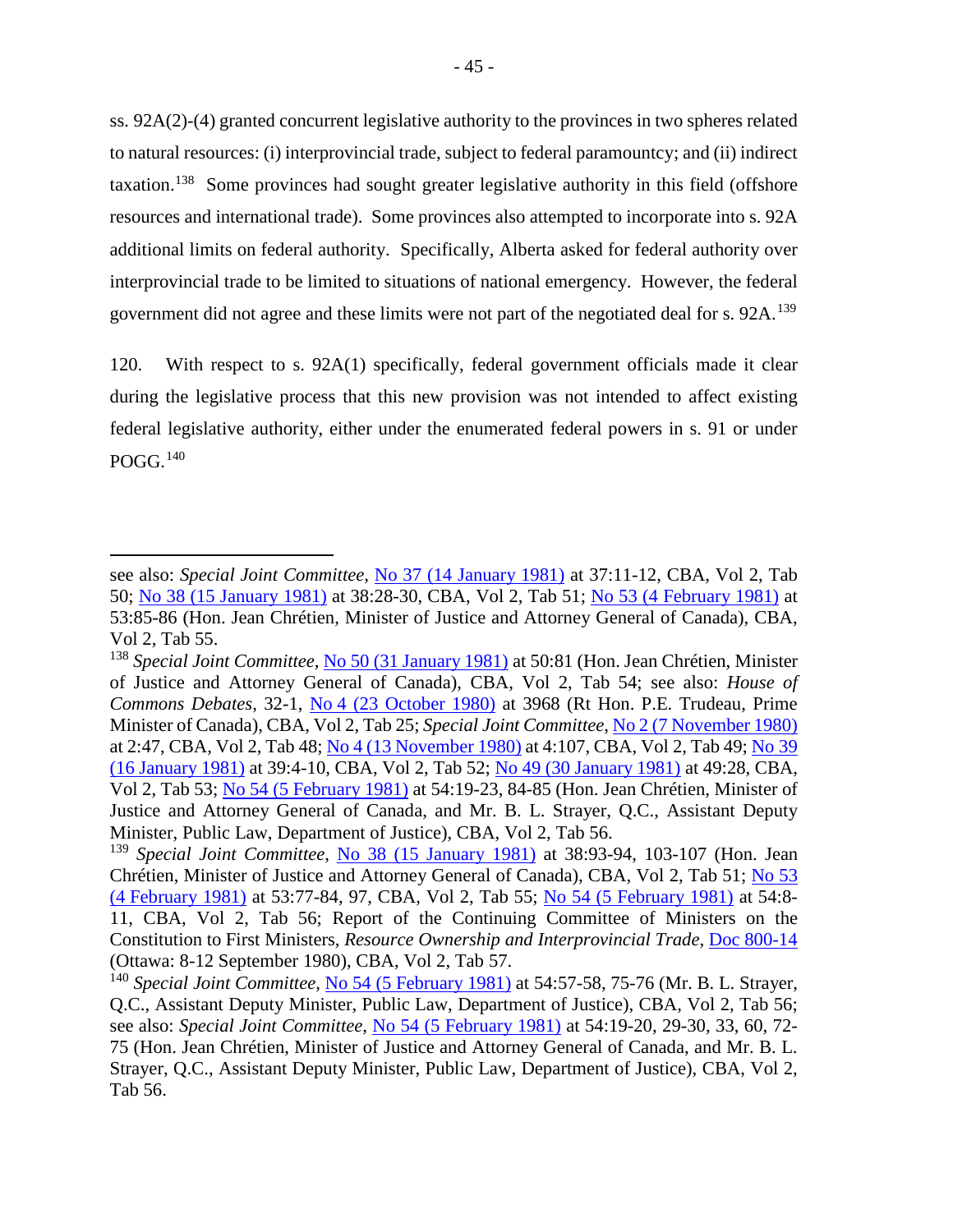121. The Supreme Court's interpretation of s. 92A is consistent with the intent of the provision's drafters. As La Forest J. observed in *Ontario Hydro*, s. 92A(1) responded to provincial insecurity by restating pre-existing provincial powers in contemporary terms, with the other provisions in s. 92A authorizing the provinces, for the first time, to legislate in the areas of interprovincial trade and indirect taxation.<sup>[141](#page-53-1)</sup> As to whether s. 92A affected federal legislative authority under POGG, La Forest J. opined: "I cannot believe it was meant to interfere with the paramount power vested in Parliament by virtue of the declaratory power (or for that matter Parliament's general power to legislate for the peace, order and good government of Canada)".[142](#page-53-2)

## <span id="page-53-0"></span>**d. Parliament's authority to establish minimum national standards that are integral to reducing Canada's nationwide GHG emissions respects underlying constitutional principles**

122. There is no dispute that federalism is one of the foundational principles underlying Canada's constitution. However, the federalism principle "does not mandate any specific prescription for how governments within a federation should exercise their constitutional authority."[143](#page-53-3) It does not alter the text of the *Constitution Act, 1867*, which remains supreme,<sup>[144](#page-53-4)</sup> and does not prevent Parliament from enacting legislation validly addressing a matter of national concern. Neither federalism nor the principle of subsidiarity can, in the abstract, render federal legislation unconstitutional regardless of its pith and substance or fit with s. 91 of the *Constitution Act, 1867*.

<span id="page-53-1"></span> <sup>141</sup> *[Ontario Hydro](https://scc-csc.lexum.com/scc-csc/scc-csc/en/1051/1/document.do)* at 376-78, paras 79-82 (QL), ABBA, Vol 1, Tab 8.

<span id="page-53-2"></span><sup>142</sup> *[Ontario Hydro](https://scc-csc.lexum.com/scc-csc/scc-csc/en/1051/1/document.do)* at 378, para 83 (QL), ABBA, Vol 1, Tab 8; see also: *[Westcoast Energy](https://scc-csc.lexum.com/scc-csc/scc-csc/en/1604/1/document.do)  [Inc v Canada \(National Energy Board\)](https://scc-csc.lexum.com/scc-csc/scc-csc/en/1604/1/document.do)*, [1998] 1 SCR 322 at paras 80-84 (per Iacobucci and Major JJ), CBA, Vol 1, Tab 20. Relying on La Forest J's reasons in *[Ontario Hydro](https://scc-csc.lexum.com/scc-csc/scc-csc/en/1051/1/document.do)*, Iacobucci and Major JJ concluded, at para 84: "Nothing in s. 92A was intended to derogate from the pre-existing powers of Parliament."

<span id="page-53-3"></span><sup>143</sup> *[R v Comeau](https://decisions.scc-csc.ca/scc-csc/scc-csc/en/17059/1/document.do)*, 2018 SCC 15 at para 87, [2018] 1 SCR 342, ABBA, Vol 2, Tab 14.

<span id="page-53-4"></span><sup>144</sup> *[Firearms Sequel](https://scc-csc.lexum.com/scc-csc/scc-csc/en/item/14713/index.do)* at para 18, ABBA, Vol 1, Tab 10; *[Reference re Secession of Quebec](https://scc-csc.lexum.com/scc-csc/scc-csc/en/item/1643/index.do)*, [1998] 2 SCR 217 at para 53, ABBA, Vol 3, Tab 24; see also: *[Securities Reference](https://scc-csc.lexum.com/scc-csc/scc-csc/en/item/7984/index.do)* at para 62, ABBA, Vol 3, Tab 25.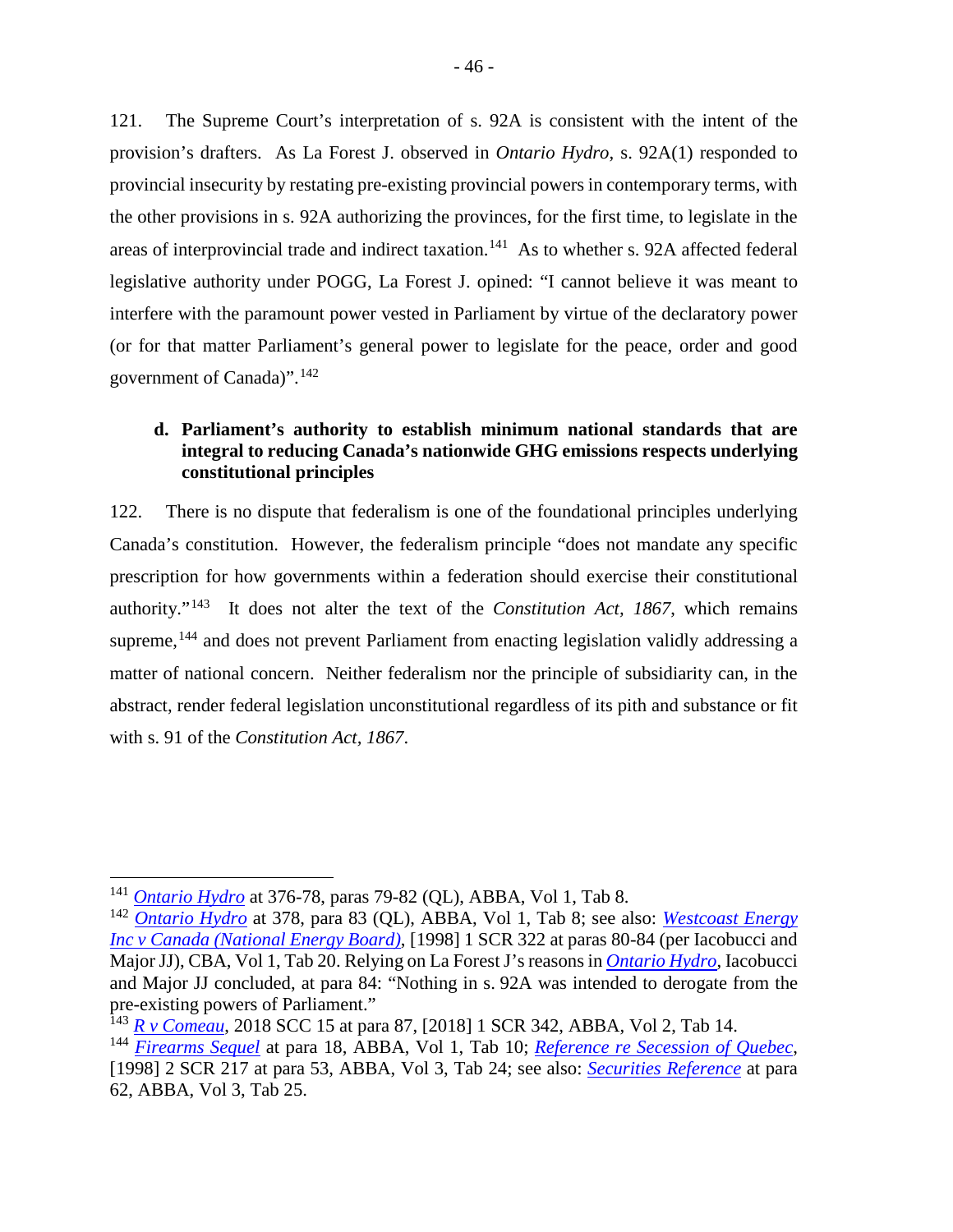123. Alberta's reliance on the principle of subsidiarity<sup>[145](#page-54-0)</sup> is misplaced. This principle does not support provincial jurisdiction over a subject matter that a province is constitutionally unable to address.<sup>[146](#page-54-1)</sup> In short, the principle of subsidiarity does not assist Alberta's argument.

124. With respect to Alberta's listing of enumerated federal heads of power to regulate GHG emissions, $147$  it is already well established that Parliament's legislative powers, including its POGG power to legislate on matters of national concern, can embrace specific environmental matters in appropriate circumstances. One of those circumstances is where a defined type of pollution cannot be contained within geographic boundaries.<sup>[148](#page-54-3)</sup> Recognizing "establishing minimum national standards that are integral to reducing Canada's nationwide GHG emissions" as a matter of national concern will not alter the balance of legislative power under the Constitution. Federal jurisdiction to legislate as a matter of national concern provides Parliament with a flexible tool, reflecting the scale of the problem.

125. The legislation at issue encourages provinces to come up with a made-in-the-province solution and responds to provincial inaction. Further, Parliament adopted an approach that encourages companies, investors, and consumers to change their behaviour. Parliament designed the *Act* to intrude minimally on facilities' operations. Rather than using its criminal law power to enact specific prohibitions or obligations aimed at reducing GHG emissions, the *Act* implements the "polluter pays" principle, which is "firmly entrenched in environmental law in Canada."[149](#page-54-4) Regulations that require specific outcomes or use of particular technologies in specific sectors are less flexible and more intrusive. Parliament's

<span id="page-54-0"></span><sup>&</sup>lt;sup>145</sup> Alberta's Factum at para 136.

<span id="page-54-1"></span><sup>146</sup> D Newman, "Changing Division of Powers Doctrine and the Emergent Principle of Subsidiarity" (2011) 74 Sask L Rev 21 at 28-29, ABBA, Vol 4, Tab 37. <sup>147</sup> Alberta's Factum at paras 182, 183.

<span id="page-54-3"></span><span id="page-54-2"></span><sup>148</sup> *[Crown Zellerbach](https://scc-csc.lexum.com/scc-csc/scc-csc/en/item/306/index.do)*, ABBA, Vol 2, Tab 15; *[Hydro-Québec](https://scc-csc.lexum.com/scc-csc/scc-csc/en/item/1542/index.do)*, ABBA, Vol 2, Tab 13; *[Oldman](https://scc-csc.lexum.com/scc-csc/scc-csc/en/item/829/index.do)  [River](https://scc-csc.lexum.com/scc-csc/scc-csc/en/item/829/index.do)* at 63-64, para 85 (QL), ABBA, Vol 1, Tab 4; *[Syncrude Canada Ltd. v Canada](https://decisions.fca-caf.gc.ca/fca-caf/decisions/en/item/144495/index.do)  [\(Attorney General\)](https://decisions.fca-caf.gc.ca/fca-caf/decisions/en/item/144495/index.do)*, 2016 FCA 160, at paras 8-12, 20, 41-45, 77, 93, 101, CBA, Vol 1, Tab 17; *[Interprovincial Co-Operatives](https://scc-csc.lexum.com/scc-csc/scc-csc/en/item/5932/index.do)*, CBA, Vol 1, Tab 7; Peter W Hogg, *Constitutional Law of Canada*, 5th ed (Toronto: Carswell, 2007) (loose-leaf revision 2018-1) at p 30-21, CBA, Vol 3, Tab 64.

<span id="page-54-4"></span><sup>149</sup> *Imperial Oil Ltd v [Quebec \(Minister of the Environment\)](https://scc-csc.lexum.com/scc-csc/scc-csc/en/item/2092/index.do)*, 2003 SCC 58 at para 23, [2003] 2 SCR 624, CBA, Vol 1, Tab 6.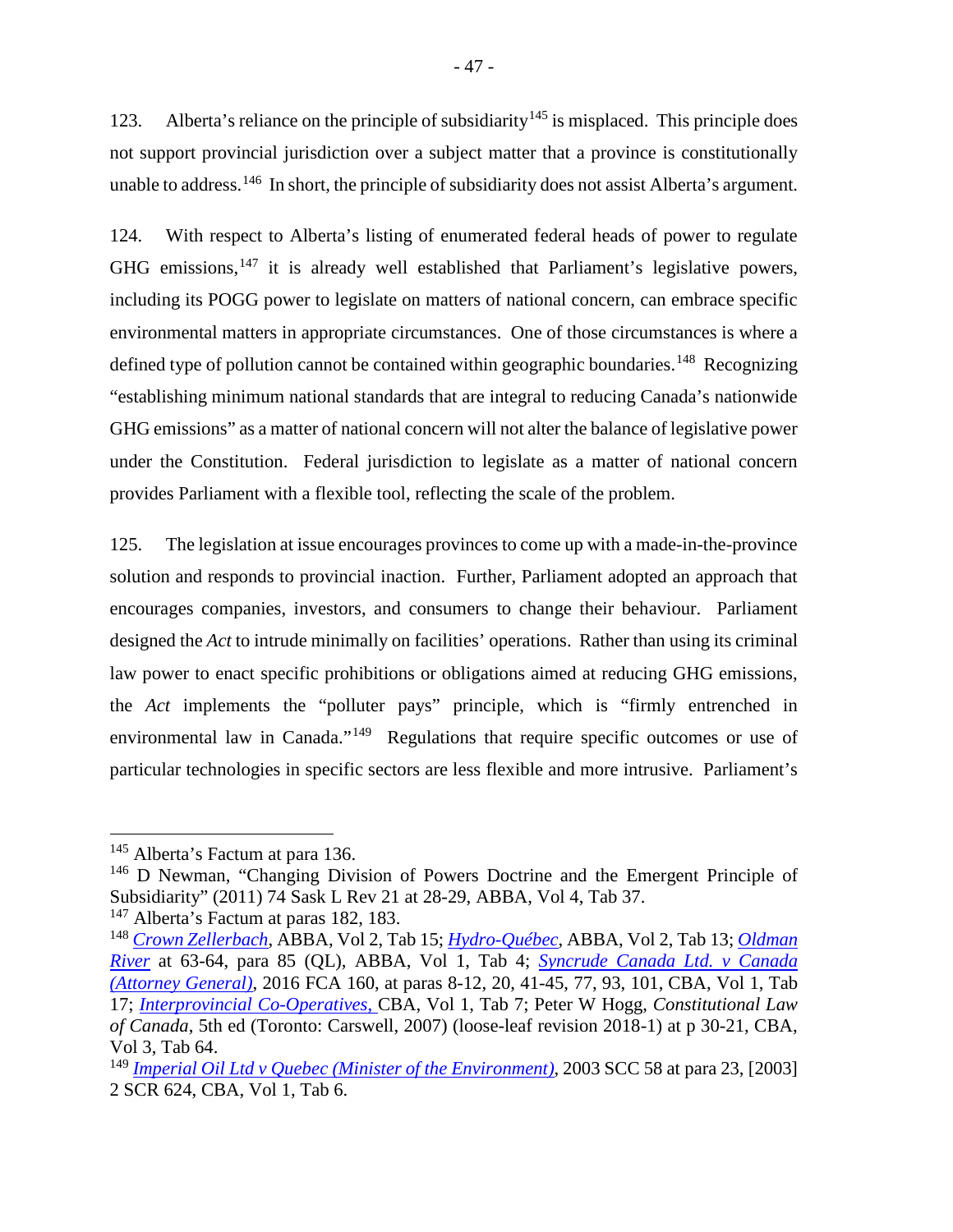use of its taxation power would have also been less flexible and more intrusive. Parliament would unquestionably have the constitutional authority to adopt a national carbon tax that applies across Canada, without regard to GHG emissions prices already in place in many provincial jurisdictions, and across all sectors. As set out in the *Regulatory Impact Analysis Statement* for the *Output Based Pricing System Regulations*, [150](#page-55-1) this approach would have a far greater economic impact on EITE industries. Recognizing Parliament's power to legislate in this vital area under its POGG power does not shift the balance of legislative power, but rather provides Parliament with increased flexibility, reflecting the scale of the problem.

126. Finally, Alberta submits that there is "no reason why … genuinely cooperative solutions cannot work as a means of adopting a cooperative or integrated approach to addressing GHG emissions".[151](#page-55-2) The factual context leading to the enactment of the *Act* shows that the *Pan-Canadian Framework* reflects a cooperative approach to addressing climate change, including using carbon pricing as a mechanism for reducing Canada's GHG emissions. The backstop architecture of the *Act* fosters and accommodates this cooperative approach.

127. Ultimately, cooperative federalism does not necessarily include the right not to cooperate on a matter of national concern. Indeed, in describing the Supreme Court's decision in *Munro*, [152](#page-55-3) Professor Hogg notes that a lack of provincial cooperation may support recognizing Parliament's jurisdiction:

In the case of the national capital region (*Munro*), the failure of either Quebec or Ontario to cooperate in the development of the national capital region would have denied to all Canadians the symbolic value of a suitable national capital. Indeed, in the *Munro* case the Supreme Court of Canada took judicial notice of the fact that the "zoning" of the national capital region was only undertaken federally after unsuccessful efforts by the federal government to secure cooperative action by Ontario and Ouebec. $153$ 

<span id="page-55-1"></span><span id="page-55-0"></span><sup>&</sup>lt;sup>150</sup> CR, Vol 3, Moffet, Ex SS at R946-49.

<span id="page-55-2"></span><sup>&</sup>lt;sup>151</sup> Alberta's Factum at paras 271-278, quote from para 277.

<span id="page-55-3"></span><sup>152</sup> *[Munro](https://decisions.scc-csc.ca/scc-csc/scc-csc/en/item/6893/index.do)*, ABBA Vol 1, Tab 7.

<span id="page-55-4"></span><sup>153</sup> Peter Hogg, *Constitutional Law of Canada*, 5th ed (Toronto: Carswell, 2007) (loose-leaf revision 2018-1) at p 17-14, CBA, Vol 2, Tab 69; *[Munro](https://decisions.scc-csc.ca/scc-csc/scc-csc/en/item/6893/index.do)* at 667, pp 3-4 (QL), ABBA Vol 1, Tab 7; [ONCA Reasons](http://www.ontariocourts.ca/decisions/2019/2019ONCA0544.htm) at para 108, ABBA, Vol 3, Tab 20.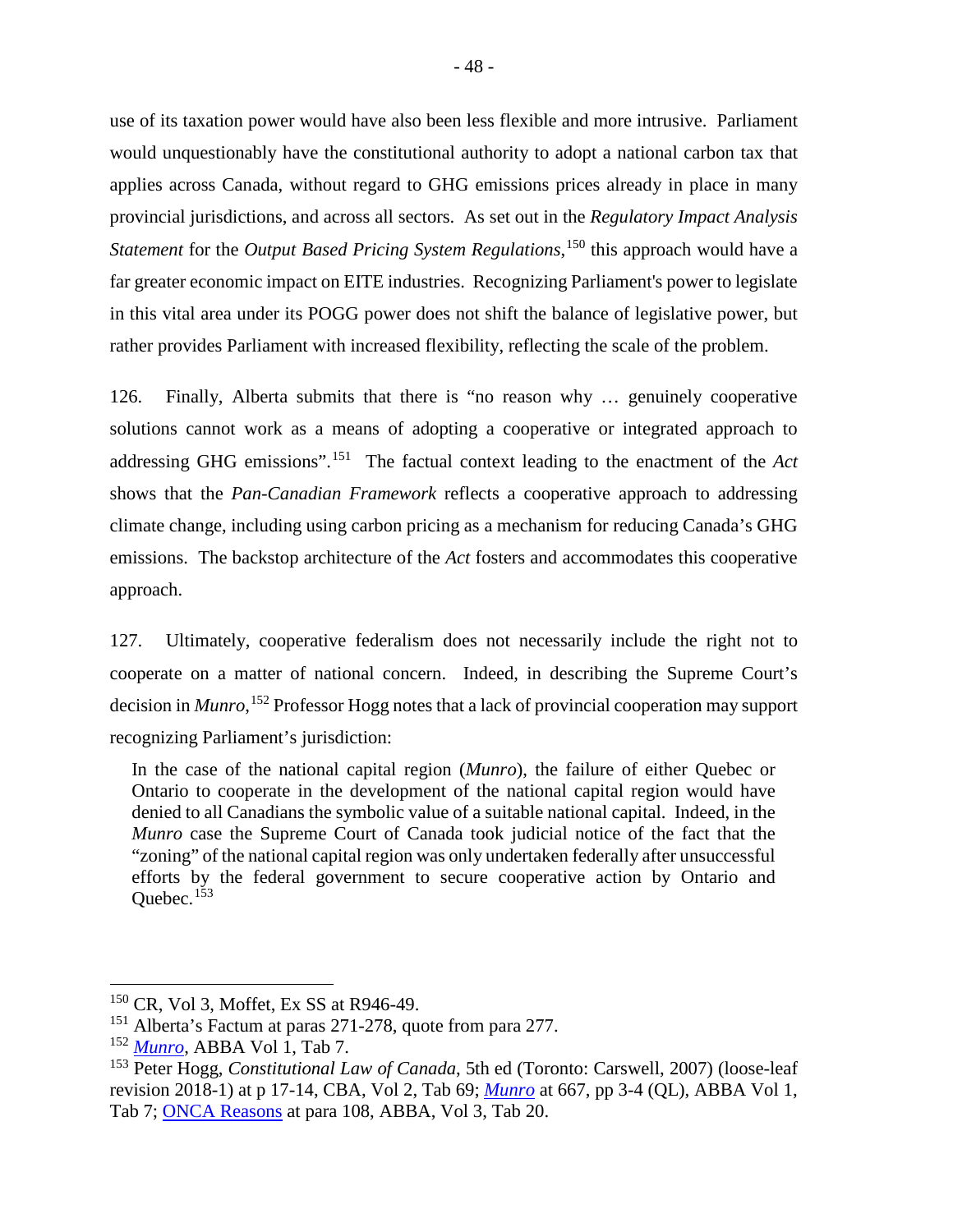## PART IV ORDER SOUGHT

128. Canada seeks the Court's opinion that the entire *Act* is validly enacted under Parliament's power to pass laws for the peace, order, and good government of Canada to address a matter of national concern, namely establishing minimum national standards that are integral to reducing Canada's nationwide GHG emissions.

## ALL OF WHICH IS RESPECTFULLY SUBMITTED

Dated this 24<sup>th</sup> day of October, 2019.

Sharlene Telles-Langdon

**Christine Mohr** 

Sa Mary Matthews

Neil Goodridge

for Ned Djordjevic

**Beth-Tait** 

Of Counsel for the Attorney General of Canada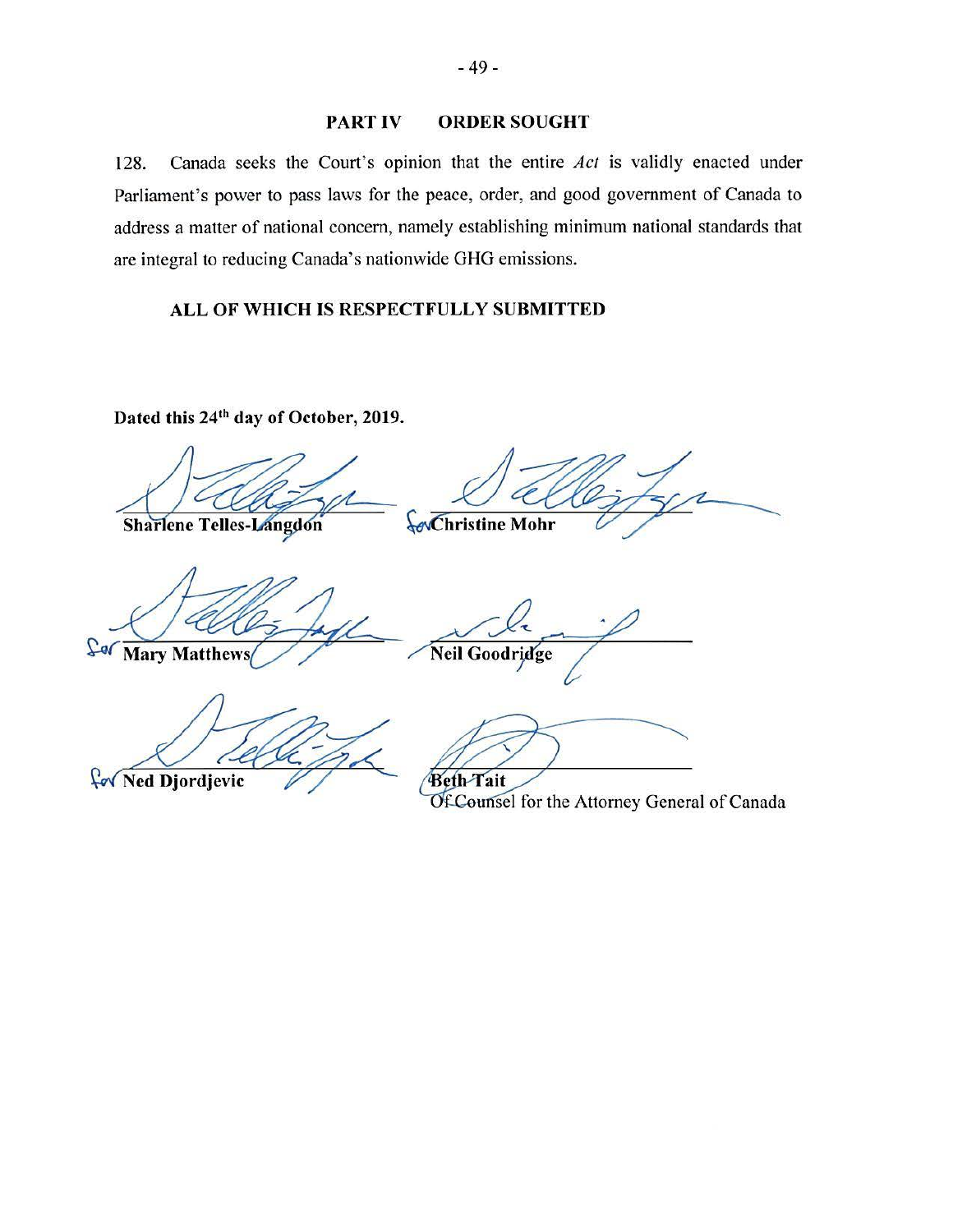<span id="page-57-0"></span>

| Tab of<br>$CBA$ | Tab of<br><b>ABBA</b> | <b>Case Law</b>                                                                                            | <b>Cited at Para</b> |
|-----------------|-----------------------|------------------------------------------------------------------------------------------------------------|----------------------|
|                 | $\mathbf{1}$          | 114957 Canada Ltée (Spraytech, Société<br>$d'arrosage$ ) v Hudson (Town), 2001 SCC 40,<br>[2001] 2 SCR 241 | 82, 115              |
| 1               |                       | <b>Attorney General of Canada v Canadian National</b><br><b>Transportation Ltd.</b> [1983] 2 SCR 206       | 94, 99               |
| $\overline{2}$  |                       | <b>British Columbia v Canadian Forest Products Ltd,</b><br>2004 SCC 38, [2004] 2 SCR 74                    | 82                   |
| 3               |                       | <i>Canada Metal Co v R</i> (1982), 144 DLR (3d) 124<br>(Man QB)                                            | 103                  |
|                 | 3                     | Canadian Western Bank v Alberta, 2007 SCC 22,<br>$[2007]$ 2 SCR 3                                          | 112, 115             |
|                 | $\overline{4}$        | <b>Friends of the Oldman River Society v Canada</b><br>(Minister of Transport), [1992] 1 SCR 3             | 82, 124              |
| $\overline{4}$  |                       | <b>General Motors of Canada Ltd v City National</b><br>Leasing, [1989] 1 SCR 641                           | 91, 99               |
| 5               |                       | <b>Goodwin v British Columbia (Superintendent of</b><br>Motor Vehicles), 2015 SCC 46, [2015] 3 SCR 250     | 110                  |
| 6               |                       | Imperial Oil Ltd v Quebec (Minister of the<br><i>Environment</i> ), 2003 SCC 58, [2003] 2 SCR 624          | 125                  |
| 7               |                       | Interprovincial Co-Operatives Ltd et al v R,<br>[1976] 1 SCR 477                                           | 103, 124             |
| 8               |                       | <b>Labatt Breweries of Canada Ltd v Attorney</b><br>General of Canada, [1980] 1 SCR 914                    | 97                   |
| 9               |                       | Law Society of British Columbia v Mangat,<br>2001 SCC 67, [2001] 3 SCR 113                                 | 112                  |
| 10              |                       | Marine Services International Ltd v Ryan Estate,<br>2013 SCC 44, [2013] 3 SCR 53                           | 115                  |

**PART V TABLE OF AUTHORITIES**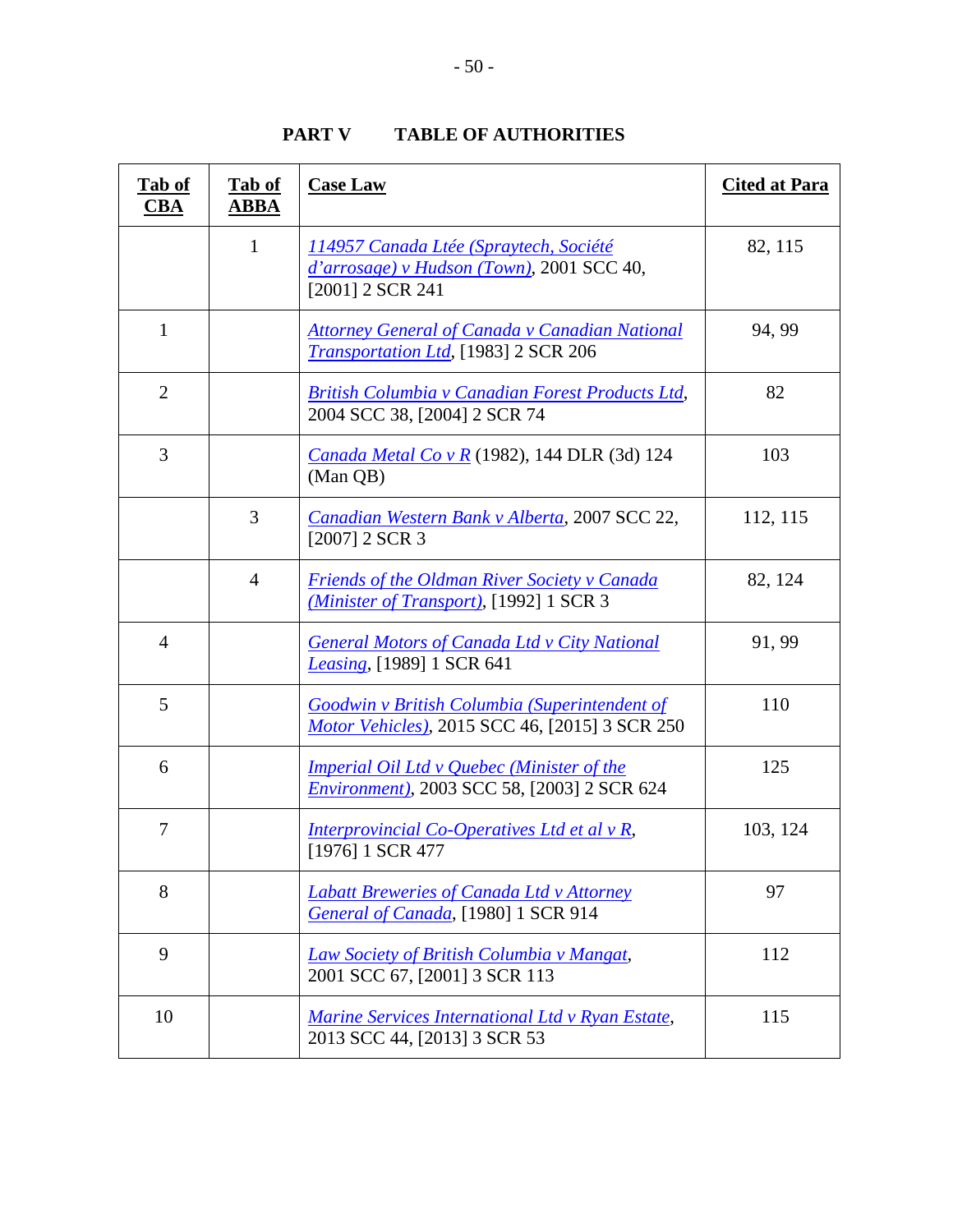| Tab of<br>$\overline{\text{CBA}}$ | Tab of<br><b>ABBA</b> | <b>Case Law</b>                                                                                                                                                                                                                                                                                                                             | <b>Cited at Para</b>                            |
|-----------------------------------|-----------------------|---------------------------------------------------------------------------------------------------------------------------------------------------------------------------------------------------------------------------------------------------------------------------------------------------------------------------------------------|-------------------------------------------------|
| 11                                |                       | <i>Multiple Access Ltd v McCutcheon</i> , [1982] 2 SCR<br>161                                                                                                                                                                                                                                                                               | 113                                             |
|                                   | $\overline{7}$        | <b>Munro v National Capital Commission, [1966]</b><br><b>SCR 663</b>                                                                                                                                                                                                                                                                        | 80, 99, 127                                     |
|                                   | 9                     | Ontario (AG) v Canada (AG), [1896] AC 348                                                                                                                                                                                                                                                                                                   | 62                                              |
|                                   | 8                     | <b>Ontario Hydro v Ontario (Labour Relations</b><br><i>Board</i> ), [1993] 3 SCR 327                                                                                                                                                                                                                                                        | 77, 100, 112,<br>113, 121                       |
| 12                                |                       | <b>Ontario y Canadian Pacific Ltd, [1995] 2 SCR</b><br>1031                                                                                                                                                                                                                                                                                 | 82                                              |
| 13                                |                       | <b>Orphan Well Association v Grant Thornton Ltd,</b><br>2019 SCC 5                                                                                                                                                                                                                                                                          | 115                                             |
| 14                                |                       | <b>Provincial Court Judges' Assn of New Brunswick v</b><br><b>New Brunswick (Minister of Justice); Ontario</b><br><b>Judges' Assn v Ontario (Management Board);</b><br>Bodner v Alberta; Conférence des juges du Québec<br><i>v</i> Quebec (Attorney General); Minc <i>v</i> Quebec<br>(Attorney General), 2005 SCC 44 [2005] 2 SCR<br>286. | 78                                              |
|                                   | 10                    | Quebec (AG) v Canada (AG), 2015 SCC 14, [2015]<br>1 SCR 693                                                                                                                                                                                                                                                                                 | 66, 115, 122                                    |
|                                   | 14                    | <i>R v Comeau</i> , 2018 SCC 15, [2018] 1 SCR 342                                                                                                                                                                                                                                                                                           | 122                                             |
|                                   | 15                    | R v Crown Zellerbach Canada Ltd., [1988] 1 SCR<br>401                                                                                                                                                                                                                                                                                       | 63, 84, 87, 88,<br>93, 97, 98,<br>106, 113, 124 |
|                                   | 13                    | R v Hydro-Québec, [1997] 3 SCR 213                                                                                                                                                                                                                                                                                                          | 64, 90, 124                                     |
|                                   | 17                    | Reference re Anti-Inflation Act, [1976] 2 SCR 373                                                                                                                                                                                                                                                                                           | 73                                              |
|                                   | 18                    | Reference re Assisted Human Reproduction Act,<br>2010 SCC 61, [2010] 3 SCR 457                                                                                                                                                                                                                                                              | 113                                             |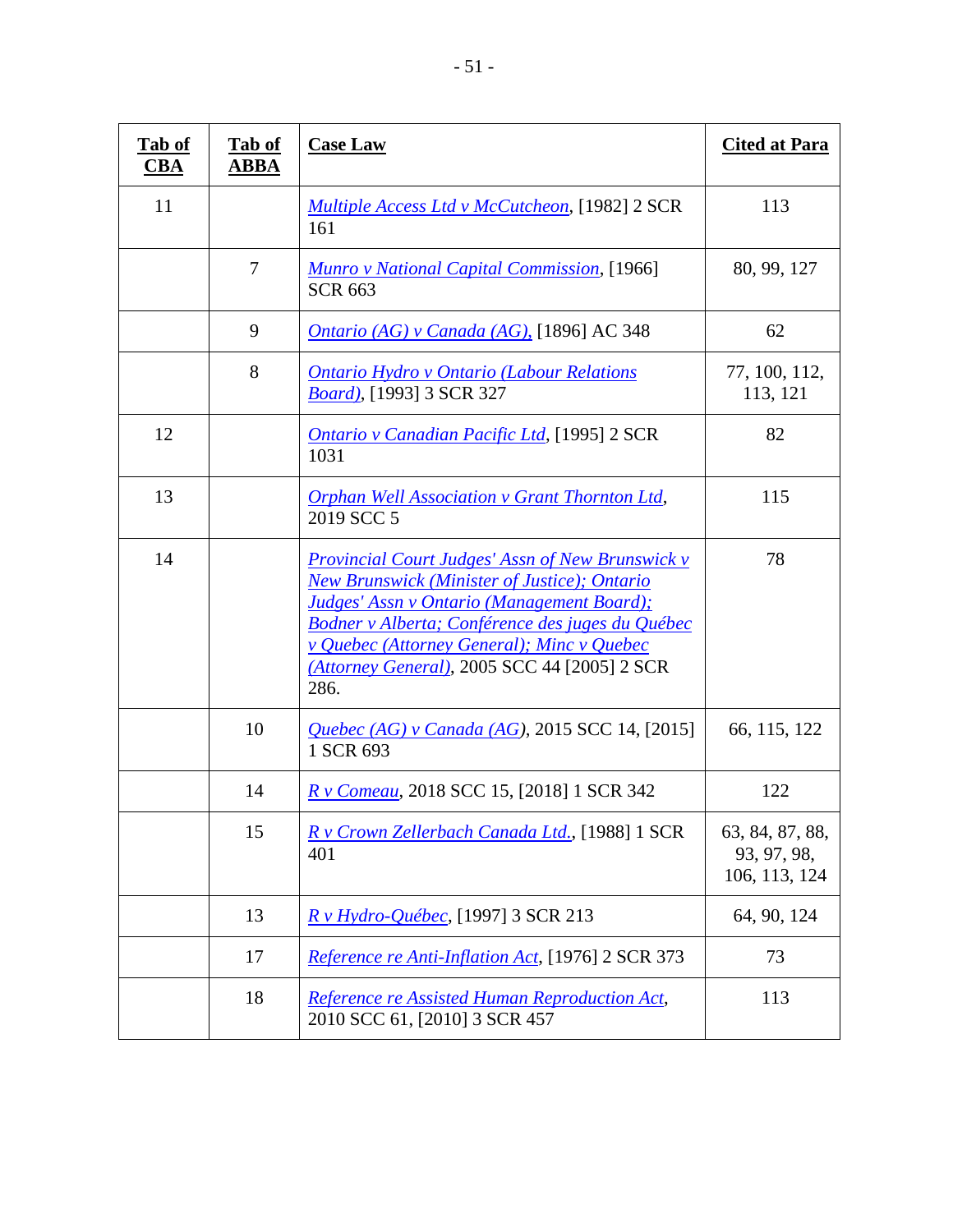| Tab of<br><u>CBA</u> | Tab of<br><b>ABBA</b> | <b>Case Law</b>                                                                                                                                               | <b>Cited at Para</b>                                         |
|----------------------|-----------------------|---------------------------------------------------------------------------------------------------------------------------------------------------------------|--------------------------------------------------------------|
|                      | 20                    | Reference re Greenhouse Gas Pollution Pricing<br>Act, 2019 ONCA 544                                                                                           | 72, 75, 77, 78,<br>83, 84, 98,<br>105, 107, 108,<br>111, 127 |
|                      | 21                    | Reference re Greenhouse Gas Pollution Pricing<br>Act, 2019 SKCA 40                                                                                            | 66, 72, 75, 78,<br>83, 105                                   |
|                      | 23                    | Reference re Pan-Canadian Securities Regulation,<br>2018 SCC 48                                                                                               | 66, 76, 94, 99,<br>100, 103, 112                             |
|                      | 24                    | <i>Reference re Secession of Quebec</i> , [1998] 2 SCR<br>217                                                                                                 | 122                                                          |
|                      | 25                    | <i>Reference re Securities Act, 2011 SCC 66, [2011] 3</i><br><b>SCR 837</b>                                                                                   | 65, 66, 68, 71,<br>76, 99, 100,<br>111, 112, 122             |
| 15                   |                       | Reference re: Firearms Act (Can), 2000 SCC 31,<br>[2000] 1 SCR 783                                                                                            | 66, 68, 78,                                                  |
|                      | 27                    | Rogers Communications Inc. v Châteauguay (City),<br>2016 SCC 23, [2016] 1 SCR 467                                                                             | 113, 115                                                     |
| 16                   |                       | <i>Schneider v The Queen,</i> [1982] 2 SCR 112                                                                                                                | 98                                                           |
| 17                   |                       | Syncrude Canada Ltd v Canada (Attorney<br>General), 2016 FCA 160                                                                                              | 124                                                          |
| 18                   |                       | Court of Appeal, The Hague, October 9, 2018,<br><b>Urgenda Foundation v The State of the</b><br>Netherlands, Case Number: 200.178.245/01 (The<br>Netherlands) | 87                                                           |
| 19                   |                       | Ward v Canada (Attorney General), 2002 SCC 17,<br>[2002] 1 SCR 569.                                                                                           | 64                                                           |
| 20                   |                       | <b>Westcoast Energy Inc v Canada (National Energy</b><br><b>Board</b> ), [1998] 1 SCR 322                                                                     | 121                                                          |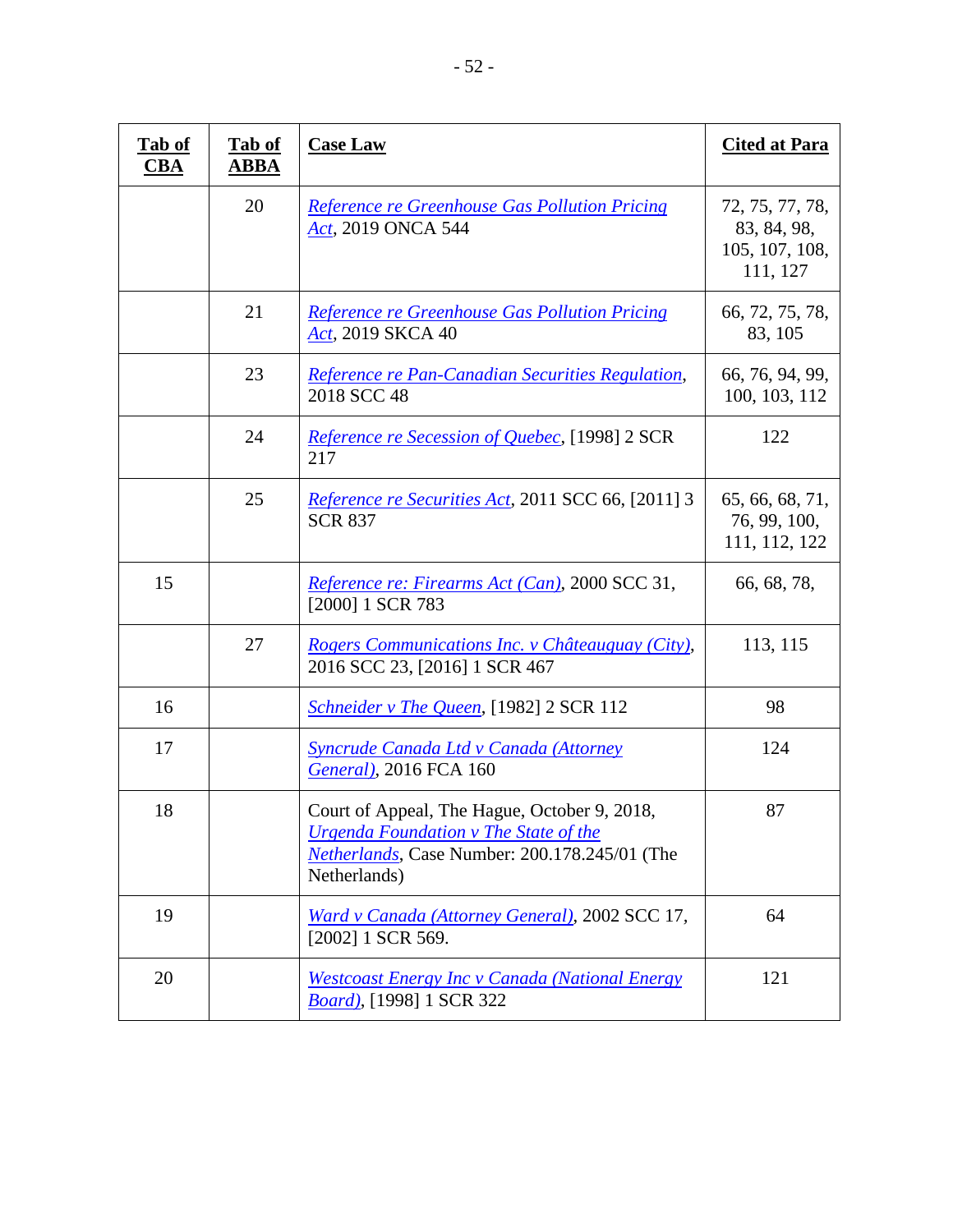| Tab of<br>$\overline{\text{CBA}}$ | Tab of<br>ABBA | <b>Statutes and Regulations</b>                                                                                                         |                                                                                                                                                                            | <b>Cited at Para</b>                                                                                     |
|-----------------------------------|----------------|-----------------------------------------------------------------------------------------------------------------------------------------|----------------------------------------------------------------------------------------------------------------------------------------------------------------------------|----------------------------------------------------------------------------------------------------------|
| 21                                |                | <b>Budget Implementation</b><br>Act, 2018, No 2, SC<br>2018, c 27, s 13                                                                 | Loi n° 2 d'exécution du<br>budget de 2018, LC 2018,<br>ch 27, art 13                                                                                                       | 48                                                                                                       |
|                                   | 5              | Constitution Act, 1867,<br>(UK) 30 & 31 Victoria,<br>c 3, ss 91 and 92A                                                                 | Loi constitutionnelle de<br>1867, (R-U), 30 & 31 Vict,<br>c 3, art 91 and 92A                                                                                              | 6, 61, 74, 104,<br>108, 118, 122                                                                         |
|                                   | $\mathbf{1}$   | Greenhouse Gas<br>Pollution Pricing Act,<br>SC 2018, c 12, s 186                                                                        | Loi sur la tarification de la<br>pollution causée par les<br>gaz à effet de serre, LC<br>2018, ch 12, art 186                                                              | $2, 3, 5-7, 36,$<br>37, 40-49, 52,<br>54, 65, 67-74,<br>91, 102, 105,<br>108, 109, 117,<br>125, 126, 128 |
| 22                                |                | <b>Order Amending Part 2</b><br>of Schedule 1 to the<br>Greenhouse Gas<br>Pollution Pricing Act,<br>SOR/2018-212                        | Décret modifiant la partie<br>2 de l'annexe 1 de la Loi<br>sur la tarification de la<br>pollution causée par les<br>gaz à effet de serre,<br>DORS/2018-212                 | 47,70                                                                                                    |
| 23                                |                | <b>Regulations Amending</b><br>Part 1 of Schedule 1<br>and Schedule 2 to the<br>Greenhouse Gas<br>Pollution Pricing Act,<br>SOR/2019-79 | Règlement modifiant la<br>partie 1 de l'annexe 1 et<br>l'annexe 2 de la Loi sur la<br>tarification de la pollution<br>causée par les gaz à effet<br>de serre, DORS/2019-79 | 47                                                                                                       |
| 24                                |                | Part 1 of the<br>Greenhouse Gas<br><b>Pollution Pricing Act</b><br>Regulations (Alberta),<br>SOR/2019-294.                              | Règlement relatif à la<br>partie 1 de la Loi sur la<br>tarification de la pollution<br>causée par les gaz à effet<br>de serre (Alberta),<br>DORS/2019-294                  | 52                                                                                                       |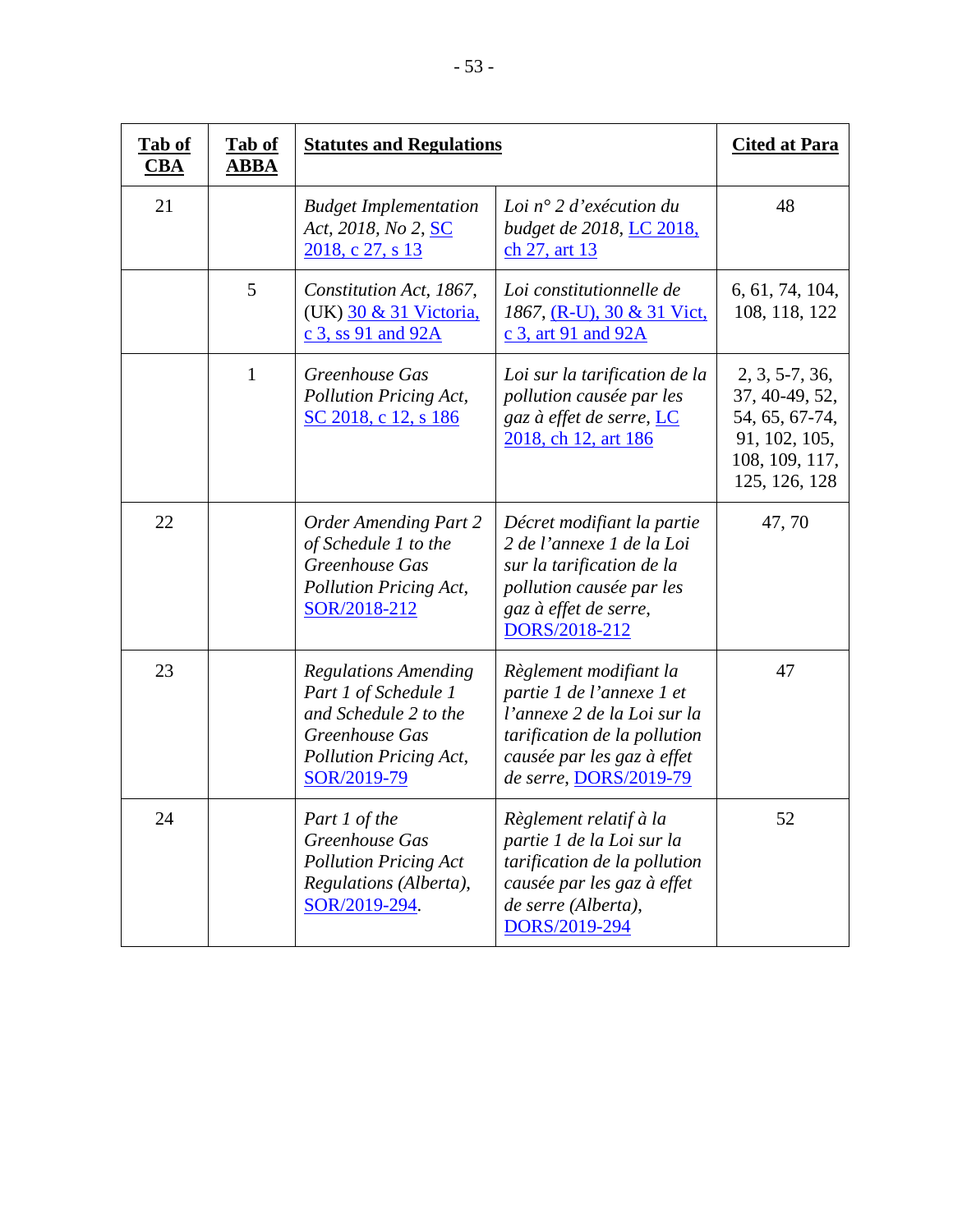| Tab of<br><u>CBA</u> | <b>Parliamentary Secondary Sources</b>                                                                  | <b>Cited at Para</b>  |
|----------------------|---------------------------------------------------------------------------------------------------------|-----------------------|
| 25                   | <i>House of Commons Debates, 32-1, No 4 (23 October 1980)</i>                                           | 119                   |
| 26                   | House of Commons Debates, 42-1, No 86 (3 October 2016)                                                  | 26, 39                |
| 27                   | <i>House of Commons Debates, 42-1, No 146 (23 February 2017)</i>                                        | 11, 13, 14            |
| 28                   | House of Commons Debates, 42-1, No 279 (16 April 2018)                                                  | 38                    |
| 29                   | House of Commons Debates, 42-1, No 283 (23 April 2018)                                                  | 38                    |
| 30                   | House of Commons Debates, 42-1, No 289 (1 May 2018)                                                     | 13, 14, 38, 39,<br>49 |
| 31                   | House of Commons Debates, 42-1, No 294 (8 May 2018)                                                     | 14, 38, 49            |
| 32                   | <i>House of Commons Debates, 42-1, No 304 (30 May 2018)</i>                                             | 49                    |
| 33                   | <i>House of Commons Debates, 42-1, No 305 (31 May 2018)</i>                                             | 38                    |
| 34                   | House of Commons, <i>Journals</i> , 42-1, No 435 (17 June 2019)                                         | 12                    |
| 35                   | House of Commons, Standing Committee on Finance, Evidence,<br>42-1, No 146 (25 April 2018)              | 38                    |
| 36                   | House of Commons, Standing Committee on Finance, <i>Evidence</i> ,<br>42-1, No 148 (1 May 2018)         | 31,50                 |
| 37                   | House of Commons, Standing Committee on Finance, Evidence,<br>42-1, No 151 (7 May 2018)                 | 49                    |
| 38                   | House of Commons, Standing Committee on Finance, <i>Evidence</i> ,<br>42-1, No 152 (8 May 2018)         | 50                    |
| 39                   | House of Commons, Standing Committee on Finance, Evidence,<br>42-1, No 157 (23 May 2018)                | 41,68                 |
| 40                   | House of Commons, Standing Committee on Natural Resources,<br><i>Evidence</i> , 42-1, No 9 (2 May 2016) | 39                    |
| 41                   | House of Commons, Standing Committee on Natural Resources,<br>Evidence, 42-1, No 12 (16 May 2016)       | 39                    |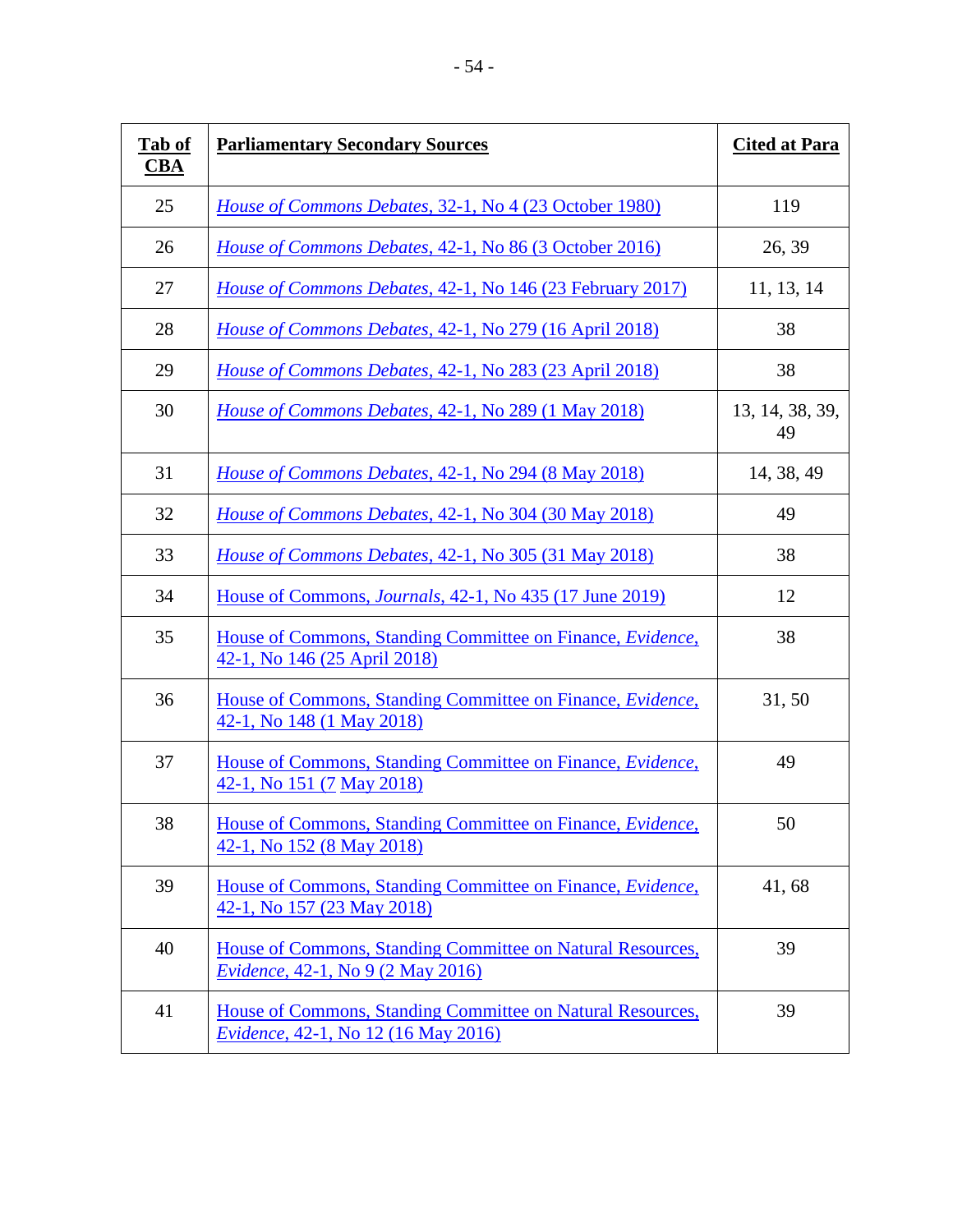| Tab of<br><u>CBA</u> | <b>Parliamentary Secondary Sources</b>                                                                                                                 | <b>Cited at Para</b>   |
|----------------------|--------------------------------------------------------------------------------------------------------------------------------------------------------|------------------------|
| 42                   | Senate, Standing Senate Committee on Agriculture and Forestry,<br>42-1, No 50 (1 May 2018)                                                             | 38                     |
| 43                   | Senate, Standing Senate Committee on Agriculture and Forestry,<br>42-1, No 52 (22 May 2018)                                                            | 49                     |
| 44                   | Senate, Standing Senate Committee on Energy, the Environment<br>and Natural Resources, Evidence, 42-1, No 25 (11-13 April<br>2016)                     | 39                     |
| 45                   | Senate, Standing Senate Committee on Energy, the Environment<br>and Natural Resources, <i>Evidence</i> , 42-1, No 44 (1-3 May 2018)                    | 31, 38, 44, 50,<br>105 |
| 46                   | Senate, Standing Senate Committee on Energy, the Environment<br>and Natural Resources, <i>Evidence</i> , 42-1, No 45 (10 May 2018)                     | 49                     |
| 47                   | Senate, Standing Senate Committee on Energy, the Environment<br>and Natural Resources, <i>Evidence</i> , 42-1, No 46 (22 May 2018)                     | 37, 49                 |
| 48                   | Special Joint Committee of the Senate and of the House of<br>Commons on the Constitution of Canada, Evidence, 32-1, No 2<br>(7 November 1980)          | 119                    |
| 49                   | Special Joint Committee of the Senate and of the House of<br>Commons on the Constitution of Canada, Evidence, 32-1, No 4<br>(13 November 1980)         | 119                    |
| 50                   | Special Joint Committee of the Senate and of the House of<br>Commons on the Constitution of Canada, <i>Evidence</i> , 32-1, No 37<br>(14 January 1981) | 119                    |
| 51                   | Special Joint Committee of the Senate and of the House of<br>Commons on the Constitution of Canada, <i>Evidence</i> , 32-1, No 38<br>(15 January 1981) | 119                    |
| 52                   | Special Joint Committee of the Senate and of the House of<br>Commons on the Constitution of Canada, <i>Evidence</i> , 32-1, No 39<br>(16 January 1981) | 119                    |
| 53                   | Special Joint Committee of the Senate and of the House of<br>Commons on the Constitution of Canada, Evidence, 32-1, No 49<br>(30 January 1981)         | 119                    |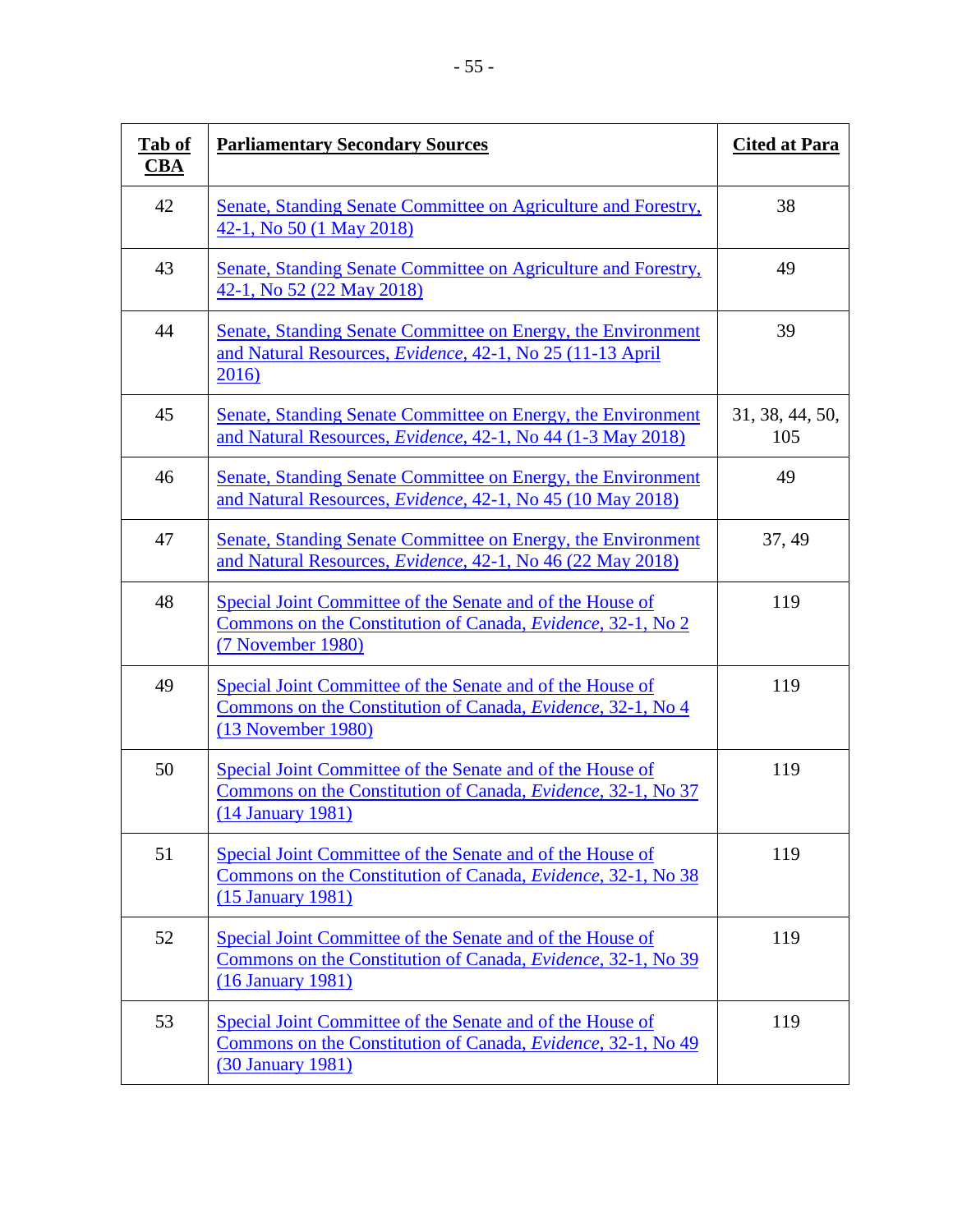| Tab of<br>CBA | <b>Parliamentary Secondary Sources</b>                                                                                                                                                                | <b>Cited at Para</b> |
|---------------|-------------------------------------------------------------------------------------------------------------------------------------------------------------------------------------------------------|----------------------|
| 54            | Special Joint Committee of the Senate and of the House of<br>Commons on the Constitution of Canada, <i>Evidence</i> , 32-1, No 50<br>$(31)$ January 1981)                                             | 119                  |
| 55            | Special Joint Committee of the Senate and of the House of<br>Commons on the Constitution of Canada, <i>Evidence</i> , 32-1, No 53<br>$(4$ February 1981)                                              | 119                  |
| 56            | Special Joint Committee of the Senate and of the House of<br>Commons on the Constitution of Canada, <i>Evidence</i> , 32-1, No 54<br>$(5$ February 1981)                                              | 119, 120             |
| 57            | Report of the Continuing Committee of Ministers on the<br><b>Constitution to First Ministers, Resource Ownership and</b><br><i>Interprovincial Trade, Doc 800-14 (Ottawa: 8-12 September</i><br>1980) | 119                  |

| Tab of<br><b>CBA</b> | Tab of<br><b>ABBA</b> | <b>Textbook / Paper Secondary Sources</b>                                                                                                                 | <b>Cited at Para</b> |
|----------------------|-----------------------|-----------------------------------------------------------------------------------------------------------------------------------------------------------|----------------------|
| 58                   |                       | Nathalie Chalifour, "Canadian Climate Federalism:<br>Parliament's Ample Constitutional Authority to<br>Legislate GHG Emissions" (2016) 36 NJCL 331        | 89, 103, 112         |
| 59                   |                       | Stewart Elgie, "Kyoto, the Constitution, and carbon<br>trading: waking a sleeping BNA bear (or two)" (2007-<br>08) 13:1 Rev Const Stud 67                 | 112                  |
| 60                   |                       | Morris J Fish, "The Effect of Alcohol on the Canadian<br>Constitution  Seriously" (2011) 57 McGill LJ 189                                                 | 112                  |
| 61                   |                       | James R Fleming, <i>Historical Perspectives on Climate</i><br>Change (Oxford: Oxford University Press, 1998)                                              | 83                   |
| 62                   |                       | Dale Gibson, "Measuring National Dimensions", (1976)<br>7 Man LJ 15                                                                                       | 96                   |
|                      | 32                    | K. Lysyk, "Constitutional Reform and the Introductory<br>Clause of Section 91: Residual and Emergency Law-<br>Making Authority" (1979) 57 Can Bar Rev 531 | 64                   |